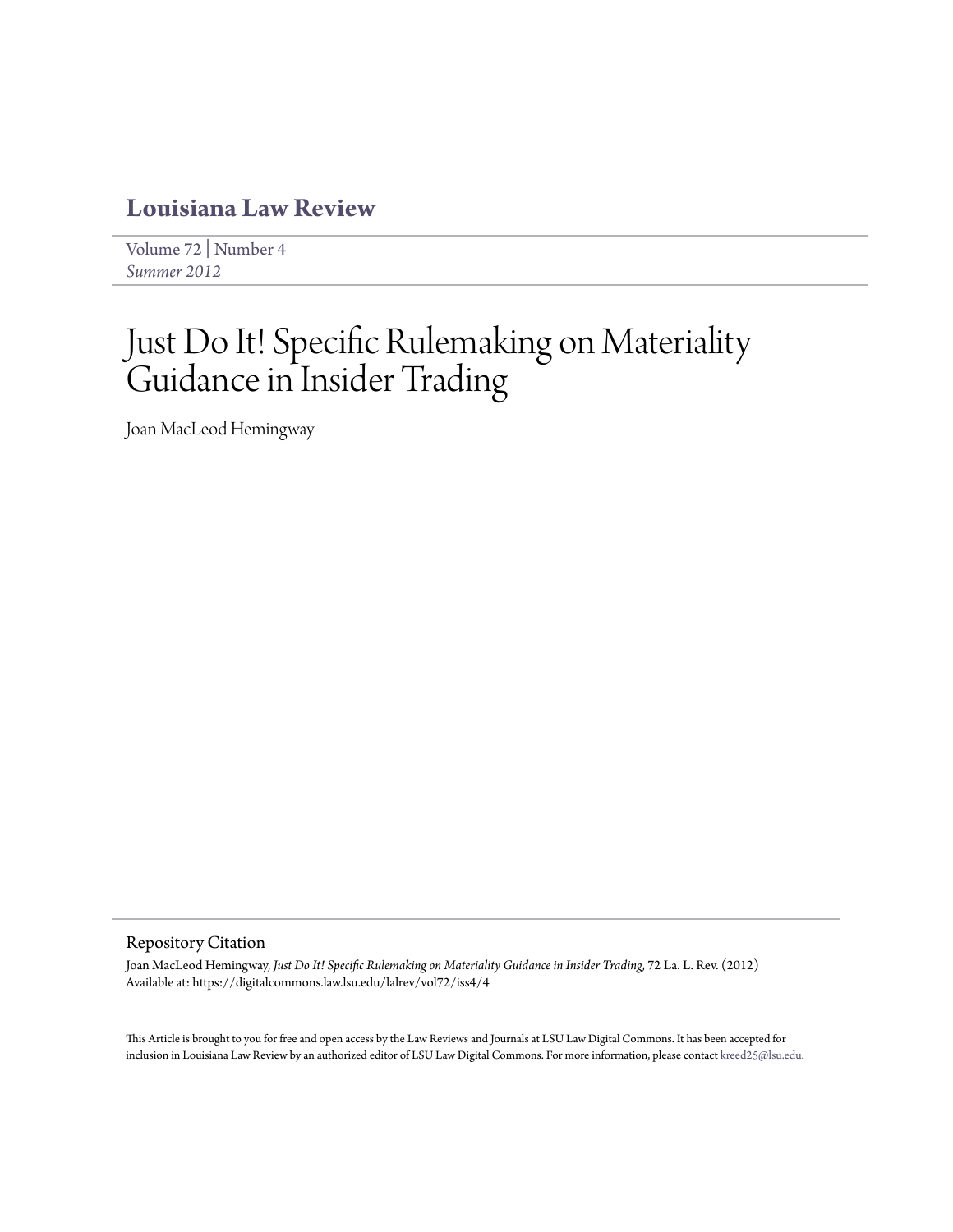# **Just Do It! Specific Rulemaking on Materiality Guidance in Insider Trading**

# *Joan MacLeod Heminway*\*

-

*Issuers, investors, and regulators have struggled with applying the materiality test since the enactment of the securities laws.* 

#### I. INTRODUCTION

Insider trading has been in the news on a relatively constant basis in the new millennium. Raj Rajaratnam and associates, $\frac{2}{3}$  Mark  $Cuban<sup>3</sup>$  and Martha Stewart<sup>4</sup> have been among the many subjects of legal actions involving insider trading since the Enron debacle in 2002. Some of these cases have been garden-variety insider trading cases; others have exposed confusing and evolving elements of U.S. insider trading doctrine.<sup>5</sup> Most recently,

 1. Paul S. Atkins, Commissioner, *Remarks to the 'SEC Speaks in 2008' Program of the Practising Law Institute*, U.S. SEC. & EXCH. COMM'N (Feb. 8, 2008), http://www.sec.gov/news/speech/2008/spch020808psa.htm.

 2. *See* Press Release, *SEC Charges Billionaire Hedge Fund Manager Raj Rajaratnam with Insider Trading*, U.S. SEC. & EXCH. COMM'N (Oct. 16, 2009), http://www.sec.gov/news/press/2009/2009-221.htm; *see also* Press Release, *SEC Obtains Record \$92.8 Million Penalty Against Raj Rajaratnam*, U.S. SEC. & EXCH. COMM'N (Nov. 8, 2011), http://sec.gov/news/press/2011/2011-233.htm.

 3. *See* Press Release, *SEC Files Insider Trading Charges Against Mark Cuban*, U.S. SEC. & EXCH. COMM'N (Nov. 17, 2008), http://www.sec.gov/news/ press/2008/2008-273.htm.

 4. *See* Press Release, *SEC Charges Martha Stewart, Broker Peter Bacanovic with Illegal Insider Trading*, U.S. SEC. & EXCH. COMM'N (June 4, 2003), http://www.sec.gov/news/press/2003-69.htm; *see also* Press Release, *SEC Charges Martha Stewart, Broker Peter Bacanovic with Illegal Insider Trading*, U.S. SEC. & EXCH. COMM'N (Aug. 7, 2006), http://www.sec.gov/news/ press/2006/2006-134.htm.

 5. *See generally, e.g.*, MARTHA STEWART'S LEGAL TROUBLES (Joan MacLeod Heminway ed., 2007) (exploring, especially in chapters 1, 5, and 10,

Copyright 2012, by JOAN MACLEOD HEMINWAY.<br>
\* College of Law Distinguished Professor of La

College of Law Distinguished Professor of Law, The University of Tennessee College of Law; A.B. 1982, Brown University; J.D. 1985, New York University School of Law. Work on this article was supported by the diligent and capable research assistance of Olatayo Atanda (J.D. 2012, The University of Tennessee College of Law) and summer research funding from The University of Tennessee College of Law. The article benefited, in earlier drafts, from participants in workshops held at Boston College Law School, St. John's University School of Law, and The University of Tennessee Corporate Governance Center. Finally, I owe personal thanks to, among others, Afra Afsharipour, Joe Carcello, Leah Muriel, Michael Perino, and Cheryl Wade for helping me think through some of the issues in this article. Their suggestions were invaluable.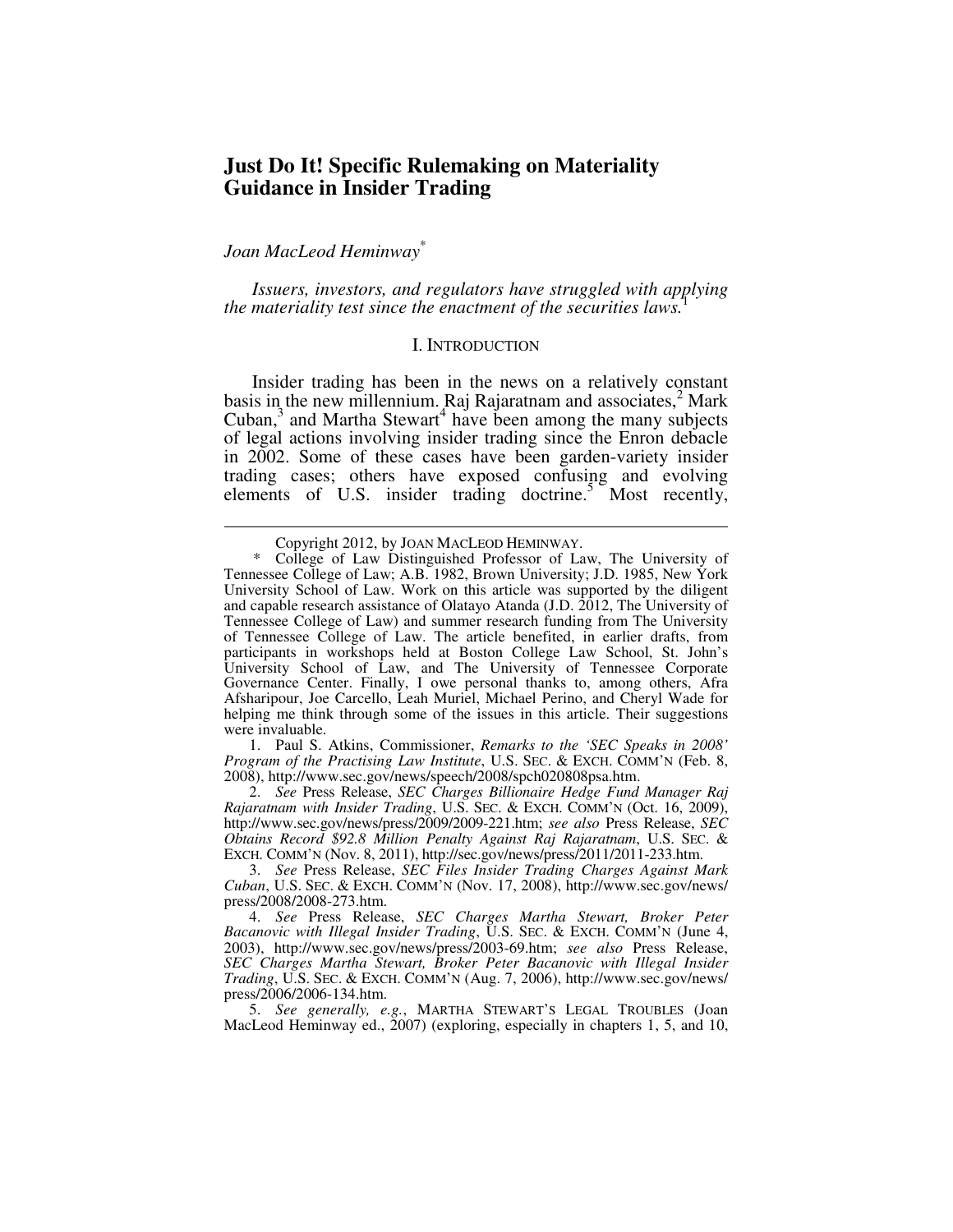congressional hearings on the STOCK  $Act^6$ —a bill providing for an express congressional prohibition on insider trading**—**have made headlines.<sup>7</sup> Public reporting in connection with both recent legal actions and the introduction and passage of the STOCK Act also has brought to the fore long-debated questions about insider trading doctrine in the United States, including the unsettled nature of the system of regulation.<sup>8</sup> This article urges the U.S. Securities and Exchange Commission ("SEC")—or, absent action by the SEC, the federal judiciary—to adopt clarifying guidance on materiality—one unclear area of insider trading law.

 6. *See* Stop Trading on Congressional Knowledge Act, S. 2038, 112th Cong. (2012), *available at* http://www.gpo.gov/fdsys/pkg/BILLS-112s2038eah/ pdf/BILLS-112s2038eah.pdf (House amendment of Senate bill, adopted on February 9, 2012).

 7. *See* Paul Kane, *Ethics reform bill to ban insider trading by Congress members, executive branch passed by House*, WASH. POST, Feb. 9, 2012, *available at* http://www.washingtonpost.com/politics/ethics-reform-bill-to-baninsider-trading-by-congress-members-executive-branch-passed-by- house /2012/ 02/09/gIQAV3MS1Q\_story.html; Robert Pear, *House Passes Bill Banning Insider Trading by Members of Congress*, N.Y. TIMES, Feb. 9, 2012, *available at* http://www.nytimes.com/2012/02/10/us/politics/house-passes-bill-banninginsider-trading-by-members-of-congress.html.

 8. *See, e.g.*, Matthew Goldstein, *Steve Cohen says insider trading rules are "vague,"* REUTERS, Dec. 13, 2011, http://www.reuters.com/article/2011/12/13/ ussac-cohen-deposition-idUSTRE7BC1UJ20111213; David N. Lawrence et al., *Insider Trading 2011: How Technology and Social Networks Have 'Friended' Access to Confidential Information*, KNOWLEDGE@WHARTON, May 11, 2011, http://knowledge.wharton.upenn.edu/article.cfm?articleid=2776 (noting that "the precise conduct under the definition of insider trading has always been vague"); Jonathan Macey, *Congress's Phony Insider-Trading Reform*, WALL ST. J., Dec. 13, 2011, *available at* http://online.wsj.com/article/SB1000142405297020341 3304577088881987346976.html?mod=WSJ\_Opinion\_LEADTop (describing current insider trading rules as "broad and vague") [hereinafter *Phony Insider-Trading*]; Jonathan Macey, *Deconstructing the Galleon Insider Trading Case*, WALL ST. J., Apr. 19, 2011, *available at* http://online.wsj.com/article/ SB10001424052748704529204576256754289698630.html (observing that "[f]or decades, the SEC has kept the insider-trading rules vague and undefined.") [hereinafter *Deconstructing*]; Frank C. Razzano, *Insider Trading: Ambiguous Statute as Warning*, BLOOMBERG L. REP., June 20, 2011, *available at* http://www.pepperlaw.com/publications\_article.aspx?ArticleKey=2140.

various uncertainties in insider trading policy and doctrine exposed in connection with the SEC insider trading enforcement action brought against Martha Stewart); Joan MacLeod Heminway, *Martha Stewart and the Forbidden Fruit: A New Story of Eve*, 2009 MICH. ST. L. REV. 1017 (using the *Stewart* case to identify unclear aspects of U.S. insider trading law); Anthony Michael Sabino & Michael A. Sabino, *From Chiarella to Cuban*: *The Continuing Evolution of the Law of Insider Trading*, 16 FORDHAM J. CORP. & FIN. L. 673 (2011) (describing the uncertain state of the requisite breach of a duty of trust and confidence after the trial and appellate court opinions in the *Cuban* case).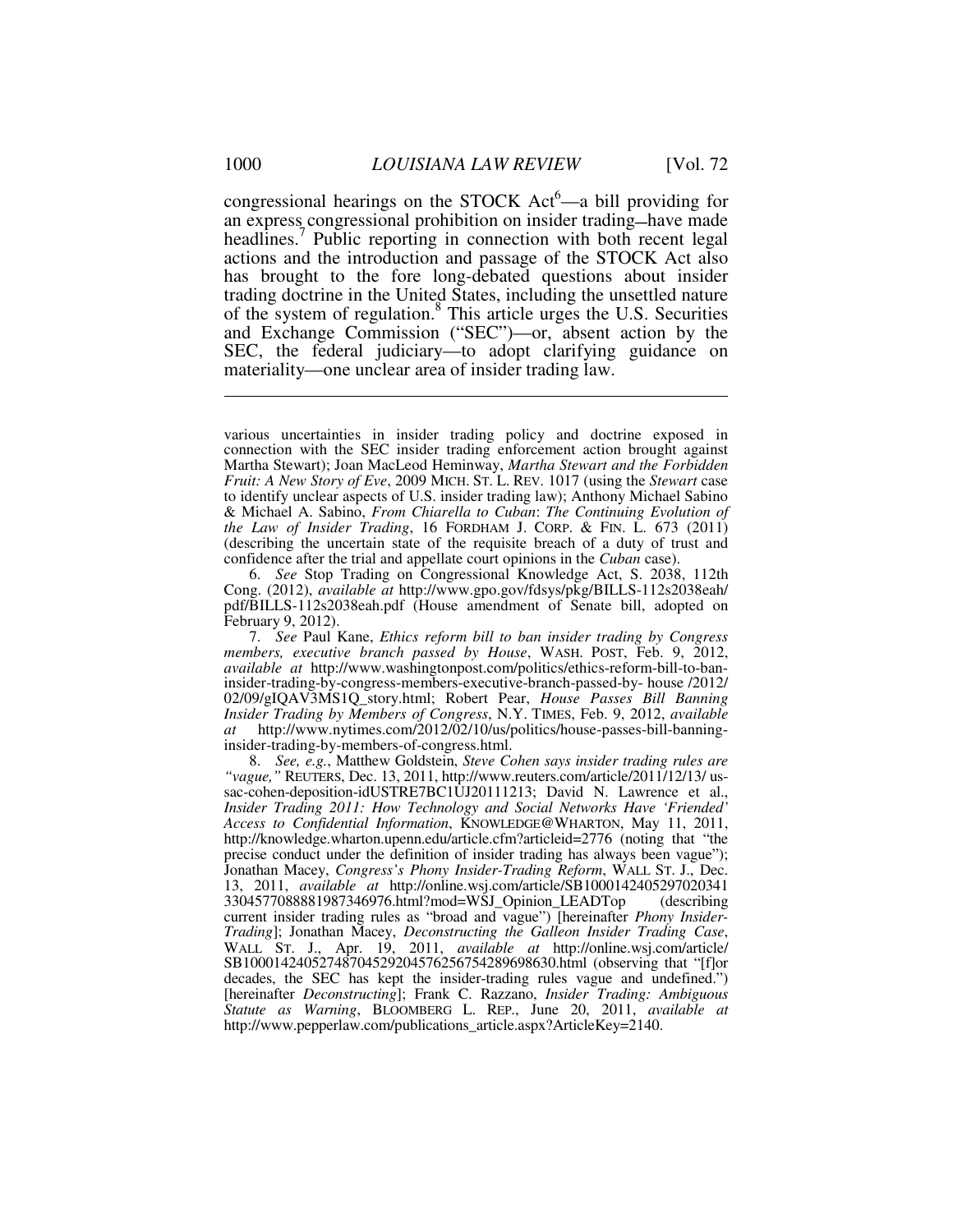Adoption of this materiality guidance would affect the discretion of enforcement agents in (and judicial review of) insider trading actions. Accordingly, the remainder of this introduction lays a foundation for the proposed guidance by describing the enforcement discretion, judicial deference, and doctrinal contexts in which the guidance would operate, before establishing a few premises from this author's earlier work in which that guidance is grounded. The article then proceeds (before briefly concluding) to propose the desired materiality guidance, identify the SEC as the most appropriate rulemaking body to adopt the guidance, and suggest a specific form in which the guidance should be issued.

#### *A. A Matter of Enforcement Discretion*

The SEC, historically a primary enforcement agent in insider trading actions, has asserted a strong role in shaping the unsettled components of insider trading law in the United States. Because the SEC has enforcement authority and because various aspects of U.S. insider trading law are susceptible of multiple interpretations, the SEC can (and does) assess the facts and circumstances of individual transactions and, after the fact, call some of those transactions into question by pursuing enforcement activities that explore and settle open doctrinal questions.<sup>9</sup> The SEC is not alone among enforcement agents in exercising enforcement discretion in this manner.<sup>10</sup> In arguing for more clarity in U.S. insider trading

 <sup>9.</sup> *See*, *e.g.*, Dirks v. SEC, 463 U.S. 646 (1983) (in which the SEC unsuccessfully enforced Section 10(b) and Rule 10b-5 against a broker-dealer who traded on material nonpublic information, establishing the elements of tipper-tippee insider trading liability); SEC v. Cuban, 634 F. Supp. 2d 713 (N.D. Tex. 2009), *vacated and remanded*, 620 F.3d 551 (5th Cir. Tex. 2010) (in which the SEC sought validation of a novel interpretation of the duty of trust and confidence necessary for insider trading liability); *see also* Lawrence et al., *supra* note 8 (indicating that the SEC preserves enforcement discretion in the insider trading context so that it may pick and choose those it may prosecute); Macey, *Deconstructing*, *supra* note 8 (noting that ambiguity in insider trading rules "increases the SEC's power and allows government lawyers to pick and choose among prosecution targets.").

 <sup>10.</sup> *See* United States v. O'Hagan, 521 U.S. 642 (1997) (in which the U.S. Department of Justice successfully prosecuted a lawyer for insider trading on the basis of his misappropriation of material nonpublic information, validating the misappropriation theory of insider trading liability); Chiarella v. United States, 445 U.S. 222 (1980) (in which the U.S. Department of Justice's insider trading prosecution of a "markup man" at a legal and financial printer was unsuccessful because of the lack of a requisite duty of trust and confidence, establishing the classical theory of insider trading liability); *see also* Macey, *Phony Insider-Trading*, *supra* note 8 (noting generally that "prosecutors enjoy almost unfettered discretion in deciding when and whom to prosecute").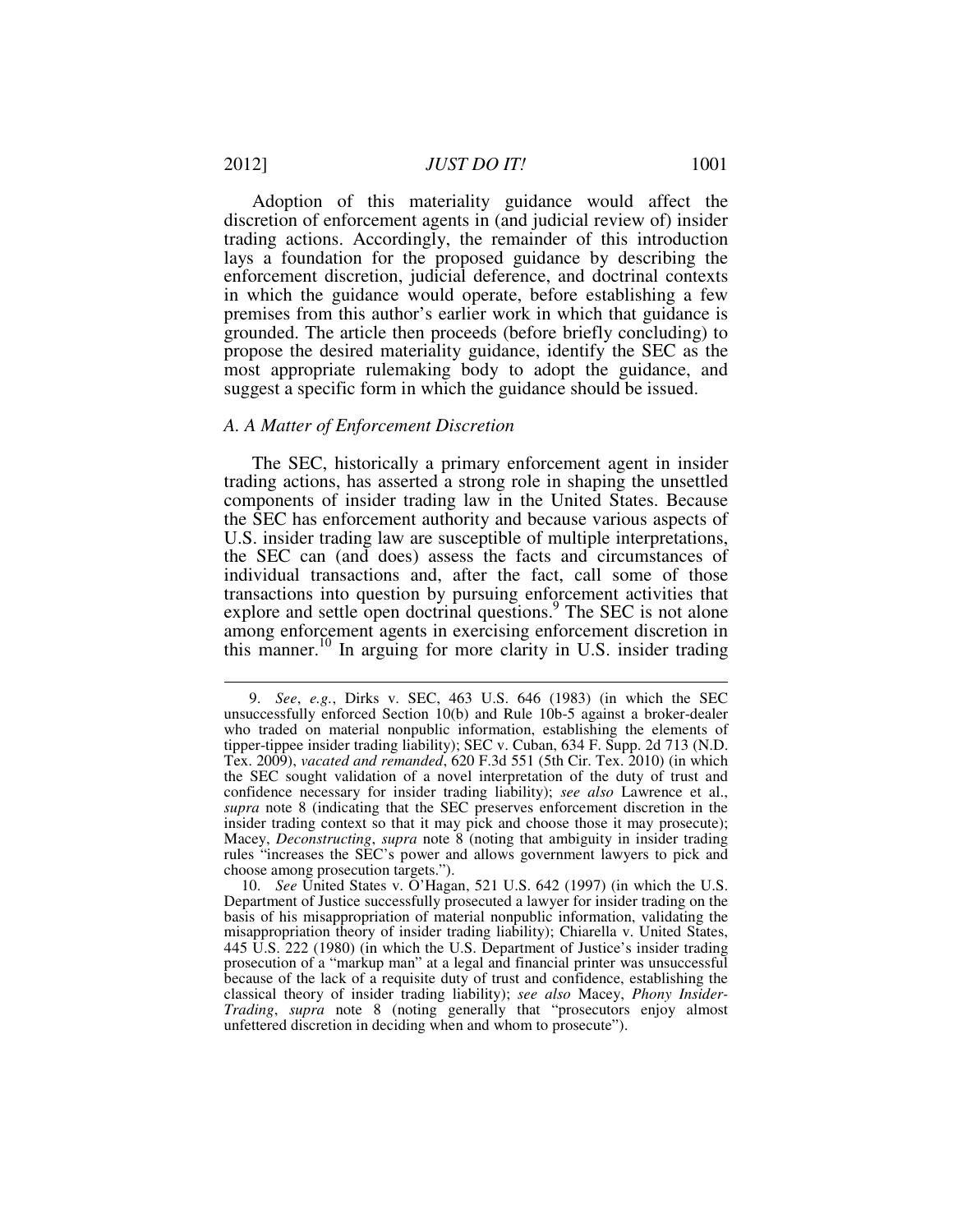regulation, this article addresses an age-old jurisprudential question: how much enforcement discretion should the law afford the SEC and other enforcement agents (including the U.S. Department of Justice and private plaintiffs)?<sup>11</sup> Increased *ex ante* clarity in insider trading rules affords individual and institutional actors more certainty in their transactional decision-making but decreases the capacity for *ex post* enforcement discretion.

Recent, visible, significant insider trading enforcement and legislative activity<sup>12</sup> makes the issue of enforcement discretion in insider trading important and timely. Accordingly, this article addresses one element of enforcement discretion in U.S. insider trading regulation and offers a solution. Specifically, this article seeks to identify the appropriate level and type of guidance that should be provided on the concept of materiality as it is defined and applied in U.S. insider trading law through the "disclose or abstain" rule.<sup>13</sup> Greater guidance on materiality in the context of the "disclose or abstain" rule will limit enforcement discretion in insider trading regulation. However, this more limited discretion need not compromise the policies underlying U.S. insider trading regulation. In fact, if properly conceived and crafted (i.e., not as a bright-line rule, but as a process for decision-making under the current materiality standard), enhanced materiality guidance should create a more efficient, and potentially more effective, system of insider trading regulation consistent with underlying policy.

 <sup>11.</sup> *See generally* KENNETH CULP DAVIS, DISCRETIONARY JUSTICE: A PRELIMINARY INQUIRY (1971). Professor Davis writes:

The central inquiry . . . is what can be done to assure that where law ends tyranny will not begin. More precisely, the central inquiry is what can be done that is not now done to minimize injustice from exercise of discretionary power. . . . [W]e should eliminate much unnecessary discretionary power and . . . we should do much more than we have been doing to confine, to structure, and to check necessary discretionary power. The goal is not the maximum degree of confining, structuring, and checking; the goal is to find the optimum degree for each power in each set of circumstances.

*Id.* at 3–4.

 <sup>12.</sup> *See SEC Enforcement Actions: Insider Trading Cases*, U.S. SEC. & EXCH. COMM'N, http://www.sec.gov/spotlight/insidertrading/cases.shtml (last modified Oct. 6, 2011) ("Insider trading continues to be a high priority area for the SEC's enforcement program. The SEC brought 53 insider trading cases in FY 2010 against 138 individuals and entities, a 43 percent increase in the number of filed cases from the prior fiscal year.").

 <sup>13.</sup> *See infra* Parts I.C and II.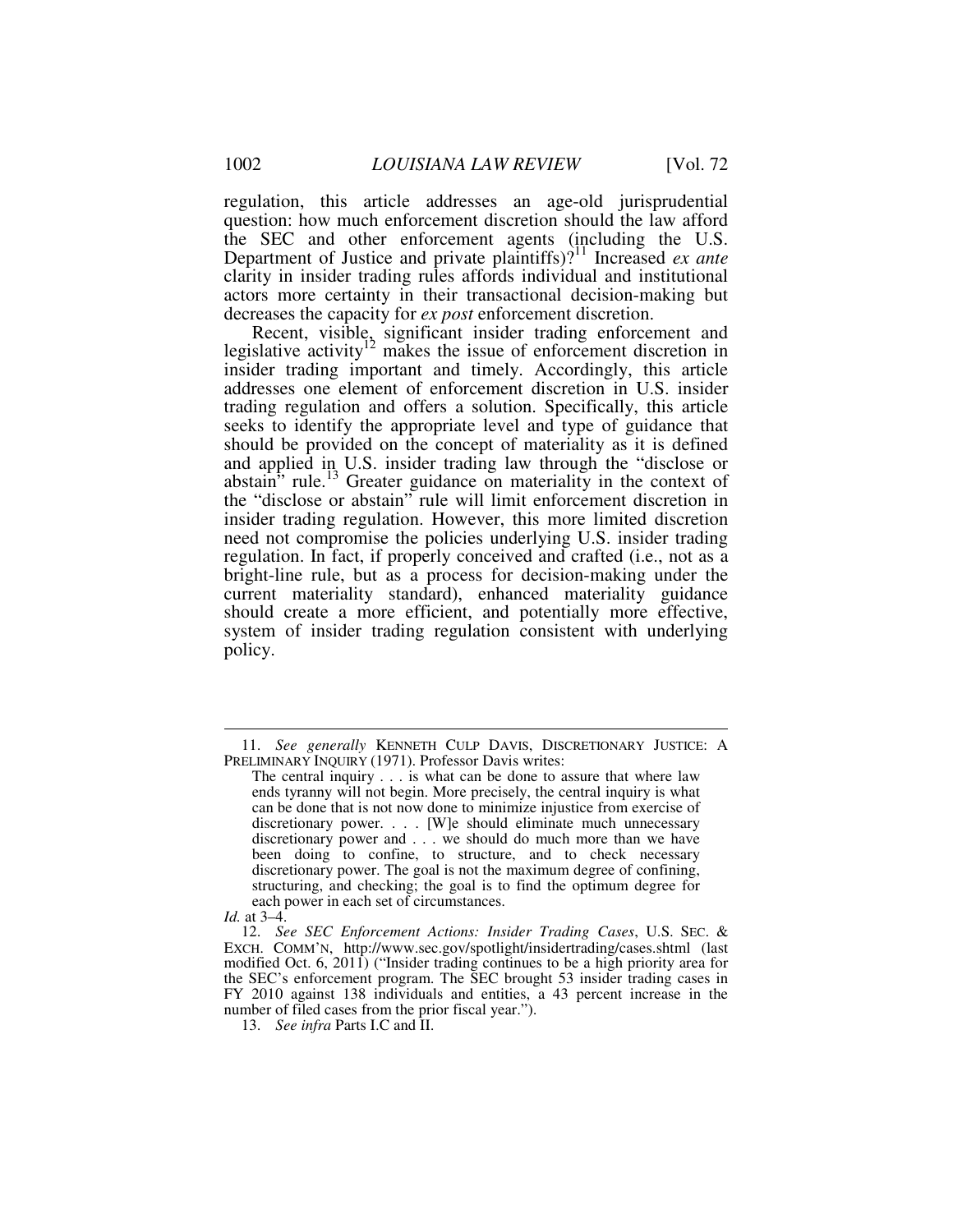#### *B. A Matter of Deference*

In limiting enforcement discretion, materiality guidance also limits the range of discretion of the federal judiciary in materiality determinations. As a general matter (although courts apply the relevant law in various ways), federal courts in the United States defer to non-arbitrary, non-capricious legislative rulemaking by the SEC and other agencies if that rulemaking is expressly delegated to the agency and responds to and is consistent with the applicable legislative mandate.<sup>14</sup> Moreover, where delegation of authority is not explicit, courts generally will defer to reasonable administrative agency interpretations of statutory provisions within the agency's regulatory mandate.<sup>15</sup> Finally, federal courts also afford deference to a federal agency's interpretation of its own regulations.<sup>16</sup> If the SEC were to adopt the materiality guidance proposed in this article, the federal courts may be bound to defer to the substance of that guidance. In evaluating the agency guidance proposed for adoption in this article, it is important to assess the extent to which judicial deference will be afforded to the guidance.

It also is important in this context to determine the status of the guidance as an agency rule from the standpoint of the U.S. Administrative Procedure Act ("APA").<sup>1</sup>

The APA recognizes a distinction between legislative rules and interpretative rules. The distinction is one of the most confusing in all of administrative law because legislative rules and interpretative rules differ along three different dimensions: the purpose of the rule, its legal effect, and the procedures used in promulgating the rule. In terms of purpose, a legislative rule can be defined as one that

 <sup>14.</sup> Chevron, U.S.A., Inc. v. NRDC, Inc., 467 U.S. 837, 843–844 (1984) ("If Congress has explicitly left a gap for the agency to fill, there is an express delegation of authority to the agency to elucidate a specific provision of the statute by regulation. Such legislative regulations are given controlling weight unless they are arbitrary, capricious, or manifestly contrary to the statute" (footnote omitted)).

 <sup>15.</sup> *See id.* at 844 (footnote omitted) ("Sometimes the legislative delegation to an agency on a particular question is implicit rather than explicit. In such a case, a court may not substitute its own construction of a statutory provision for a reasonable interpretation made by the administrator of an agency.").

 <sup>16.</sup> *See* Bowles v. Seminole Rock & Sand Co., 325 U.S. 410, 413–414 (1945) ("Since this involves an interpretation of an administrative regulation a court must necessarily look to the administrative construction of the regulation if the meaning of the words used is in doubt. . . . [T]he ultimate criterion is the administrative interpretation, which becomes of controlling weight unless it is plainly erroneous or inconsistent with the regulation.").

 <sup>17. 5</sup> U.S.C. §§ 551–559 (2006).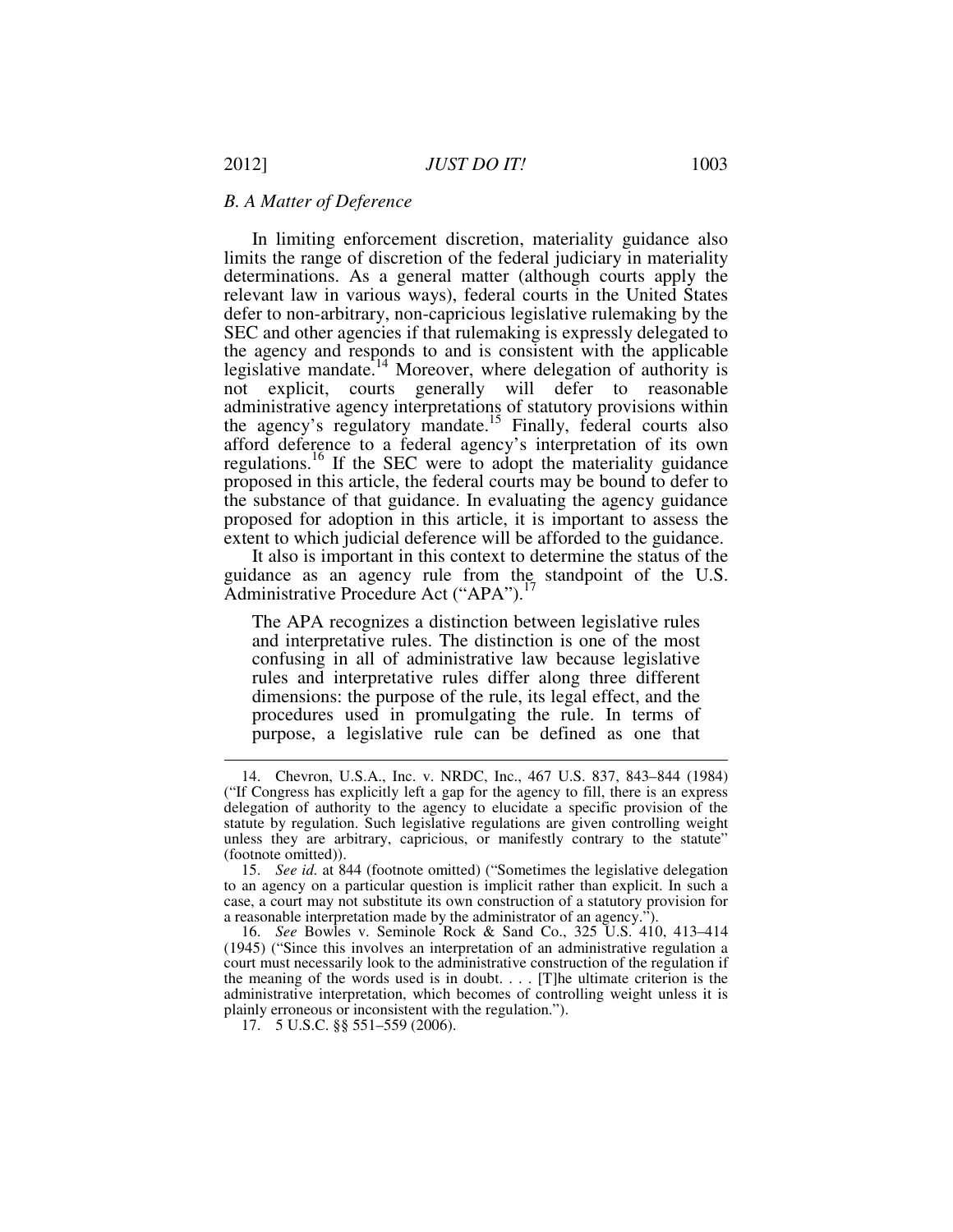articulates a new norm or modifies an existing norm, whereas an interpretative rule interprets or clarifies an existing norm. In terms of legal effect, a legislative rule is said to be legally binding on the regulated community the same way a statute is, while an interpretative rule may bind agency personnel, but does not bind the regulated community. In terms of procedure, legislative rules generally must be promulgated in accordance with public notice-and-comment procedures, whereas the APA exempts [interpretive] rules from these procedures. It is easy to see how the distinction between legislative and interpretative rules has led to confusion—different courts have distinguished between these rules on any and all of these three bases. $<sup>1</sup>$ </sup>

So, is the suggested materiality guidance a legislative rule or an interpretive rule (a form of nonlegislative rule) under the  $APA$ <sup>19</sup>

As a general matter, proposed guidance on materiality perhaps is best seen as an interpretive, rather than legislative, rule under the APA. However, the materiality guidance proposed in this article may be seen—or cast—as either a legislative or nonlegislative rule. It is not intended to provide "a new norm"<sup>20</sup> or change "an existing norm."<sup>21</sup> Rather, it is intended to arrange existing norms into a more coherent framework for applying the existing materiality standard as established in decisional law. As a result, the guidance "interprets or clarifies an existing norm."<sup>22</sup> However, as envisioned in this article, the proffered materiality guidance—sets of

Michael Asimow, *Nonlegislative Rulemaking and Regulatory Reform*, 1985 DUKE L.J. 381, 383 (footnotes omitted).

 <sup>18.</sup> Thomas W. Merrill & Kristin E. Hickman, *Chevron's Domain*, 89 GEO. L.J. 833, 903 (2001) (footnotes omitted). This explanation is useful (and helpful here), but it is not the only explanation of the distinction. For example, another scholar offers the following to explain the difference.

A legislative rule is essentially an administrative statute—an exercise of previously delegated power, new law that completes an incomplete legislative design. Legislative rules frequently prescribe, modify, or abolish duties, rights, or exemptions. In contrast, nonlegislative rules do not exercise delegated lawmaking power and thus are not administrative statutes. Instead, they provide guidance to the public and to agency staff and decisionmakers. They are not legally binding on members of the public.

 <sup>19.</sup> A third possibility should be noted here: that of a policy—another form of nonlegislative rule. This option is addressed briefly *infra* note 189 and accompanying text.

 <sup>20.</sup> *Id.*

 <sup>21.</sup> *Id.*

 <sup>22.</sup> *Id.*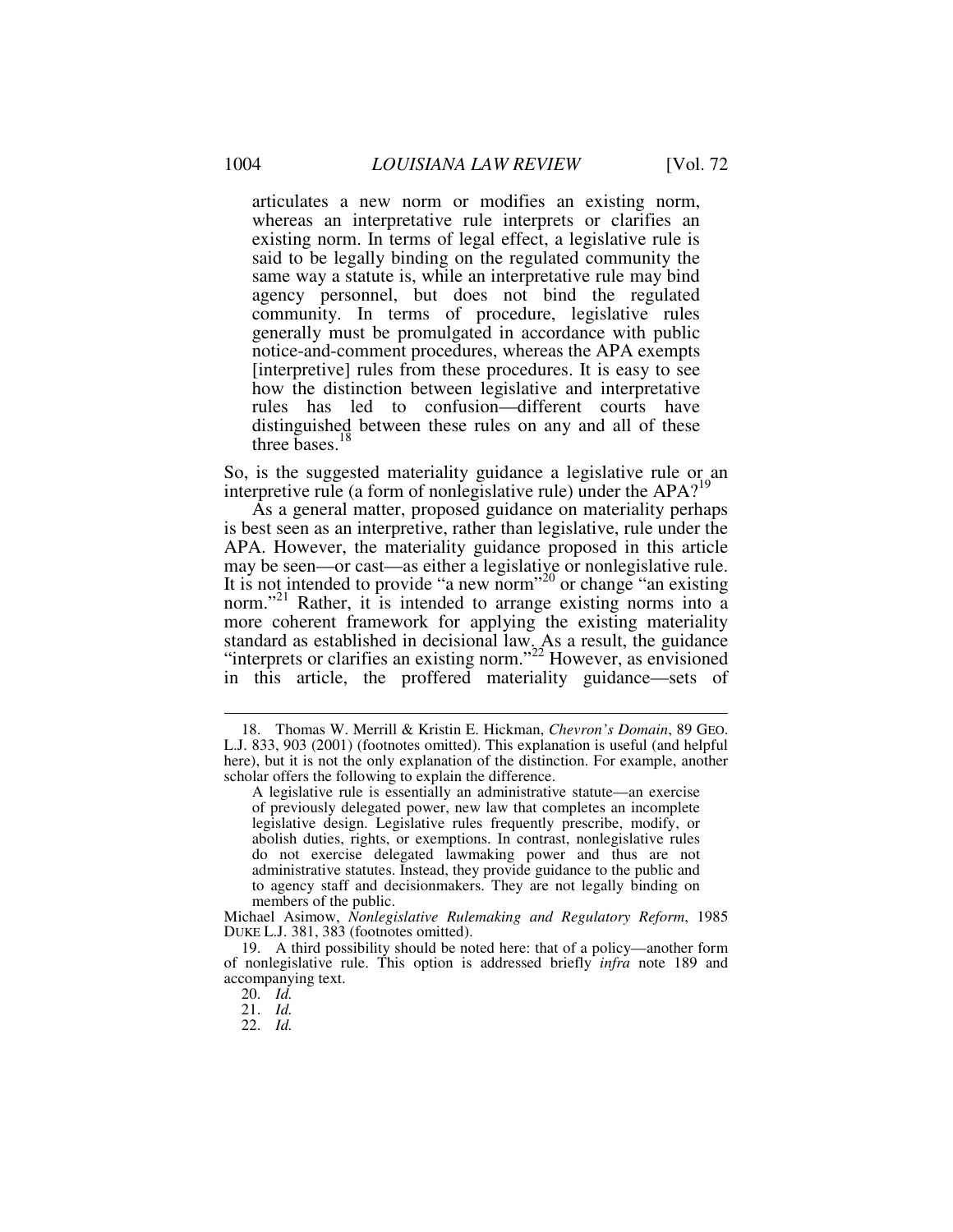alternating presumptions and *per se* rules addressing two different factual scenarios—is intended "to be legally binding on the regulated community the same way a statute<sup> $23^\circ$ </sup> that engages those procedures would be (although it is not common to have statutes that engage serial presumptions to define an operative term). Accordingly, the status of the proposed materiality guidance as a legislative or interpretive rule under the APA is inconclusive.

The way in which the SEC promulgates the guidance may affect its status as a legislative or interpretive rule.<sup>24</sup>

When an agency has a choice to proceed legislatively or nonlegislatively, its contemporaneous description is the most reliable test of what it actually did. Because an agency can choose to interpret law or limit discretion through legislative rulemaking, nonlegislative rulemaking, adjudication, or other techniques, it is appropriate to accept the agency's description of which alternative it chose at the time it made the choice. Deference to the agency's label also promotes certainty and predictability of result and provides agencies with reasonable assurance that reviewing courts will honor their decision to proceed nonlegislatively. Thus, an agency's contemporaneously-adopted description of its intention and desired legal effect is and should be of central importance in characterizing its product. $^{25}$ 

Although courts are not bound by the agency's description of its own rule as legislative or nonlegislative, that description can be helpful guidance to the court in exercising its decision-making authority.<sup>26</sup>

SEC interpretive guidance on materiality should be given deference by the federal courts, whether it is viewed as a legislative rule or an agency interpretation of the congressional or SEC rules embodying U.S. federal insider trading prohibitions. Congress delegated broad express authority to the SEC to make rules under Section 10(b) ("Section 10(b)") of the Securities Exchange Act of 1934, as amended (the "1934 Act").<sup>27</sup> These rules

 <sup>23.</sup> *Id.*

 <sup>24.</sup> *See* Asimow, *supra* note 18, at 389 ("In many instances, an agency can choose to proceed legislatively or nonlegislatively, and there can be little dispute over the characterization of the resulting product: The agency explicitly declares that it intends to act either legislatively or nonlegislatively and that declared intention corresponds with the legal effect of the rule.").

 <sup>25.</sup> *Id.* at 389–90 (footnotes omitted).

 <sup>26.</sup> *See id.* at 390.

 <sup>27. 15</sup> U.S.C. § 77j(b) (2006) (making it unlawful "[t]o use or employ, in connection with the purchase or sale of any security . . . any manipulative or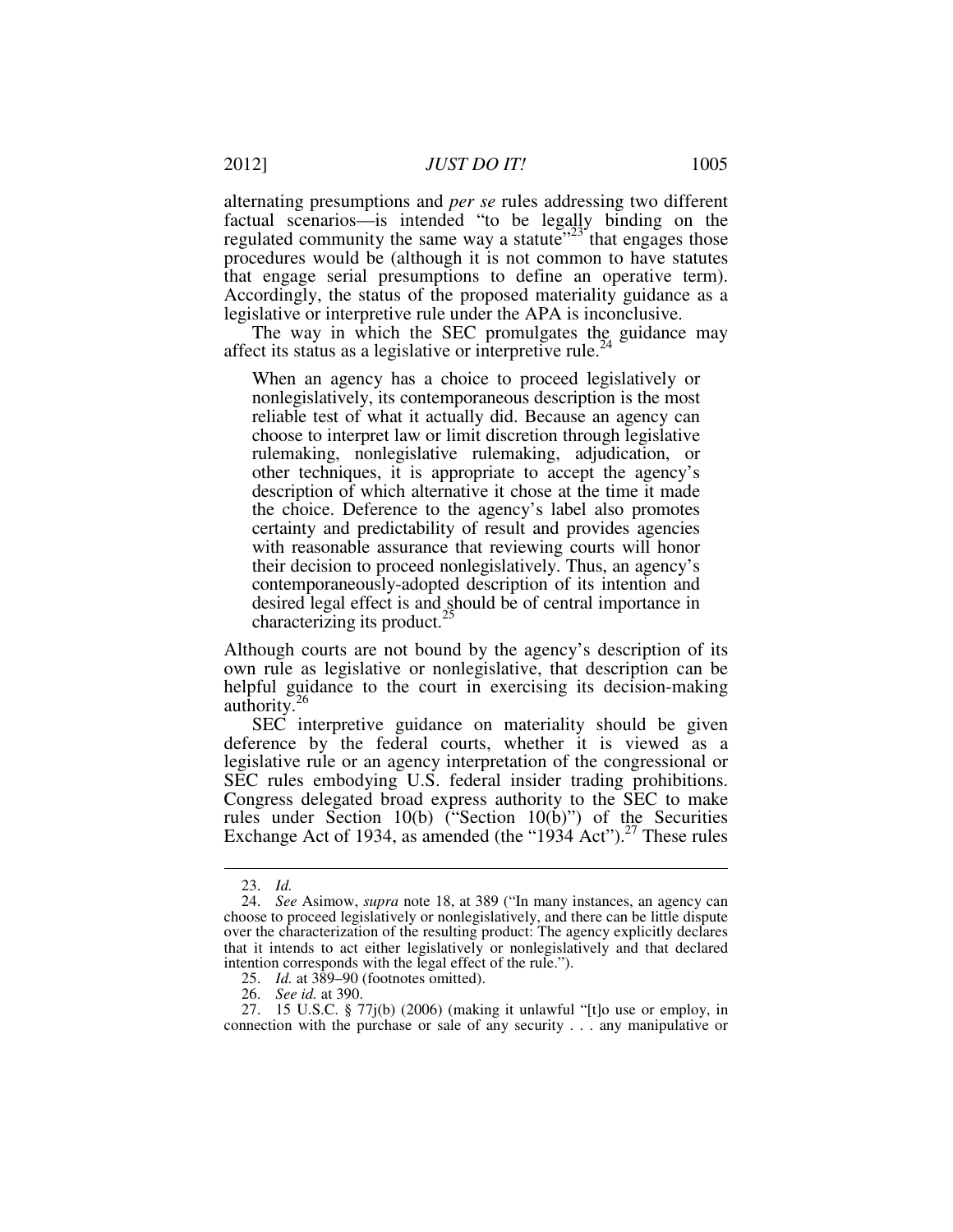are the foundation for most U.S. federal insider trading regulation.<sup>28</sup> Adding detail to the judicially constructed definition of materiality in a manner that better effectuates the purpose of insider trading regulation under Section 10(b) and related SEC rulemaking is neither arbitrary nor capricious and, by its nature, would be consistent with both the statutory provision and SEC rulemaking under the statute, as interpreted in decisional law. Federal courts should give effect to the SEC's views on the application of materiality doctrine because it represents expert guidance on existing law and rules within the SEC's area of authority.

While federal court deference to SEC guidance on materiality constrains the freedom of judicial decision-making in materiality determinations, constraint is part of Congress's statutory plan, in which it expressly delegated implementation of Section 10(b) to the SEC in the statute.<sup>29</sup> This judicial deference to SEC guidance on materiality, like the limitation on enforcement discretion resulting from that guidance, need not compromise the policies underlying U.S. insider trading doctrine and holds the promise of creating a more efficient, and potentially more effective, system of regulation that is consistent with underlying policy.

# *C. The Relevant Legal Doctrine: "Disclose or Abstain" and Materiality*

The judge-made "disclose or abstain" rule is the substantive focal point of U.S. insider trading regulation<sup>30</sup> under Rule 10b-5,<sup>31</sup> the principal anti-fraud rule adopted by the SEC under Section

<u>.</u>

deceptive device or contrivance *in contravention of such rules and regulations as the Commission may prescribe* as necessary or appropriate in the public interest or for the protection of investors" (emphasis added)).

 <sup>28.</sup> *See infra* Part I.C.

 <sup>29.</sup> *See supra* note 21 and accompanying text.

 <sup>30.</sup> *See* Stephen M. Bainbridge, *Insider Trading under the Restatement of the Law Governing Lawyers*, 19 J. CORP. L. 1, 4 (1993) ("The so-called disclose or abstain rule is the basic federal insider trading prohibition."); Donna M. Nagy, *The "Possession vs. Use" Debate in the Context of Securities Trading by Traditional Insiders: Why Silence Can Never be Golden*, 67 U. CIN. L. REV. 1129, 1129 (1999) ("For more than thirty-eight years, the so-called 'disclose or abstain' rule has been an integral part of the insider trading prohibition imposed by the federal securities laws.").

 <sup>31. 17</sup> C.F.R. § 240.10b-5 (2012). The SEC has adopted two additional insider trading rules under its authority to make rules implementing Section 10(b): Rules 10b5-1 and 10b5-2. 17 C.F.R. §§ 240.10b5-1 & 240.10b5-2.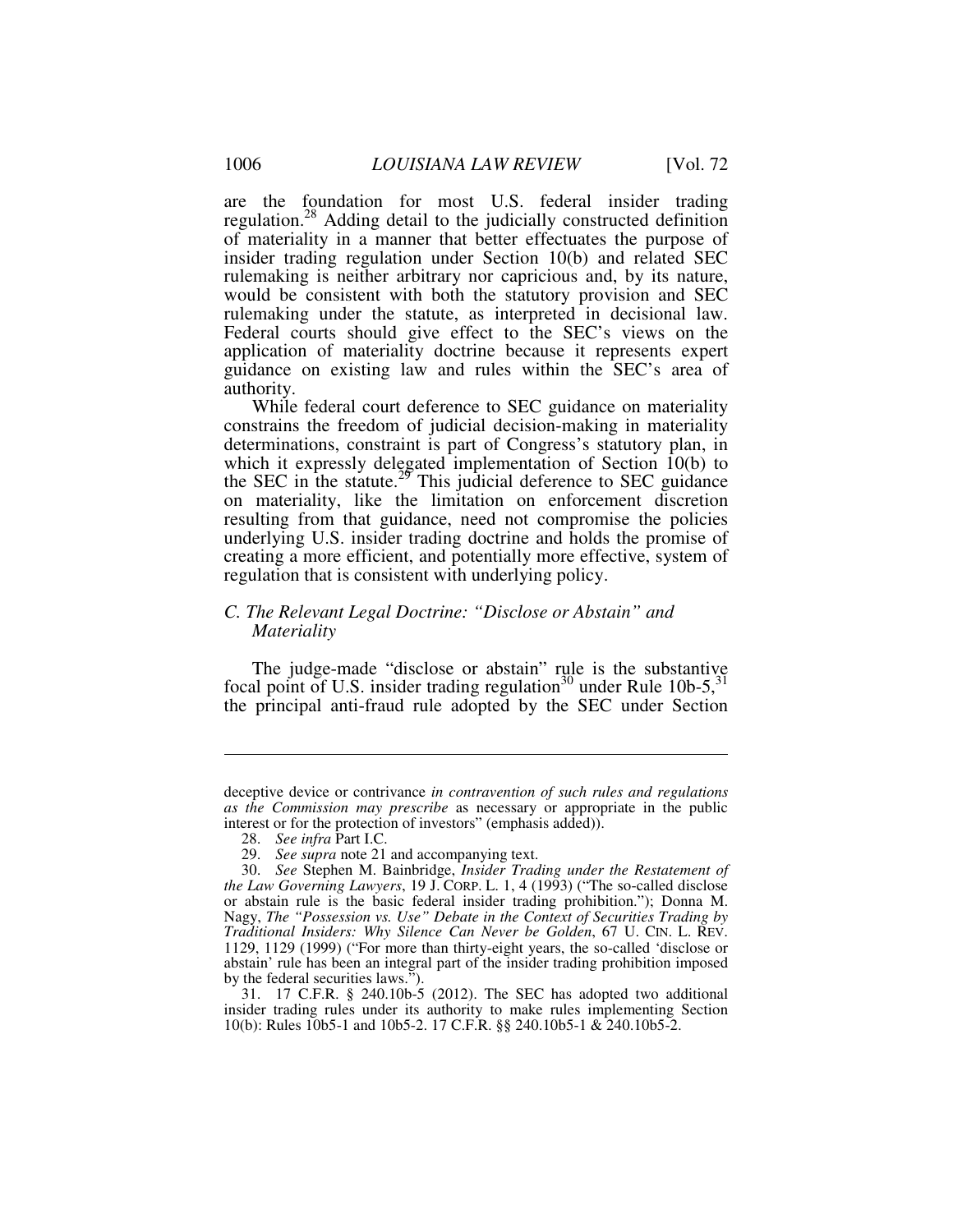10(b) ("Rule 10b-5").<sup>32</sup> The "disclose or abstain" rule provides that when an issuer of publicly traded securities  $33$  or one of its insiders<sup>34</sup> is in possession of undisclosed material information, the issuer or insider must either disclose the material information before trading in the issuer's securities or abstain from trading in the issuer's securities.<sup>35</sup> Most insider trading claims are raised under Rule 10b-5 and involve the application and interpretation of this rule.<sup>36</sup> Although the materiality of undisclosed information is quite clear in some cases; in others, materiality is contestable and may be determinative. It is this latter class of cases that motivates this article.

The concept of materiality, which is central to the "disclose or abstain" rule, $37$  is defined by use of a broad, judicially constructed

 34. In general, an "insider" is an individual or entity that has a relationship of "trust and confidence" with the issuer's shareholders. Chiarella v. United States, 445 U.S. 222, 228 (1980).

 35. *See*, *e.g.*, Bainbridge, *supra* note 30, at 4 ("A trader who possesses material, nonpublic information must either disclose it to the investment public before trading, or if he is unable to do so, must abstain from trading in the affected company's securities."); Jesse M. Fried, *Insider Abstention*, 113 YALE L.J. 455, 456 (2003) ("Under the duty to disclose or abstain, a person in knowing possession (or 'aware') of material nonpublic information must either disclose the information or abstain from trading when the other party to the transaction is entitled to know the information because of a fiduciary duty or other relationship of trust and confidence between them."); Lynn A. Stout, *The Unimportance of Being Efficient: An Economic Analysis of Stock Market Pricing and Securities Regulation*, 87 MICH. L. REV. 613, 623 (1988) ("Federal law prohibits insiders from trading on the basis of nonpublic information not disclosed to the person with whom they are trading.").

 36. *See* Fried, *supra* note 35, at 456 ("The primary mechanism for regulating insider trading is the duty to 'disclose or abstain,' which arises under Rule 10b-5 of the Securities Exchange Act of 1934."). A violation of Section 10(b) requires manipulative or deceptive conduct. 15 U.S.C. § 78j(b). Contravention of the "disclose or abstain" rule constitutes the requisite deception. *See* Stephen M. Bainbridge, *Insider Trading Regulation: The Path Dependent Choice Between Property Rights and Securities Fraud*, 52 SMU L. REV. 1589, 1615 (1999) ("[I]nsider trading in violation of the disclose or abstain rule involves an element of deception."); Samuel W. Buell, *What Is Securities Fraud?*, 61 DUKE L.J. 511, 562 (2011) ("The insider trading prohibition is often described as a 'disclose or abstain' rule because there is no deception, and thus no fraud, if the seller/buyer tells her counterparty about the particular inside information she uses to trade.").

"The sine qua non of any insider trading claim is material nonpublic information." Bradley J. Bondi & Steven D. Lofchie, *The Law of Insider Trading: Legal Theories, Common Defenses, and Best Practices for Ensuring Compliance*, 8 N.Y.U. J. L. & BUS. 151, 154 (2011).

 <sup>32. 15</sup> U.S.C. § 78j(b).

 <sup>33.</sup> Publicly traded securities, for these purposes, are securities that are registered under Section 12 of the 1934 Act. 15 U.S.C. § 78l.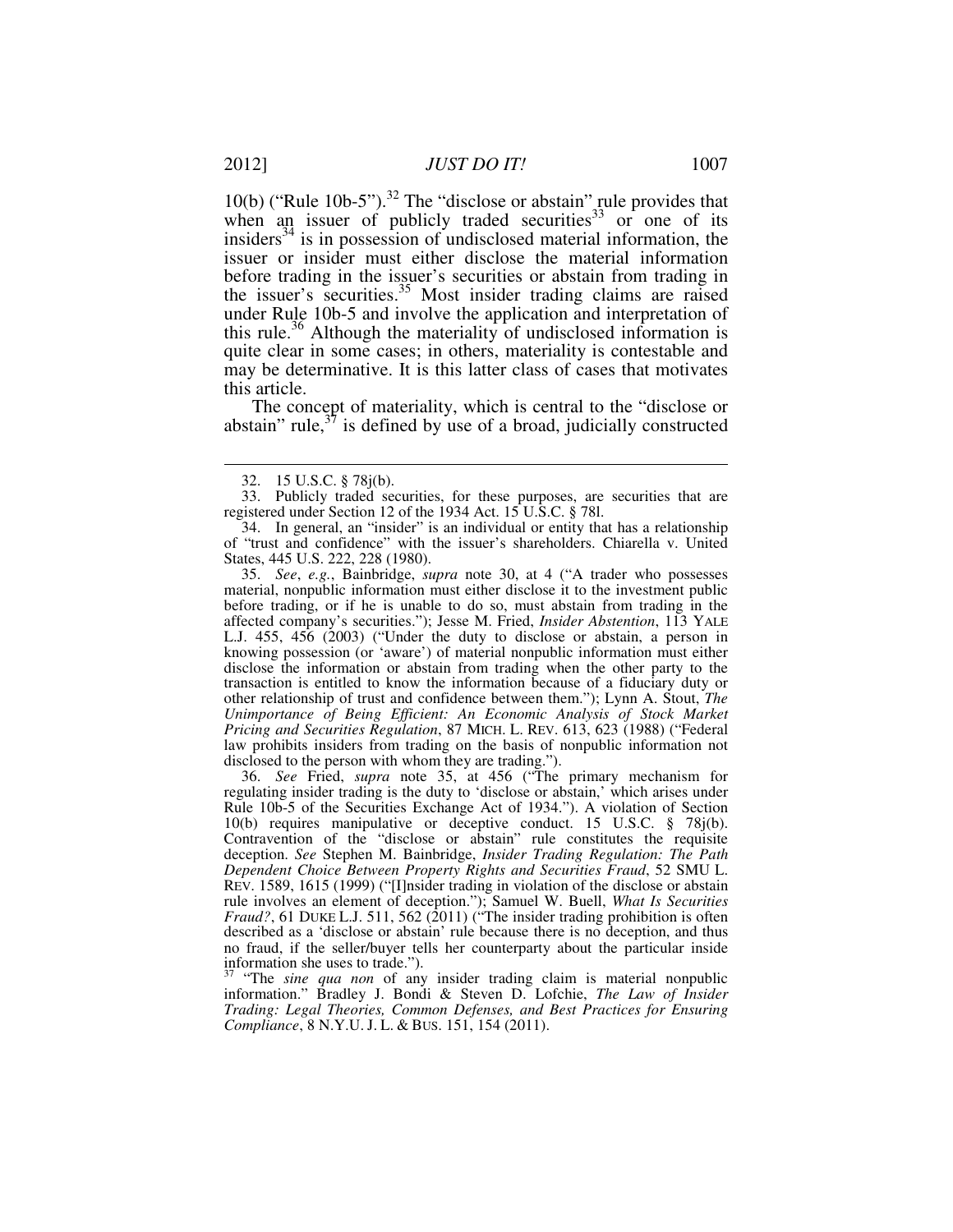standard.<sup>38</sup> Specifically, under Rule 10b-5 (both within and outside of the insider trading context), a fact is material when there is a substantial likelihood that (a) a reasonable investor would find the fact important in making an investment decision or (b) disclosure of the fact would significantly alter the "total mix" of publicly available information.<sup>39</sup> In the context of preliminary merger discussions, where consummation of the subject merger is uncertain, a more tailored test exists, in which the probability of the potential transaction occurring is weighed against the magnitude of the potential transaction.<sup>40</sup> This balancing test is widely applied by courts, litigants, and other actors in other circumstances involving the disclosure or nondisclosure of current facts relating to contingent or speculative events.<sup>41</sup> These facially simple articulations of a materiality standard make for difficult *ex ante* and *ex post* materiality determinations in many cases and allow for the exercise of significant enforcement discretion and hindsight bias by enforcement agents and judicial decisionmakers.<sup>42</sup>

In an earlier article (the "Initial Materiality Article"), this author argued for additional substantive guidance for making

 <sup>38.</sup> *See* Charles M. Yablon & Jennifer Hill, *Timing Corporate Disclosures to Maximize Performance-Based Remuneration: A Case of Misaligned Incentives?*, 35 WAKE FOREST L. REV. 83, 107 (2000) ("[T]he materiality concept speaks broadly to require disclosure of any information that a 'reasonable shareholder' would consider 'important.'").

 <sup>39.</sup> *See* Basic Inc. v. Levinson, 485 U.S. 224, 231–32 (1988) (applying, under Rule 10b-5, the alternative materiality formulations endorsed by the Court in *TSC Indus., Inc. v. Northway, Inc.*, 426 U.S. 438, 449 (1976)).

 <sup>40.</sup> *Id.* at 239.

 <sup>41.</sup> *See*, *e.g.*, City of Philadelphia v. Fleming Cos., 264 F.3d 1245, 1265 (10th Cir. 2001) (assessing the materiality of pending litigation); United States SEC v. Fehn, 97 F.3d 1276, 1291 (9th Cir. 1996) (regarding the materiality of contingent liabilities); PPM Am. v. Marriott Corp., 853 F. Supp. 860, 868 (D. Md. 1994) (governing the materiality of a "major change in corporate form"); Wielgos v. Commonwealth Edison Co., 688 F. Supp. 331, 343 (N.D. Ill. 1988) (determining the materiality of a licensing board's determination regarding an operating permit). The *Basic* Court expressly disclaimed that its adoption of the balancing test for the purpose of assessing the materiality of preliminary merger discussions constituted a broader adoption of the test for use in other circumstances involving contingent or speculative events. *Basic*, 485 U.S. at 232 n.9.

 <sup>42.</sup> *See* Mitu Gulati et al., *Fraud by Hindsight*, 98 NW. U. L. REV. 773, 774 (2004) ("Hindsight blurs the distinction between fraud and mistake. People consistently overstate what could have been predicted after events have unfolded . . . ."). Some judges disclaim that their materiality determinations are being made with the benefit of hindsight. *See id*. at 809.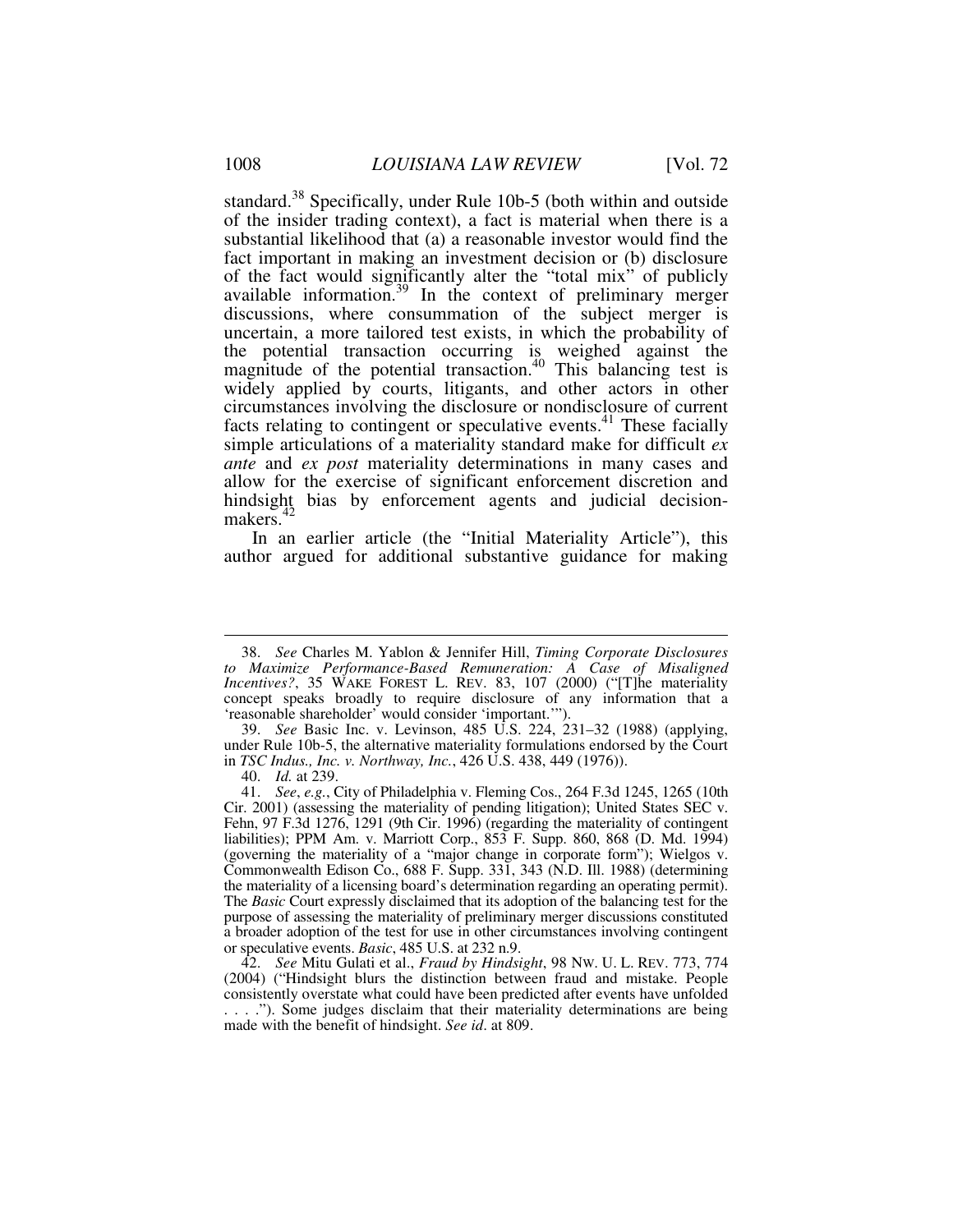materiality determinations in the insider trading context.<sup>43</sup> The argument for change set forth in that article is based on both underlying policy and related shareholder value considerations,<sup>44</sup> although other rationales for additional materiality guidance in various stock-trading contexts also have been advanced. For example, arguments for enhancing materiality guidance under Regulation  $\overline{FD}^{45}$  tend to focus on the fact that the lack of guidance fosters nondisclosure in circumstances where disclosure should be encouraged.<sup>46</sup> Professor Steve Schwarcz effectively argues that the ambiguity in materiality determinations causes a temporal problem in that it forces corporations contemplating disclosure to choose between the maximization of short-term shareholder value and the maximization of long-term shareholder value.<sup>47</sup> Professor James Park argues that imprecision in the existing qualitatively oriented materiality standard "expands the potential cost of defending securities fraud actions relating to accounting misstatements, especially for companies when they are issuing securities."<sup>48</sup> Professor Steven Davidoff similarly proclaims that materiality is outdated and lacking in current investor relevance.<sup>49</sup> Finally, accountants argue that the lack of a concrete definition of materiality creates undesirable behavioral effects.<sup>50</sup>

 44. *See id.* at 1140–43 (summarizing these arguments); Donald C. Langevoort, *Editor's Introduction*, 36 SEC. L. REV. 20 (2004) (noting the argument that ambiguity in the materiality standard used in insider trading regulation "is not necessary to promote the underlying policy goals of the insider trading prohibition and the uncertainty negatively impacts shareholder value").

45. 17 C.F.R. § 243.100–103 (2012).

 46. Laura Unger, Commissioner, *Special Study: Regulation Fair Disclosure Revisited*, U.S. SEC. & EXCH. COMM'N (December 2001), *available at* http://www.sec.gov/news/studies/regfdstudy.htm (last modified Oct. 29, 2003).

 47. Steven L. Schwarcz, *Temporal Perspectives: Resolving the Conflict Between Current and Future Investors*, 89 MINN. L. REV. 1044 (2005).

 48. James J. Park, *Assessing the Materiality of Financial Misstatements*, 34 J. CORP. L. 513, 531 (2009).

 49. Steven M. Davidoff, *In Corporate Disclosure, a Murky Definition of Material*, N.Y. TIMES DEALBOOK, April 5, 2011, http://dealbook.nytimes.com/2011/<br>04/05/in-corporate-disclosure-a-murky-definition-of-material/ ("[T]he current 04/05/in-corporate-disclosure-a-murky-definition-of-material/ ("[T]he current disclosure scheme and its definition of materiality . . . is increasingly disconnected from the desires of investors and the marketplace. . . . The definition of materiality is from the 1980s, another time.").

 50. *See* Andrew A. Acito et al., *Materiality Decisions and the Correction of Accounting Errors*, 84 ACC'TING REV. 659, 660 (2009) ("The absence of bright-line criteria means that some materiality decisions may be strategic in their purpose"); *see also id*. at 664 ("Because GAAP does not provide brightline rules for determining materiality, management and auditors must jointly

 <sup>43.</sup> Joan MacLeod Heminway, *Materiality Guidance in the Context of Insider Trading: A Call for Action*, 52 AM. U. L. REV. 1131 (2003) (reprinted at 36 SEC. L. REV. 448 (2004)).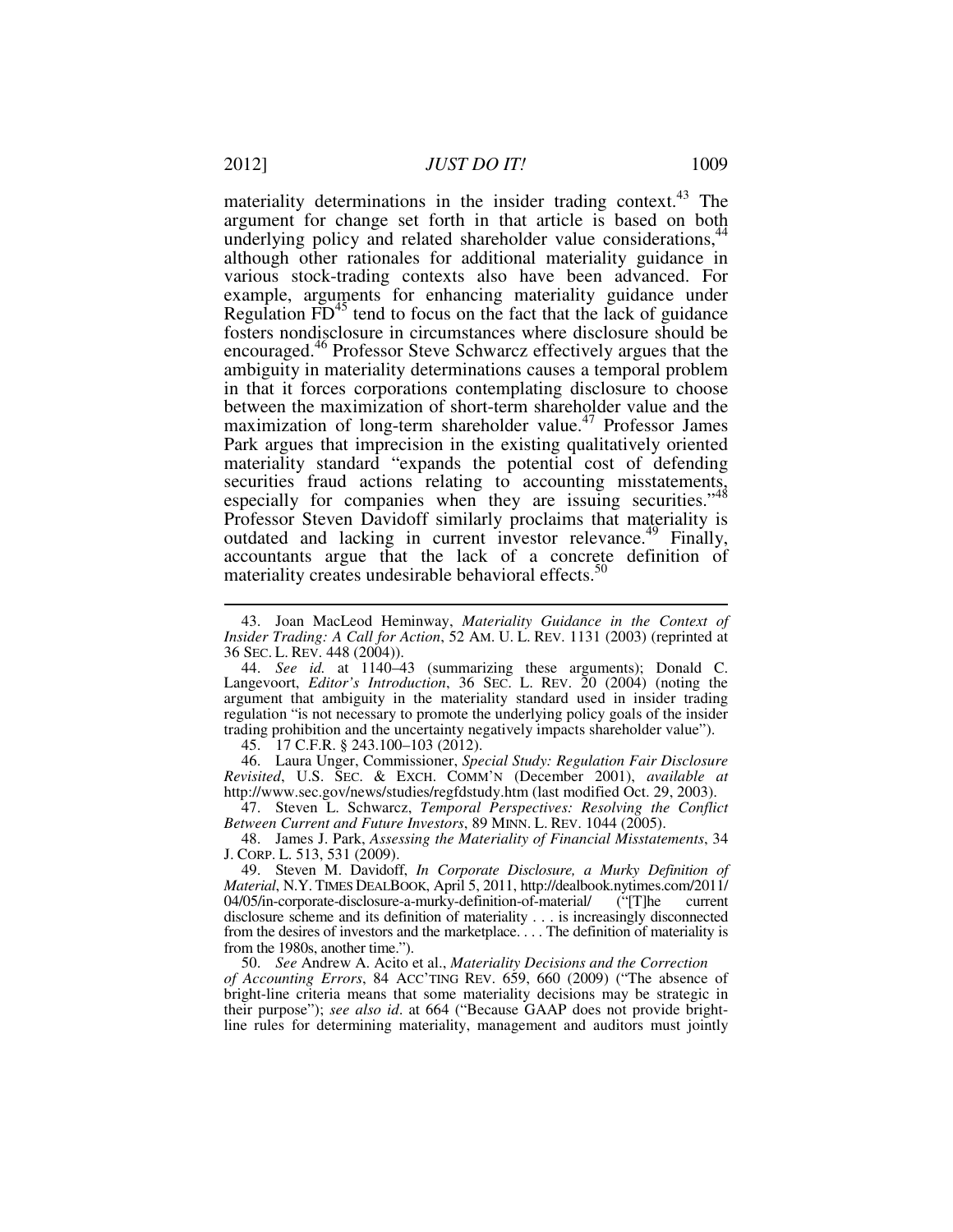These issues with the current materiality standard are particularly troublesome in the context of insider trading.

[T]he concept of materiality as implemented in U.S. insider trading regulation has created unique planning problems for public companies and their insiders. This unique effect results from the fact that the judicially ordained law of insider trading in the United States acts as a transactional disclosure rule that, unlike other disclosure rules under the federal securities laws, provides issuers and their insiders with no specific disclosure content guidance.<sup>51</sup>

The open-textured disclosure environment of insider trading in which materiality operates is of particular concern when it mixes with enforcement discretion. Enforcement agents may exercise their discretion to enforce insider trading prohibitions against some buyers, sellers, tippers, or tippees—and not others—for reasons unrelated to the policy objectives underlying insider trading regulation. For example, the SEC and other public enforcement agents may conduct their activities in part to develop the law of materiality.<sup>52</sup> Also, in an earlier work, this author noted that the vagueness of aspects of the legal standard for insider trading liability under Rule 10b-5 (including the materiality element), when paired with the broad enforcement discretion available in the insider trading enforcement process, invites the introduction of

<u>.</u>

negotiate a subjectively determined . . . materiality assessment on a case-by-case basis. This approach leaves open the possibility that some assessments are opportunistic and designed to achieve financial reporting and disclosure goals.").

 <sup>51.</sup> Heminway, *supra* note 43, at 1135. *See also* Peter J. Henning, *Insider Trading Riddle: Why Do the Rich Risk It?*, N.Y. TIMES DEALBOOK, Apr. 4, 2012, http://dealbook.nytimes.com/2012/04/04/insider-trading-riddle-why-dothe-rich-risk-it/?ref=securitiesandexchangecommission (identifying materiality as a key component of U.S. insider trading regulation).

 <sup>52.</sup> *See, e.g.*, Bondi & Lofchie, *supra* note 37, at 200 ("Because the law has developed in the courts . . . insider trading law is fluid and continues to evolve as markets grow, technology changes, and the DOJ and SEC press new theories of insider trading."); David L. Kornblau & Brian B. Alexander, *Recent Developments in the Law of Insider Trading and Material Nonpublic Information*, SIFMA Compliance & Legal Society 2011 Annual Seminar (March 7, 2011), at 9, *available at* http://www.cov.com/files/Publication/5bd8d976-2faa-490a-86a1 ac2265dd9bc4/Presentation/PublicationAttachment/cbc992cb-aa02-42d1-95a9 b019dc56ede3/Recent%20Developments%20in%20the%20Law%20of%20Insider %20Trading%20and%20Material%20Nonpublic%20Information.pdf (noting that "the SEC continues to push the envelope of materiality in its insider trading program").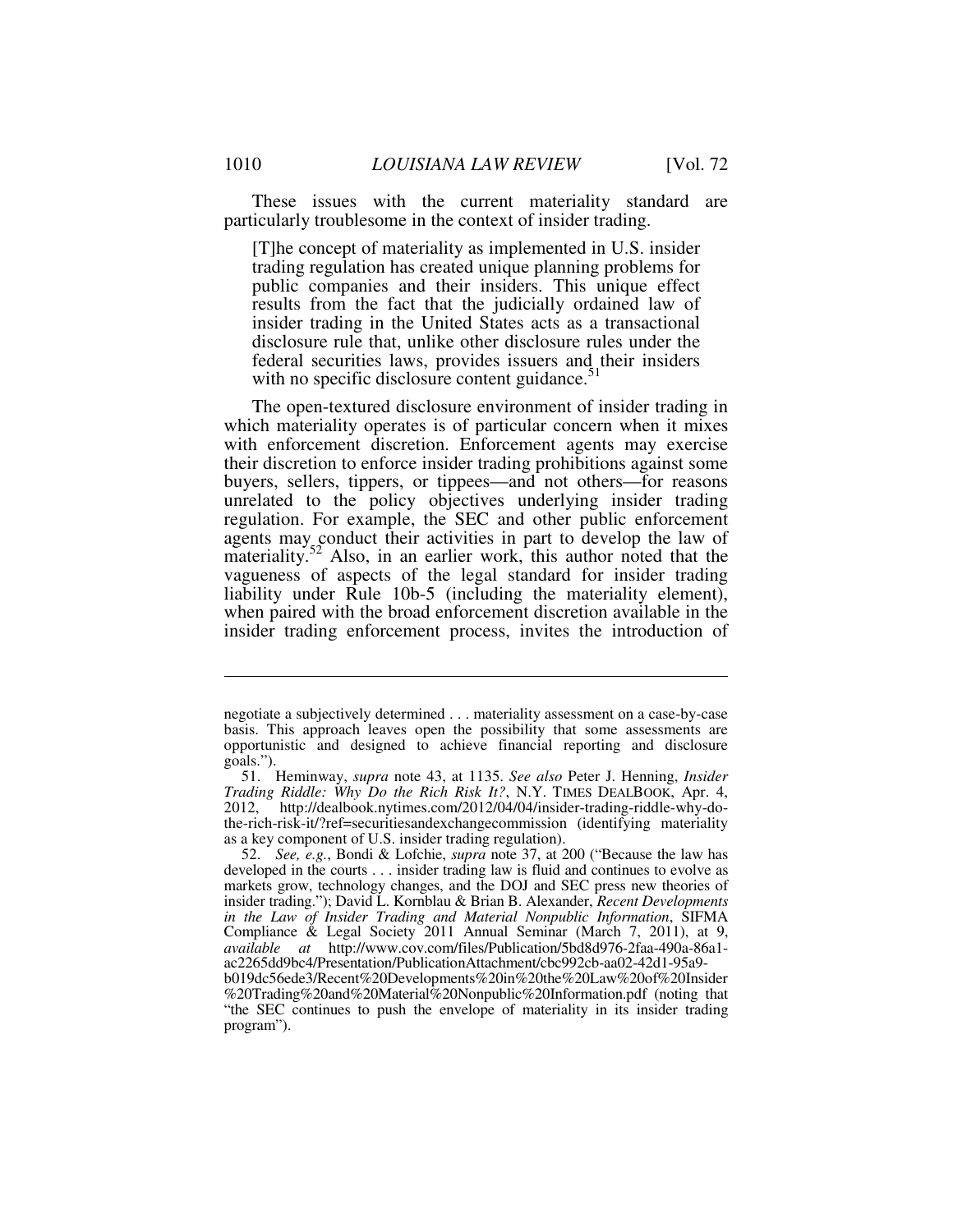enforcement biases.<sup>53</sup> In general, enforcement agents believe it is in their best interest to preserve discretion by leaving materiality and other key concepts and terms vague and by self-defining these words and terms to suit their needs as the time arises. In commenting on a recent case, Professor Peter Henning aptly summarizes the relationship between the SEC and enforcement discretion relating to materiality in the context of mergers and acquisitions:

The S.E.C. takes an aggressive view of materiality. . . . It has avoided drawing any clear lines around what is—and is not—material information about mergers and acquisitions because that might encourage trading by those who learn about a potential deal in the early stages. For the S.E.C., all information is potentially material, and a flexible approach is in its interest. $54$ 

The relationship between unclear regulation and enforcement discretion is advantageous to federal agencies charged with enforcing the law in the areas of regulatory mandate. It allows enforcement agents to use enforcement as a regulatory tool. As a result, the desire for broad enforcement discretion is not unique to insider trading regulation or the SEC.<sup>55</sup> The obvious benefit of

 <sup>53.</sup> Joan MacLeod Heminway, *Save Martha Stewart? Observations About Equal Justice in U.S. Insider Trading Regulation*, 12 TEX. J. WOMEN & L. 247 (2003).

 <sup>54.</sup> Peter J. Henning, *The Materiality of Merger Negotiations*, N.Y. TIMES DEALBOOK, Apr. 4, 2011, http://dealbook.nytimes.com/2011/04/04/themateriality-of-merger-negotiations/.

 <sup>55.</sup> *See*, *e.g.*, John Ashcroft & John Ratcliffe, *The Recent and Unusual Evolution of an Expanding FCPA*, 26 NOTRE DAME J. L. ETHICS & PUB POL'Y 25, 34 (2012) ("[E]ven the most basic elements of the FCPA, like what constitutes a 'bribe' or who is considered a 'foreign official,' remain largely undefined. As a result, it would appear that prosecutors are unfettered in their discretion to extend the boundaries of FCPA interpretation to fit the facts and circumstances of any particular investigation."); John S. Baker, *Jurisdictional and Separation of Powers Strategies to Limit the Expansion of Federal Crimes*, 54 AM. U.L. REV. 545, 570 (2005) ("Congress has left great discretion to the Executive in prosecution by enacting broad and often ambiguous criminal statutes."); Michael S. Kelley, *"Something Beyond": The Unconstitutional Vagueness of Rico's Pattern Requirement*, 40 CATH. U.L. REV. 331, 392 (1991) ("RICO's pattern requirement threatens fifth amendment freedoms by combining an ambiguous term with a statute granting tremendous discretion to prosecutors and private plaintiffs."); Joan H. Krause, *Medical Error as False Claim*, 27 AM. J. L. & MED. 181, 197 (2001) ("The current health care regulatory environment is characterized by ambiguous rules that do not adequately address the realities of the health care market, relying on prosecutorial discretion to distinguish improper activities from harmless (or even efficient) behavior."); Michael J. Malinowski, *Globalization of*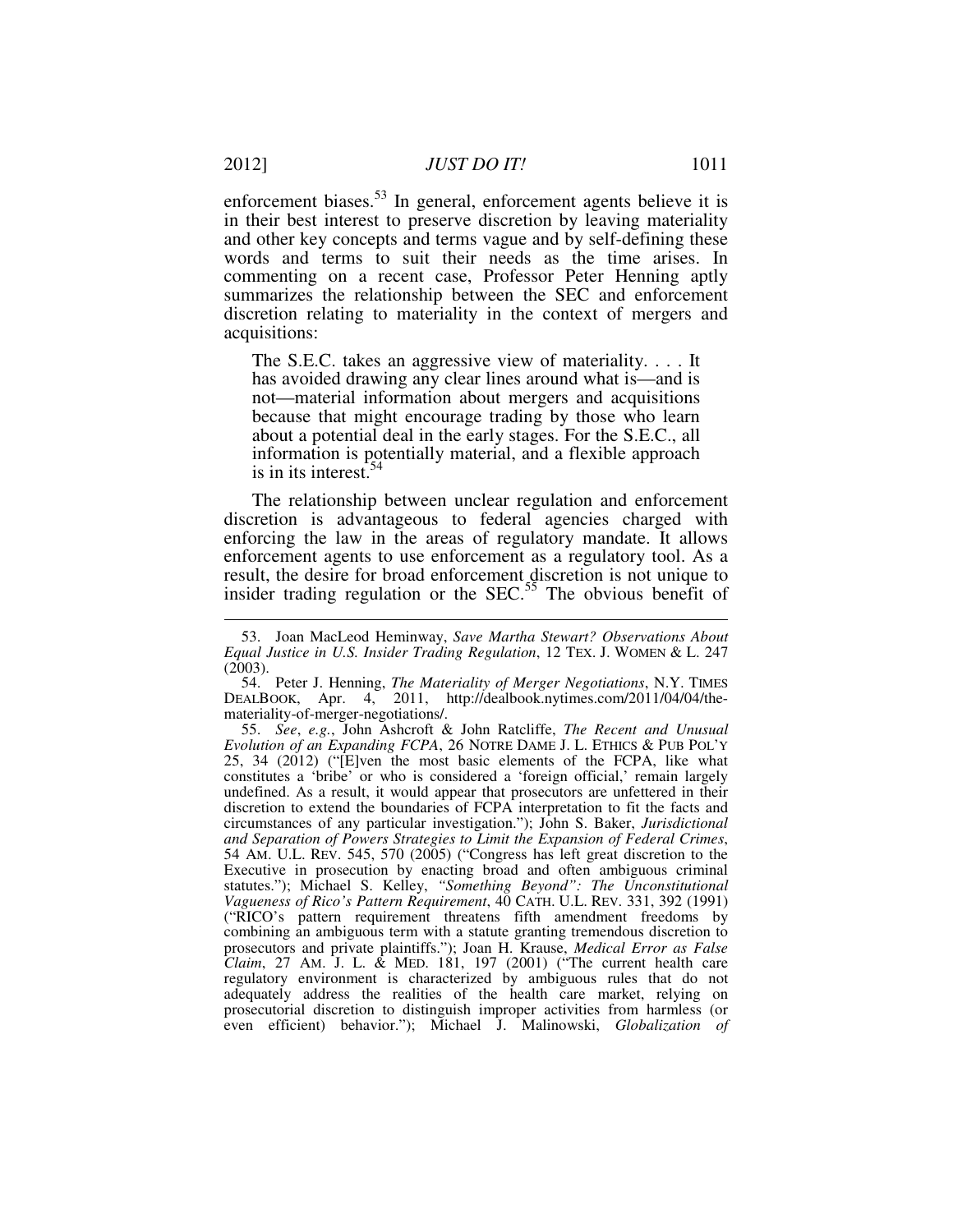enforcement discretion in this context is that it affords enforcement agents the opportunity to mold their enforcement strategies and efforts to fit new, unforeseen factual contexts.

It is possible for an enforcement agent to have too much discretion, however. More is not necessarily better. The Initial Materiality Article raises questions in this regard based on shareholder value considerations.<sup>56</sup> Vagueness in applied materiality doctrine may also raise other economic efficiency concerns and may weaken, rather than strengthen, the deterrence value of the regulatory regime.<sup>57</sup> While some efficient, desirable securities transactions will go forward despite the risk of potential enforcement, many will be discouraged by that risk. An efficacious insider trading regime under current U.S. law should enable

56. *See* Heminway, *supra* note 43, at 1172–90.

 57. Various scholars have written on this point. I will share the thoughts of two here. Professor Marlene O'Connor notes that

a specific rule enhances the efficiency of a deterrence strategy in two ways. First, precise regulations have an impact on the cost side of the potential violator's risk-reward equation. Because a specific rule employs very few factual issues to determine whether certain activity is illegal, it increases the likelihood that the defendant's conduct will fall within its narrow parameters and thus be deemed illegal. In addition, because a specific rule does not provide for discretionary exceptions, it also raises the probability that the defendant will be convicted for engaging in the illegal activity. Second, a specific rule reduces the amount of resources the enforcement system consumes in prosecuting violators. A precise rule promotes deterrence and decreases the number of violations that occur; thus it lowers the amount of resources required for the detection of the illegal activity and the total number of cases brought before the judicial system. Specific regulation also conserves judicial resources, because cases concerning a specific rule involve only a few factual issues that take less time to litigate. Given only a limited number of facts to dispute, parties can more accurately predict the outcome of litigation; thus, a specific rule also increases the likelihood that parties will settle their disputes outside the court system.

Marleen A. O'Connor, *Toward a More Efficient Deterrence of Insider Trading: The Repeal of Section 16(b)*, 58 FORDHAM L. REV. 309, 359 (1989) (footnotes omitted). Professor Dru Stevenson raises a similar point, noting that "[w]hen people feel the law or sanctions are not just unknown, but unknowable, they will either be overly cautious and reclusive (avoiding too many useful activities) due to the 'chilling effect,' or overly careless about the consequences of their actions, creating significant externalities for society." Dru Stevenson, *Toward a New Theory of Notice and Deterrence,* 26 CARDOZO L. REV. 1535, 1547–1548 (2005).

*Biotechnology and the Public Health Challenges Accompanying It*, 60 ALB. L. REV. 119, 169 (1996) ("[A]ccording to some accounts, FDA officials have all the power and discretion they need, and this discretion is enhanced by the ambiguity of the regulations they enforce.").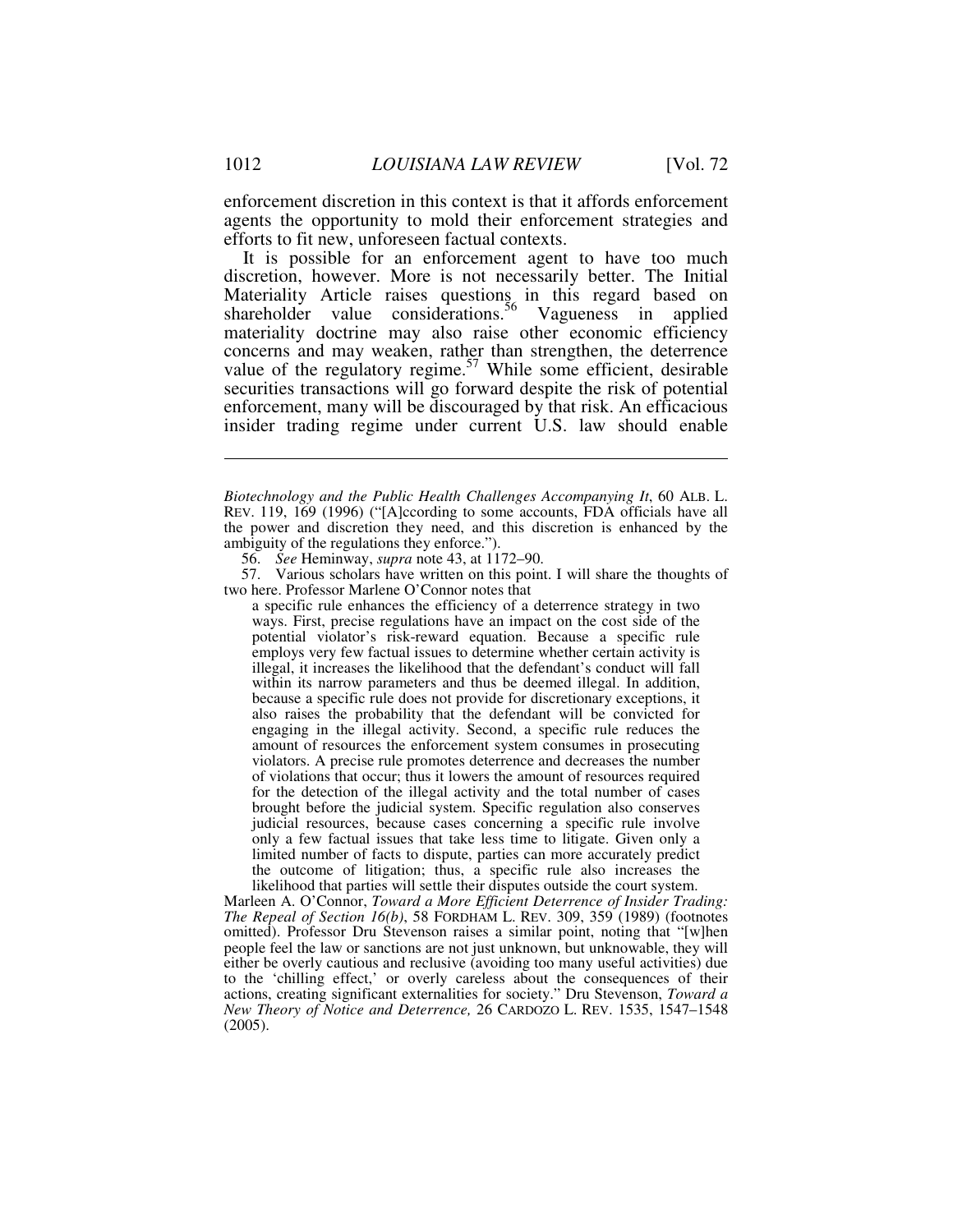enforcement against those in positions of trust and confidence who desire to misuse significant, market-relevant information by appropriating it for personal benefit rather than releasing it to the market—no more, no less. When the breadth of enforcement discretion creates collateral damage (in terms of economic inefficiencies, deterrence failures, or otherwise) and that enforcement discretion can be constrained without compromising the efficacy of the scheme of regulation, then rule makers should consider placing appropriate limits on enforcement discretion.<sup>58</sup>

#### *D. Decreasing Enforcement Discretion Through Materiality Guidance*

While a bright-line materiality definition would certainly cabin enforcement discretion in insider tradition regulation (and be a likely candidate for judicial deference), this article does not argue for a bright-line rule. Instead, this article contends that materiality guidance can be formulated based on a series of presumptions derived from existing decisional law, agency pronouncements, and scholarly commentary. Although this article offers guidance only in two common insider trading scenarios, similar guidance could be constructed over time to address other facts and circumstances giving rise to potential insider trading claims. The overall idea is to provide individuals who possess material nonpublic information in a duty-bound context with more certain, predictable, consistent instructions on how to conduct their trading activities—activities that may contribute to healthy, efficient capital markets. Currently, these desirable trading activities may be avoided in an abundance of caution.<sup>59</sup>

The Initial Materiality Article proposes a method for constructing the desired materiality guidance.<sup>60</sup> This proposal required that the proponent of the guidance: (1) isolate factual circumstances in the insider trading context in which materiality guidance routinely is needed; (2) identify the elements of materiality that are operative under those circumstances and the ways in which the materiality of each element is measured (based

 <sup>58.</sup> *Accord* Ashcroft & Ratcliffe, *supra* note 55, at 34 ("While it is understood that laws are rarely black and white, our adversarial system of justice is not well served when the roles of prosecutor and judge are combined, and where the resulting law remains perpetually gray. For corporate America, the dilemma is obvious—it is difficult for any company to ensure that its employees and business partners will act ethically and legally when it is unclear which actions will trigger [a] . . . violation.").

 <sup>59.</sup> *See* Heminway, *supra* note 43, at 1174–77.

 <sup>60.</sup> *Id.* at 1193.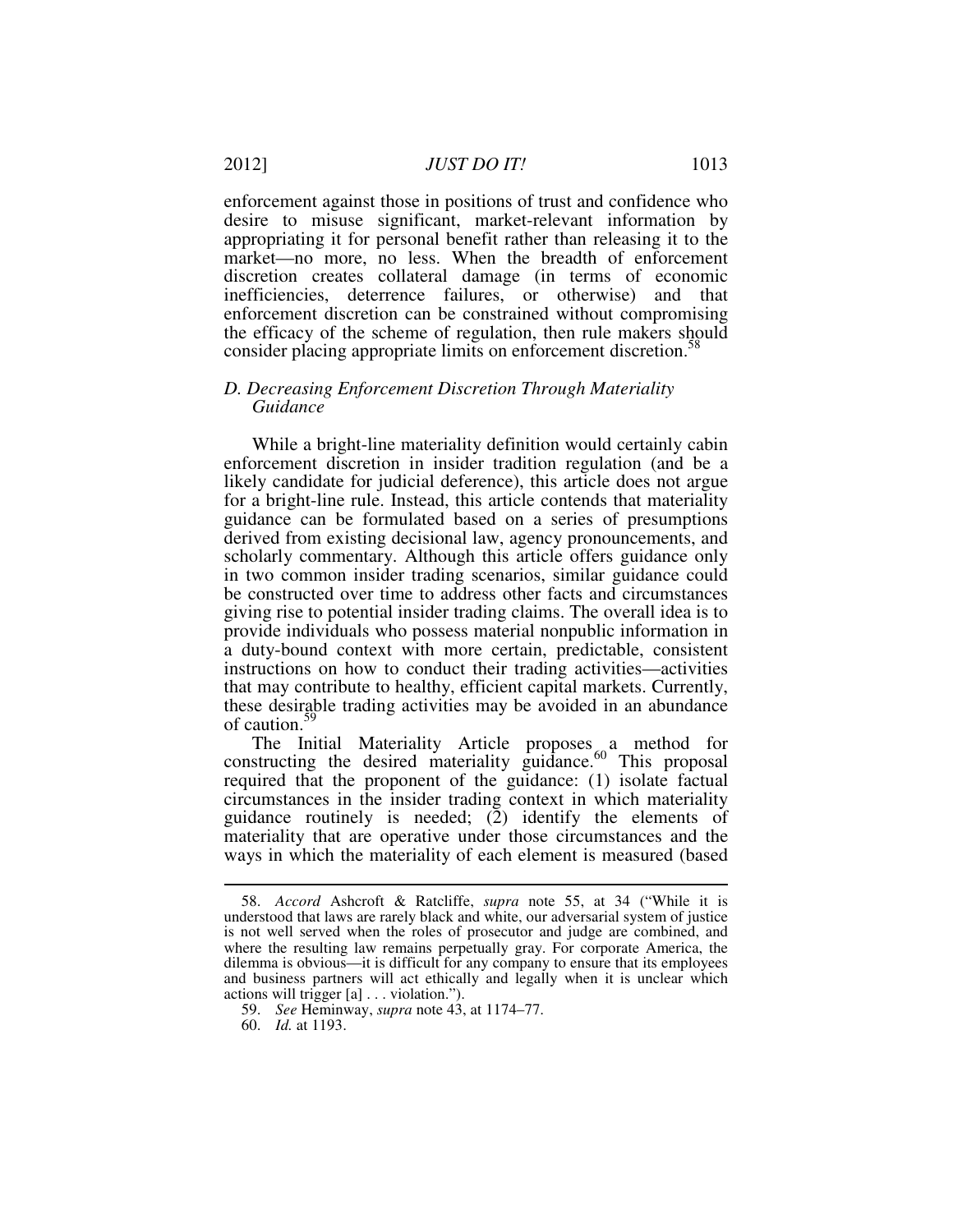on the applicable legal standard and existing line-item disclosure rules and decisional law); and (3) incorporate each materiality element and measurement technique into guidance on materiality applicable to the isolated factual circumstances.<sup>61</sup>

The Initial Materiality Article leaves two important items for future resolution, however. First, it does not resolve which federal rulemaking institution would or should adopt specific proposals for materiality guidance in the insider trading context, stating that "[w]hether that guidance comes in the form of legislation, SEC rulemaking, SEC interpretive advice, or (at a bare minimum) more methodical, rigorous decision-making in the courts, enhanced guidance is warranted."<sup>62</sup> In fact, the Initial Materiality Article expressly indicates that this question of comparative institutional choice could be resolved in a separate scholarly work. $63$ Accordingly, in a subsequent article (the "Institutional Choice Article"), this author began to take on that task by proposing a standardized framework for making comparative institutional choice decisions in federal corporate governance rulemaking (including insider trading rulemaking).<sup>64</sup> This framework involves comparative institutional analyses in four separate areas: institutional capacity—power, authority, and jurisdiction;<sup>65</sup> structural and substantive institutional competence;<sup>66</sup> institutional influence and bias;  $67$  and pecuniary cost. $68$  The Institutional Choice Article does not expressly address, however, the application of the suggested framework to a specific proposal for additional guidance on materiality in insider trading law.

Second, largely because the Initial Materiality Article does not resolve essential issues of comparative institutional choice, it fails to recommend the specific type and content of the proposed enhanced materiality guidance. Instead, using the method it outlines, the Initial Materiality Article suggests the possible substantive and procedural contents of materiality guidance in two sets of factual circumstances: irregularities in balance sheet accounting and failed merger discussions.<sup>69</sup> These suggestions

 <sup>61.</sup> *Id.*

 <sup>62.</sup> *Id.* at 1191–92.

 <sup>63.</sup> *Id.* at n.219.

 <sup>64.</sup> Joan MacLeod Heminway, *Rock, Paper, Scissors: Choosing the Right Vehicle for Federal Corporate Governance Initiatives*, 10 FORDHAM J. CORP. & FIN. L. 225 (2005).

 <sup>65.</sup> *Id.* at 248–62.

 <sup>66.</sup> *Id.* at 262–307.

 <sup>67.</sup> *Id.* at 307–32.

 <sup>68.</sup> *Id.* at 332–48.

 <sup>69.</sup> Heminway, *supra* note 43, at 1199–1210.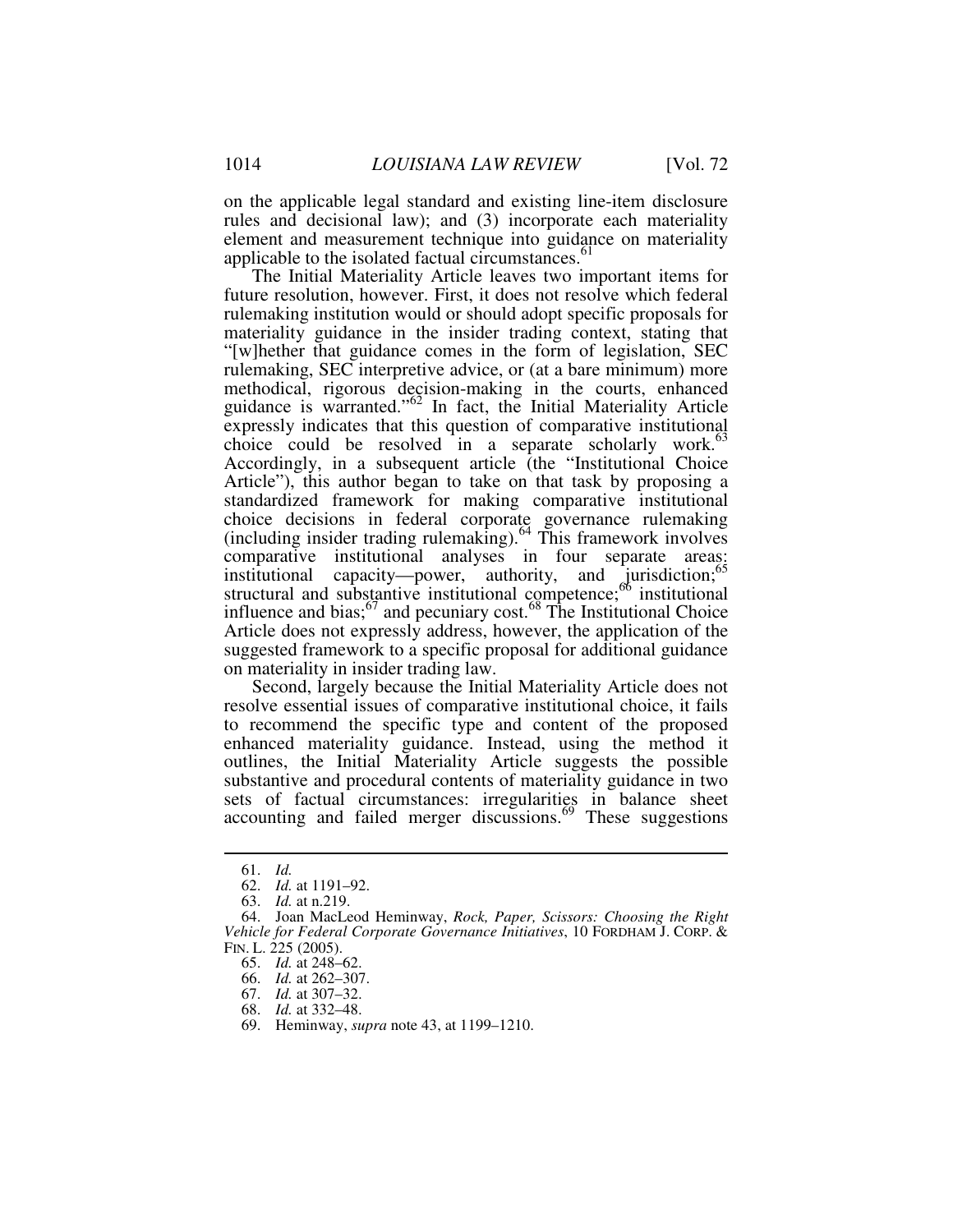require refinement, enhancement, and institutional packaging before they can constitute formal proposals for legal change.

This article engages in that refinement, enhancement, and institutional packaging, and in the process, makes certain adjustments to the guidance proposed in the Initial Materiality Article. This article also both analyzes and determines the appropriate rulemaking body and proposes the form in which the materiality guidance should be adopted and published. To accomplish these objectives, the article proceeds in four additional parts. Part II summarizes, clarifies, and modifies the approaches to materiality guidance on balance sheet irregularities and failed merger discussions that are suggested in the Initial Materiality Article. Specifically, Part II describes detailed processes through which materiality can be assessed by relevant actors *ex ante* and *ex post* in two common factual circumstances (balance sheet irregularities and failed merger discussions). Part III then presents a comparative institutional analysis, as outlined in the Institutional Choice Article, with respect to the proposed materiality guidance and concludes that the SEC or, failing that, the courts should adopt that guidance. As a result of this outcome of the comparative institutional analysis, Part III concludes by describing the current political and economic environment in which the SEC is operating. Part IV describes the form of a proposed SEC interpretive release to implement that guidance, and Part V summarizes and briefly concludes.

# II. FURTHER GUIDANCE ON MATERIALITY IN INSIDER TRADING **REGULATION**

The Initial Materiality Article features difficult, indeterminate materiality analyses in two common factual contexts and suggests possible structures for enhanced guidance in those two contexts. This Part reintroduces those examples and the related guidance structures. The guidance structures are expressly intended to enable transaction planners,<sup>70</sup> litigants, and their counsel, as well as enforcement officials and members of the judiciary, to make materiality assessments in the two exemplar areas with a higher level of certainty. If the guidance is effective, costs incident to

 <sup>70.</sup> In the Initial Materiality Article, this term is defined to include "any issuer of securities, any insiders of that issuer, and their respective advisors on any transaction at issue, including without limitation legal counsel." *Id.* at 1137 n.19. Importantly, the Initial Materiality Article and this article both include issuers, as well as directors, officers, and others with a relevant duty of trust and confidence in the class of potential violators of insider trading law.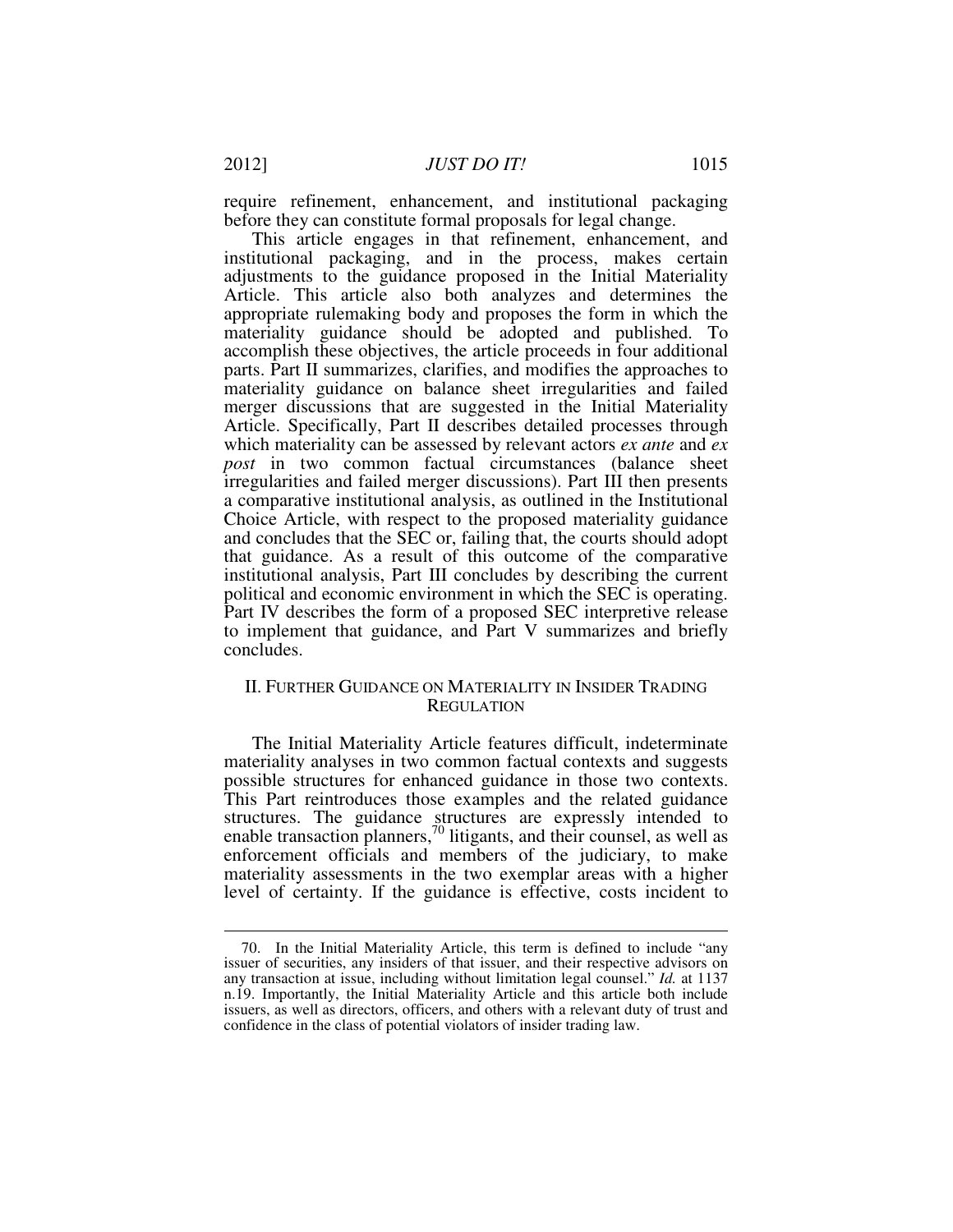making materiality determinations should be reduced, vexatious litigation challenging materiality determinations should be filed less frequently, and if a specious case hinging on materiality is brought, it should be decided more easily on a motion to dismiss or for summary judgment.<sup>71</sup> It is important to note, however, that the rules and presumptions comprising this guidance are intended as advice and assistance to transaction planners and others, rather than (necessarily) as determinants of legal liability. However, it also is important to note that the presumptions in the guidance are crafted to be within, rather than at the edge of, the range of legal compliance. Insider trading compliance plans, for example, are similarly crafted to be within the range of legal compliance.<sup>7</sup>

The proffered guidance may be adopted by the federal courts, Congress, or the SEC—all of which are insider trading rule makers. But adoption of materiality guidance through the judicial process would occur incrementally through decisional law over time (much as it has in the past). The appropriate rule maker for and nature of the guidance will be addressed in detail in Part III. However, it is worth noting here (in evaluating the propriety and efficacy of the substance of the guidance as set forth in this Part) that the choice of rule maker may render the proposed guidance more or less feasible and more or less legally binding on the potential actors *ab initio* and over time.

#### *A. Improper Balance Sheet Accounting*

The first exemplar factual context in the Initial Materiality Article involves a public company's reckless financial statement error—the understatement of balance sheet reserves, resulting in a corresponding two percent overstatement of assets.<sup>73</sup> Before the error is expressly identified and corrected in public filings, the public company's Chief Financial Officer exercises stock options and sells the underlying shares. In this example, there exists a concern that the Chief Financial Officer may have been in possession of material nonpublic information—the true (lower) value of the corporation's assets—at the time she sold her shares into a public market that then had no awareness of the lower asset

 <sup>71.</sup> Of course, in any given case, other elements of an insider trading claim also may be at issue.

 <sup>72.</sup> *See generally* Joan T.A. Gabel et al., *Letter vs. Spirit: The Evolution of Compliance into Ethics*, 46 AM. BUS. L.J. 453, 462 (2009) (describing insider trading compliance programs); Steven Chasin, Comment, *Insider v. Issuer: Resolving and Preventing Insider Trading Compliance Policy Disputes*, 50 UCLA L. REV. 859, 861-64 (same).

 <sup>73.</sup> *See* Heminway, *supra* note 43, at 1145–46.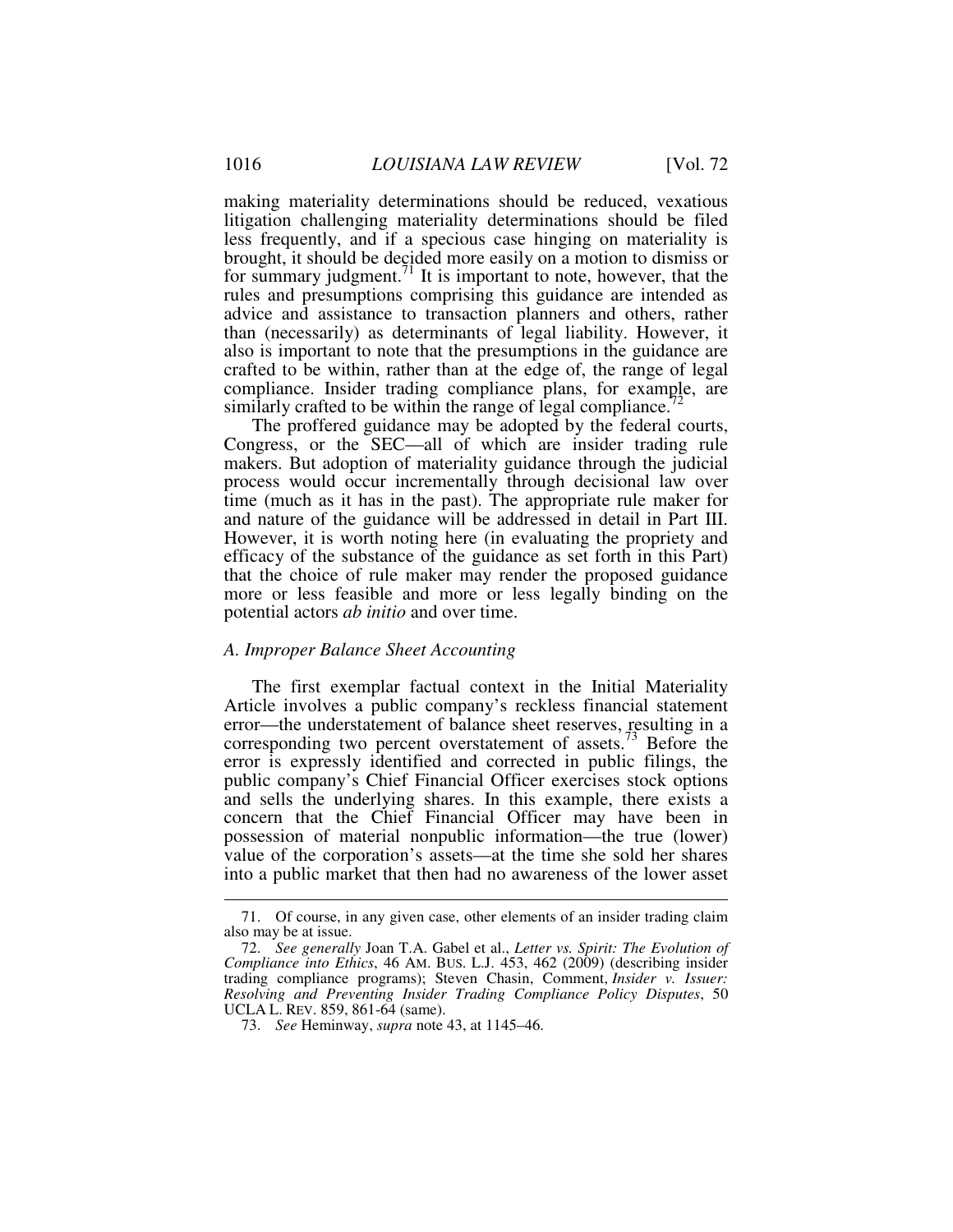valuation. In this manner, she would be deemed to have profited personally from the nondisclosure of the adverse corporate financial information.

Having presented this example, the Initial Materiality Article proceeds to determine that a materiality analysis based on these facts does not result in a clear conclusion. Then, it outlines and applies a recommended approach to fashioning more specific materiality guidance applicable to these (and other similar) facts. The application of this approach results in the suggestion that

materiality guidance on improper balance sheet accounting, could be constructed so that it: (i) renders *per se* material all asset or liability omissions or misstatements in amounts exceeding ten percent of an issuer's total consolidated assets (taken individually or collectively for any given reporting period), based on the most recently reported balance sheet of the issuer; (ii) presumes material all asset or liability omissions or misstatements in amounts exceeding five percent (but not in excess of ten percent) of an issuer's total consolidated assets (taken individually or collectively for any given reporting period), based on the most recently reported balance sheet of the issuer (which presumption is rebuttable by the trading issuer or insider based on a list of specified factors derived from current law and regulation); and (iii) presumes immaterial all asset or liability omissions or misstatements in amounts equal to or less than five percent of an issuer's total consolidated assets (taken individually or collectively for any given total reporting period), based on the most recently reported balance sheet of the issuer (which presumption is rebuttable by an investor plaintiff or prosecutor based on a list of specified factors derived from current law and regulation). $74$ 

This suggestion was intended to provide a basic framework for guidance, but the numerical thresholds at five percent and ten percent of total consolidated assets are at odds with accounting convention (which is relevant, although not dispositive, to the legal assessment of materiality). While income threshold tests for materiality typically hover in this range,  $\frac{75}{3}$  asset tests tend to be set

 <sup>74.</sup> *Id.* at 1203–04.

 <sup>75.</sup> *See* Seong-Yeon Cho et al., *Measuring Stockholder Materiality*, ACCT. HORIZONS 63, 64 (2003 Supp.) ("Items less than 5 percent of net income are generally considered immaterial, while items greater than 10 percent are considered material."); Mark W. Nelson et al., *The Effect of Quantitative*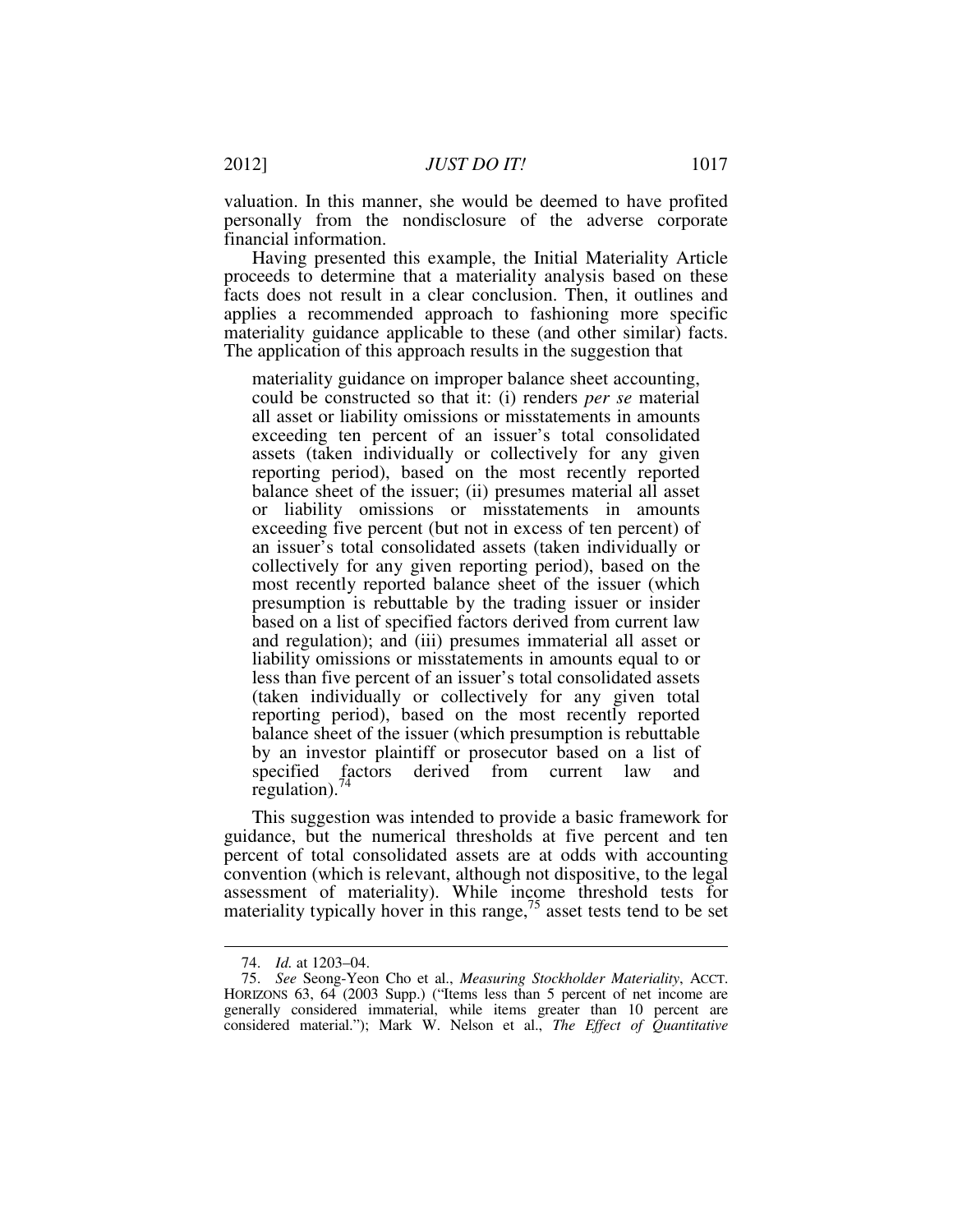at significantly lower thresholds—more in the order of one-half percent of net assets. Investor tolerance for materiality may, however, be lower.<sup>76</sup>

The Initial Materiality Article assumed that there was no significant income statement effect caused by the improper balance sheet accounting example presented.<sup>77</sup> This assumption and the related focus on an asset-oriented test for materiality prove to be faulty from an accounting point of view. For accountants, quantitative materiality typically is gauged by reference income statement data, first and foremost, although asset tests may be employed in specific circumstances (including where assets are a better point of reference because of the nature of the corporation or its financial statements).<sup>78</sup> That being the case, the suggested materiality guidance in the Initial Materiality Article should be recast to focus on income statement thresholds. Accordingly, this article re-proposes the suggested guidance for improper balance sheet accounting. Specifically, materiality guidance on improper balance sheet accounting could be constructed to: (i) render *per se*  material all misstatements (taken individually or collectively for any given reporting period) in excess of ten percent of the issuer's net income before taxes, based on the most recently reported income statement of the issuer; (ii) presume material all misstatements (taken individually or collectively for any given reporting period) of at least five percent, but not in excess of ten percent, of the issuer's net income before taxes, based on the most recently reported income statement of the issuer (which presumption is rebuttable by the trading issuer or insider based on a list of specified factors derived from current law, regulation, and guidance); and (iii) presume immaterial all misstatements (taken individually or collectively for any given total reporting period) of

77. *See* Heminway, *supra* note 43, at n.246.

*Materiality Approach on Auditors' Adjustment Decisions*, 80 ACCT. REV. 897, 900 (2005) ("[Q]uantitative thresholds such as 5–10 percent of net income have long been used in practice"); James Brady Vorhies, *The New Importance of Materiality*, J. OF ACCT. (May 2005), *available at* http://www.journalofaccountancy.com/ Issues/2005/May/TheNewImportanceOfMateriality.htm ("Working materiality levels or quantitative estimates of materiality generally are based on the 5% rule, which holds that reasonable investors would not be influenced in their investment decisions by a fluctuation in net income of 5% or less.").

 <sup>76.</sup> *See* Cho et al., *supra* note 75, at 65 ("We infer from our results that the average investor materiality threshold for pretax earnings is between 0.1 percent and 0.2 percent. For total assets, we estimate a materiality threshold between 0.01 percent and 0.025 percent.").

 <sup>78.</sup> *See* WILLIAM F. MESSIER ET AL., AUDITING AND ASSURANCES: A SYSTEMATIC APPROACH 87 (6th ed. 2007).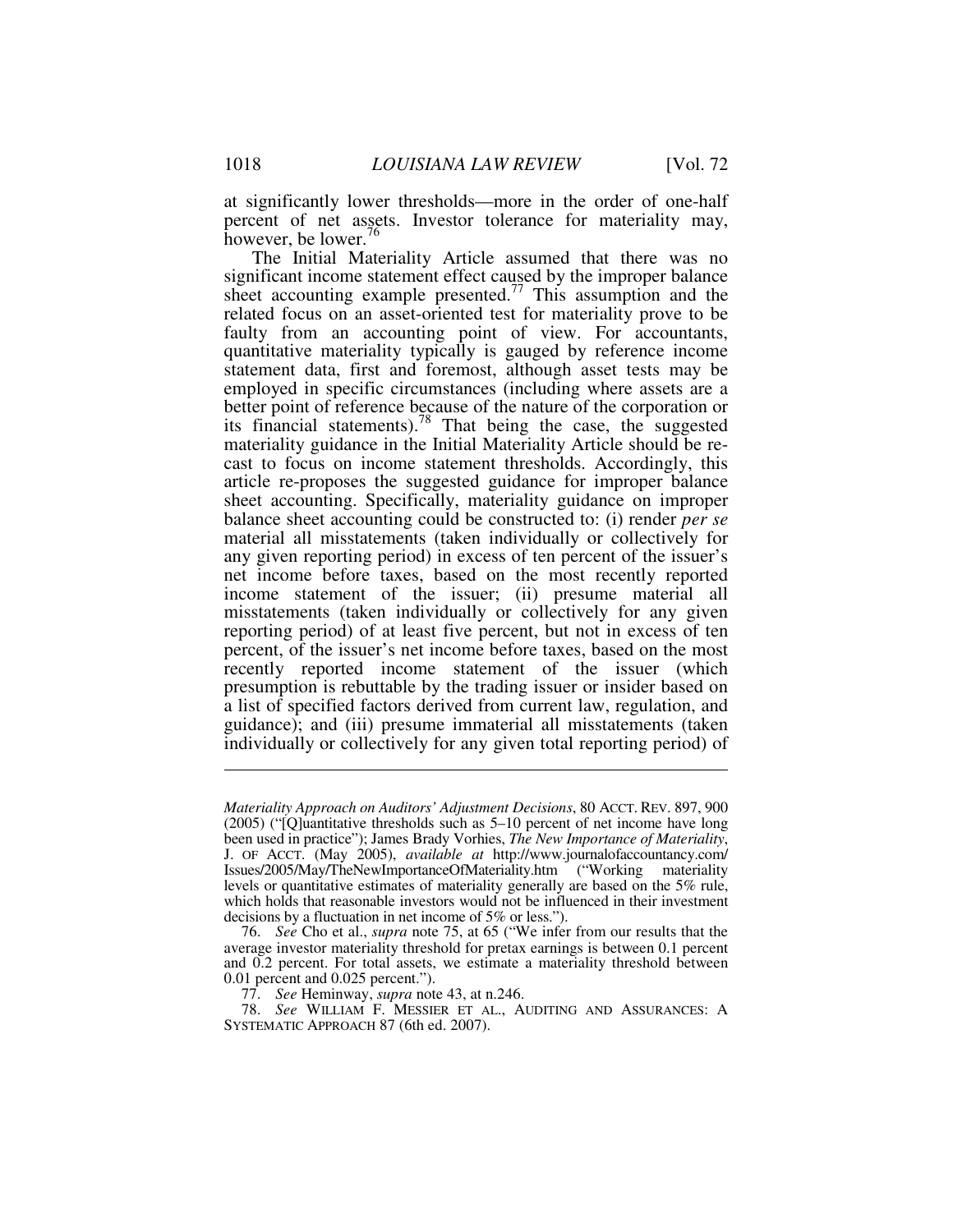less than five percent of the issuer's net income before taxes, based on the most recently reported income statement of the issuer (which presumption is rebuttable by the trading issuer or insider based on a list of specified factors derived from current law, regulation, and guidance).

Overall, this guidance represents a more concrete way to approach the problem of financial statement misstatements and is not inconsistent with the SEC's *Staff Accounting Bulletin: No. 99 – Materiality*. 79

The use of a percentage as a numerical threshold, such as 5%, may provide the basis for a preliminary assumption that—without considering all relevant circumstances—a deviation of less than the specified percentage with respect to a particular item on the registrant's financial statements is unlikely to be material. The staff has no objection to such a "rule of thumb" as an initial step in assessing materiality.<sup>80</sup>

The reformulated materiality guidance suggested in this article accepts the concept of a rule of thumb for quantitative measures materiality and provides a specific process for how qualitative factors can then be assessed given those accounting industry norms. The reformulated guidance, however, leaves undetermined the referenced lists of applicable rebuttal factors, the applicable standards of proof on rebuttal, and the procedural effects of a rebuttal that satisfies the applicable standards of proof.<sup>81</sup> These matters are addressed in the remainder of Part II.A.

#### *1. Rebuttal Factors*

Based on existing administrative and judicial pronouncements and scholarly commentary, the factors set forth below may rebut a presumption of materiality in the event of asset misstatements that

 $\overline{a}$  79. SEC Staff Accounting Bulletin No. 99, 64 Fed. Reg. 45,150 (Aug. 19, 1999) [hereinafter SAB No. 99]. SAB No. 99 is a publication of the SEC's staff that does not represent formal guidance from the SEC but it is used by the SEC in its work and is given significant, but not dispositive, weight by the judiciary, legal advisors, and transaction planners. *See* Bondi & Lofchie, *supra* note 37, at 181 ("Although the SEC often cites SAB 99 in its pleadings, the bulletin is not the adopted view of the SEC (i.e., the Commission has not voted on it). It is merely an official interpretation of the staff and, therefore, should not be given undue authoritative weight.").

 <sup>80.</sup> SAB No. 99.

 <sup>81.</sup> *See infra* Parts II.A.1 & II.A.2.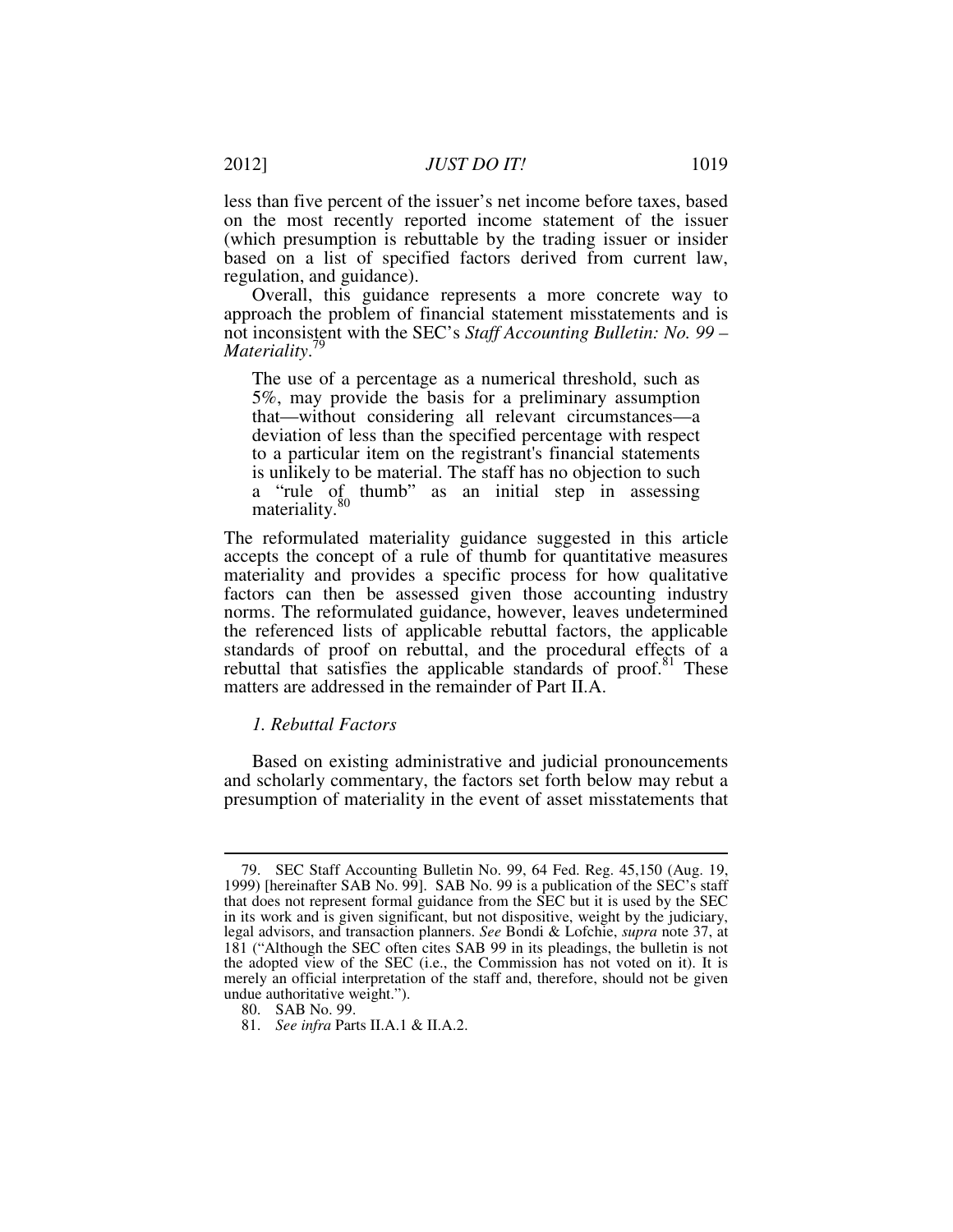cause a change of at least five percent, but not in excess of ten percent, in an issuer's net income before taxes:

- the action (tipping or trading) of the issuer or insider is counterintuitive to the misstatement (i.e., the misstatement results in a decrease in net income before taxes and the issuer or insider acquires shares before the misstatement is publicly announced, or the misstatement results in an increase in net income and the issuer or insider sells shares before the misstatement is publicly announced); $^{82}$
- net income before taxes is not a significant factor in market assessments of the issuer's operations or financial condition because of, for example, the nature of the issuer's business;<sup>83</sup>
- the misstatement relates to a business segment or other portion of the issuer's business that plays an insignificant role in the issuer's operations or financial condition;  $84$
- the misstatement arises from an estimate that is inherently imprecise at the order of magnitude of the misrepresentation;<sup>85</sup> and
- the misstatement results from calculations or measurements that, although made with reasonable care, are widely known to be, or that have been disclosed by the issuer to be, subject to inaccuracies of the type and amount exhibit in connection with the issuer's misstatement.<sup>86</sup>

These factors collectively call into question both the relevance and the reliability of a misstatement that appears to be, in relative

 <sup>82.</sup> Victor Brudney, *A Note on Materiality and Soft Information Under the Federal Securities Laws*, 75 VA. L. REV. 723, 737 (1989) ("[W]hen an insider is buying, projections, asset appraisals, or pending merger negotiations that suggest an increase in the price of a corporation's stock are likely to be of more interest to the rational public transactor than unfavorable projections or asset appraisals. And when the insider is selling, the undisclosed unfavorable information about future prices is likely to be of more interest to the rational public transactor than undisclosed favorable information.").

 <sup>83.</sup> *See supra* note 78 and accompanying text (noting that, while income tests are the norm for quantitative materiality assessments, asset tests or other benchmarks for quantitative materiality may be used where the validity of an income test is questionable).

<sup>84</sup>*. Cf.* SAB No. 99, *supra* note 79 (suggesting that the opposite—"whether the misstatement concerns a segment or other portion of the registrant's business that has been identified as playing a significant role in the registrant's operations or profitability"—may render a small deviation material).

 <sup>85.</sup> *Cf. id.* ("whether the misstatement . . . arises from an estimate and, if so, the degree of imprecision inherent in the estimate").

 <sup>86.</sup> *Cf. id.* ("whether the misstatement arises from an item capable of precise measurement").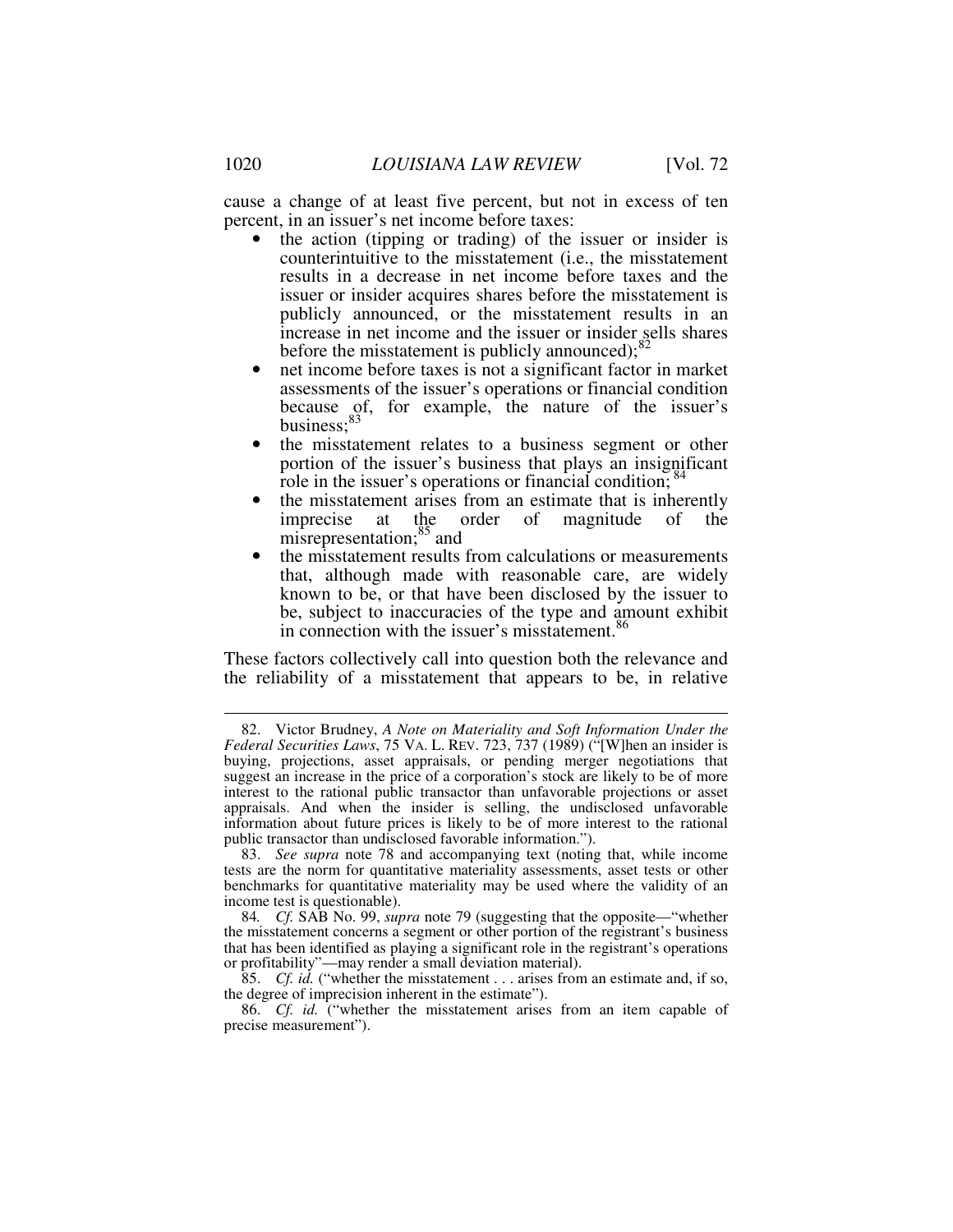terms, quantitatively large. $87$  Relevance and reliability are important components of materiality analysis.<sup>88</sup>

Factors that may rebut a presumption of immateriality in the event of asset misstatements that cause a change of less than or equal to five percent in an issuer's net income before taxes include the following:

- the misstatement relates to a business segment or other portion of the issuer's business that is significant to the issuer's operations or financial condition;<sup>89</sup>
- the misstatement arises from an estimate that is inherently imprecise at the order of magnitude of the misrepresentation;<sup>90</sup>
- the misstatement hides a change in earnings or other income statement effect, especially one that changes income into a loss or a loss into income;<sup>9</sup>
- the misstatement hides the issuer's failure to meet publicly available financial statement targets (whether published by the issuer or third parties); $^{92}$
- the misstatement hides illegal activity;  $93$
- the misstatement hides or constitutes regulatory noncompliance;<sup>94</sup>
- the misstatement hides or constitutes the breach of a "material contract;"<sup>95</sup>

 91. *See id*. (suggesting consideration of "whether the misstatement masks a change in earnings or other trends" and "whether the misstatement changes a loss into income or vice versa"). The use of reserve account estimates as a way of adjusting earnings across financial statement periods is a well-known accounting technique. *See* LAWRENCE A. CUNNINGHAM, INTRODUCTORY ACCOUNTING, FINANCE AND AUDITING FOR LAWYERS 438 (4th ed. 2002) (describing "Cookie Jar Reserves").

 92. *See* SAB No. 99, *supra* note 79 (suggesting consideration of "whether the misstatement hides a failure to meet analysts' consensus expectations for the enterprise").

 93. *See id.* (suggesting consideration of "whether the misstatement involves concealment of an unlawful transaction").

 94. *See id.* (suggesting consideration of "whether the misstatement affects the registrant's compliance with regulatory requirements").

 95. Regulation S-K, 17 C.F.R. § 229.601(b)(10) (2012) (defining material contracts for purposes of SEC exhibit requirements); *see* SAB No. 99, *supra* 

 <sup>87.</sup> *See* Brudney, *supra* note 82, at 728–32.

 <sup>88.</sup> *Id.* at 731 (identifying and defining relevance and reliability as key overarching factors in materiality analysis).

 <sup>89.</sup> *See* SAB No. 99, *supra* note 79 (suggesting consideration of "whether the misstatement concerns a . . . portion of the registrant's business that has been identified as playing a significant role in the registrant's operations or profitability").

 <sup>90.</sup> *See id.* ("whether the misstatement . . . arises from an estimate and, if so, the degree of imprecision inherent in the estimate").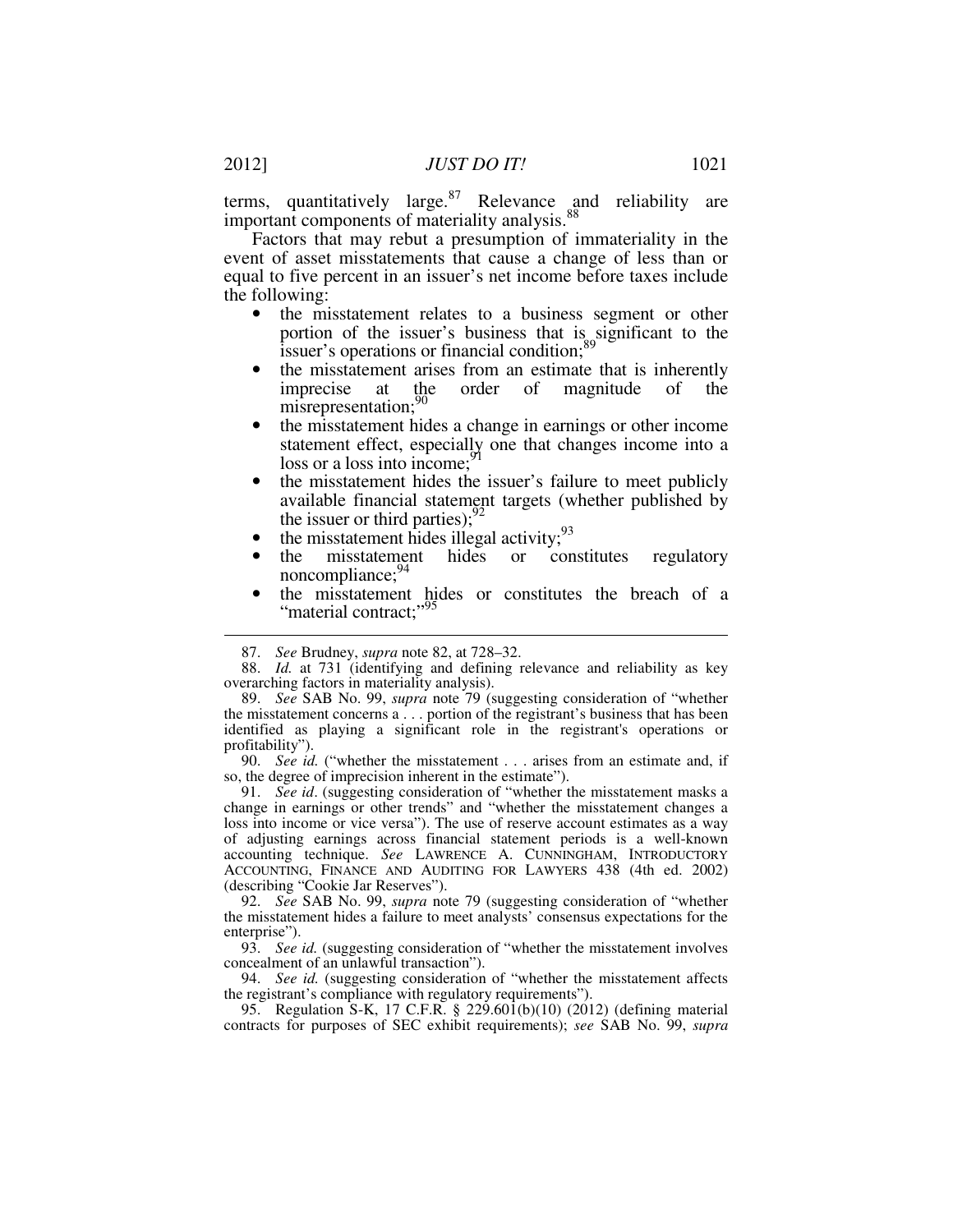- the misstatement is of a kind and magnitude that financially benefits the issuer or its directors, officers, or other managers at the expense of the issuer's shareholders, including by increasing the directors', officers', or managers' actual, or potential future, compensation;<sup>96</sup>
- the misstatement evidences a lack of management integrity;<sup>9</sup>
- the accounting error that resulted in the misstatement evidences a material weakness in internal controls;<sup>98</sup> and
- the misstatement is persistent (not an isolated event).<sup>99</sup>

The general approach recommended here employs both quantitative and qualitative materiality doctrine consistent with existing SEC guidance<sup>100</sup> and related scholarly commentary.<sup>101</sup> The accounting literature and ever-evolving decisional law should be evaluated for additional rebuttal factors on a periodic basis.<sup>102</sup>

note 79 (suggesting consideration of "whether the misstatement affects the registrant's compliance with loan covenants or other contractual requirements").

 97. *See, e.g.*, *In re* Franchard Corp., 42 S.E.C. 163 (1964); *see also* SEC v. Jos. Schlitz Brewing Co., 452 F. Supp. 824, 830 (E.D. Wis. 1978); John M. Fedders, *Qualitative Materiality: The Birth, Struggles, and Demise of an Unworkable Standard*, 48 CATH. U. L. REV. 41, 46–47 (1998) (recounting the history of qualitative materiality doctrine); Amy Deen Westbrook, *Sunlight on Iran: How Reductive Standards of Materiality Excuse Incomplete Disclosure Under the Securities Laws*, 7 HASTINGS BUS. L.J. 13, 30–34 (2011) (recounting the history of management integrity issues and materiality doctrine).

 98. A material weakness is "a deficiency, or a combination of deficiencies, in internal control over financial reporting . . . such that there is a reasonable possibility that a material misstatement of the registrant's annual or interim financial statements will not be prevented or detected on a timely basis." 17 C.F.R. § 210.1-02(a)(4) (2012). Section 404 of the Sarbanes-Oxley Act of 2002 focused attention on mandatory disclosures about internal controls in periodic reports filed under the 1934 Act. *See* Sarbanes-Oxley Act of 2002, Pub. L. No. 107-204, § 404, 116 Stat. 745, 777–78 (2002) (codified at 15 U.S.C. § 7262 (2006)).

 99. *See* Park, *supra* note 48, at 518 (suggesting, similarly, that "evidence of a persistent misstatement might create a rebuttable presumption of materiality while evidence that the misstatement is isolated might create a rebuttable presumption of immateriality."); *id.* at 550–52 (expanding on the presumption suggestion).

100. *See* SAB No. 99, *supra* note 79.

 101. *See* Park, *supra* note 48, at 565 (characterizing his own proposal as "a firmer basis for distinguishing the financial misstatements that matter").

 102. *See, e.g*., MESSIER ET AL., *supra* note 78, at 86 (listing possible rebuttal factors in Table 3-5, many of which parallel those in SAB No. 99, *supra* note 79).

 <sup>96.</sup> *See* SAB No. 99, *supra* note 79 (suggesting consideration of "whether the misstatement has the effect of increasing management's compensation—for example, by satisfying requirements for the award of bonuses or other forms of incentive compensation").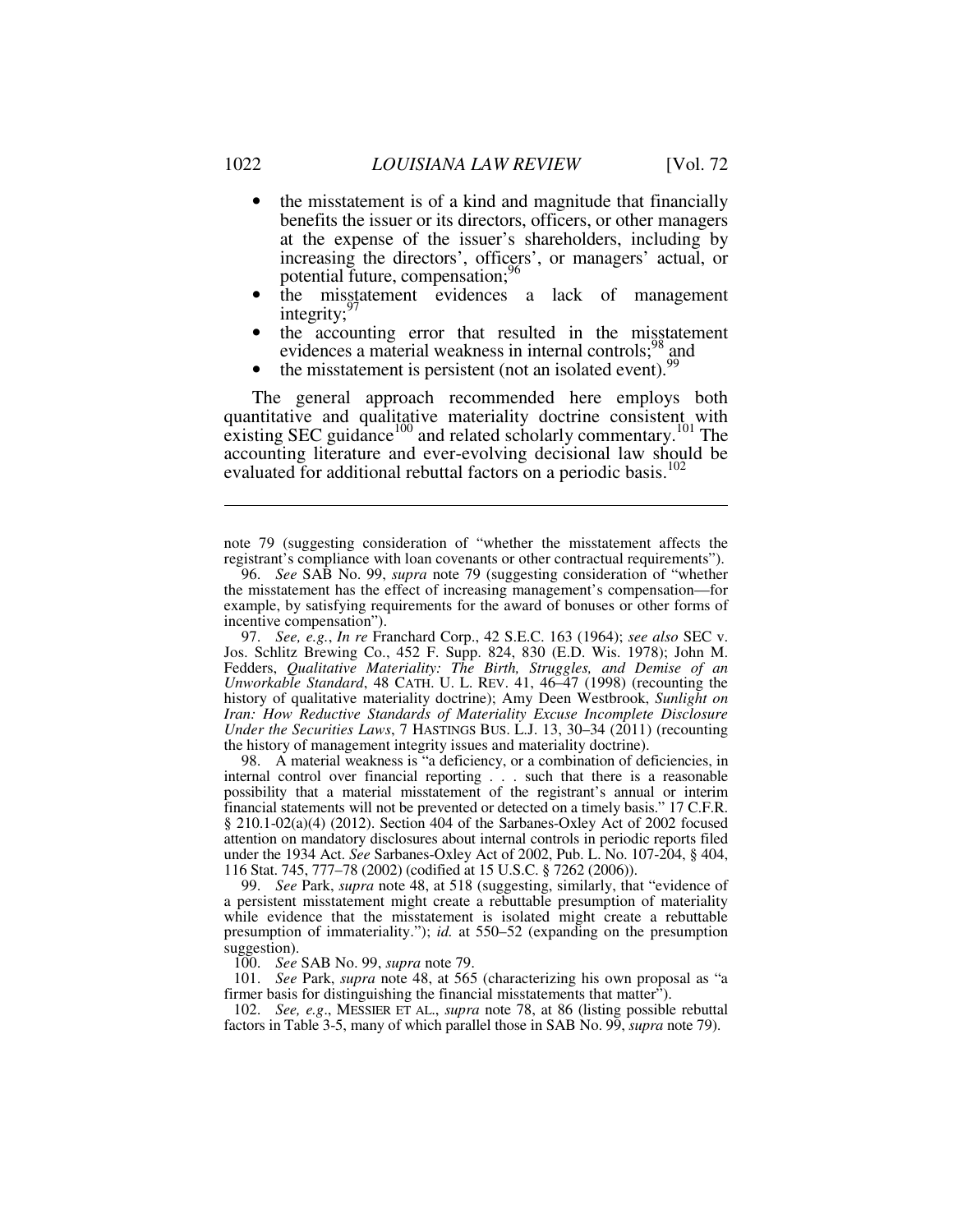#### *2. Standard of Proof and Procedural Effects*

A transaction planner using the proposed materiality guidance on improper balance sheet accounting will want to consider the standards to be applied in his, her, or its decision-making and the standards that may be used to evaluate his, her, or its decisionmaking *ex post*, even if the guidance is offered in the form of legislation or agency rulemaking. This involves identifying and taking into account the standards of proof in civil and criminal insider trading actions and the procedural effects of those standards.

An analysis of the standard of proof applicable to rebuttals of the presumptions and the effect of successful rebuttals requires understanding the application and operation of presumptions and rebuttals in the context of a court action. The standards of proof provide guidance to decision-makers in using the proposed materiality guidance and also frame potential court analyses if the court should be required, or otherwise determine, to adopt the guidance in evaluating the conduct of alleged insider traders.

Courts have different ways of looking at rebuttable presumptions in civil cases. Specifically, they

differ as to the effect that a presumption must be given in a civil action and the burden it imposes on the party opposing it. There are three different approaches taken by the courts . . . . One imposes only a *burden of production* or *going forward* with evidence to rebut the presumption. The second approach requires a more substantial *burden of proof* requirement. The third approach uses both the burden of production and burden of proof.<sup>103</sup>

Which of the three approaches seems most appropriate in connection with the presumptions that operate in the proposed materiality guidance on improper balance sheet accounting?

The plaintiff in a civil action must prove materiality by a preponderance of the evidence. Is it sufficient, where an omission or misstatement is presumed to be material, that the defendant present evidence that a rebuttal factor exists to overcome the presumption, or should the defendant be required to prove the existence of that factor by a preponderance of the evidence? And is it sufficient, where an omission or misstatement is presumed to be immaterial, that the plaintiff present evidence that a rebuttal factor exists, or should the plaintiff be required to prove the existence of that factor by a preponderance of the evidence? Finally, should

 <sup>103.</sup> THOMAS BUCKLES, LAWS OF EVIDENCE 56 (2001).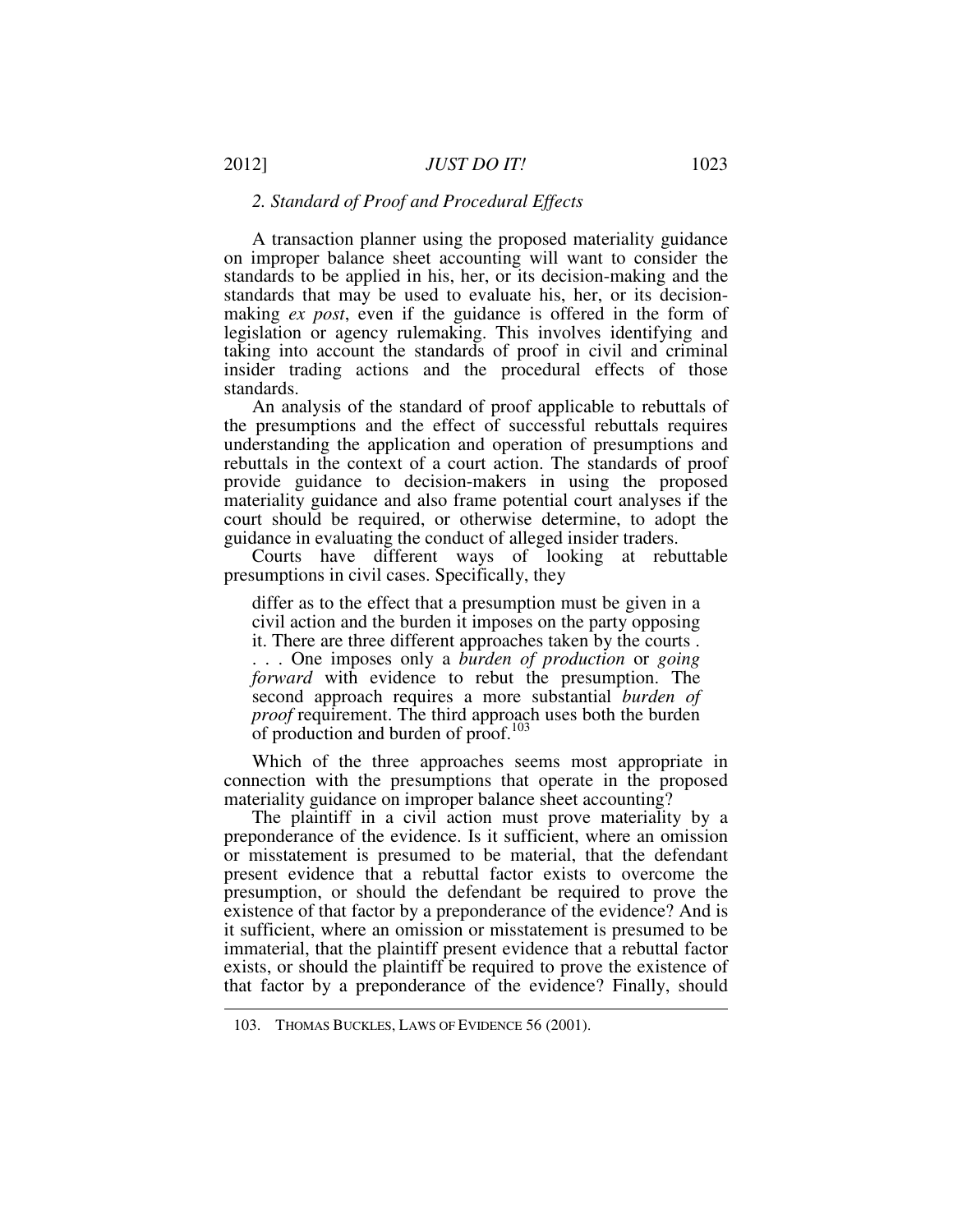both presumptions be treated the same way, given that the burden of proof is on the plaintiff in a civil action?

Because the policies underlying the alternating presumptions in the proposed guidance on improper balance sheet accounting represent a careful balancing of interests (rather than a unilateral, fundamental determination to favor one party over another in insider trading litigation), the rebutting party in a civil case also should have to establish the rebuttal facts by a preponderance of the evidence. Accordingly, the establishment of any single rebuttal factor by a preponderance of the evidence removes the applicable presumption of materiality or immateriality, leaving the case to a determination at trial based on all available evidence appropriately brought before the court—with the plaintiff continuing to bear the burden of proof. The inability of a party to assert, in good faith, the existence of any rebuttal factor enables—but does not mandate—a trier of fact to find facts consistent with the presumption (i.e., against the party entitled to rebut the presumption). In the rare case that a rebutting party is able to establish one or more rebuttal factors by clear and convincing evidence, the trier of fact may determine that the rebuttal is compelling enough to find facts contrary to the presumption. Accordingly, putative rebutters should secure and preserve any evidence relating to the rebuttal of an operative presumption and should evaluate proposed action based on the weight of that evidence.

The application of a *per se* rule (also known as a conclusive or mandatory presumption) or rebuttable presumption in a criminal proceeding is not as straightforward as the application of a *per se* rule or rebuttable presumption is in a civil proceeding and may raise constitutional issues. Although a thorough analysis of these issues is beyond the scope of this article, it is important to say a few words about their relevant components at this juncture.

Under criminal law principles, as even non-lawyers know, a defendant is innocent until proven guilty. Criminal actions require proof beyond a reasonable doubt of each element of the crime. Accordingly, conclusive and rebuttable presumptions of any element necessary to establish a criminal violation are scrutinized carefully for their effects on the burden of proof.

A mandatory presumption is a . . . troublesome evidentiary device. For it may affect not only the strength of the "no reasonable doubt" burden but also the placement of that burden; it tells the trier that he or they must find the elemental fact upon proof of the basic fact, at least unless the defendant has come forward with some evidence to rebut the presumed connection between the two facts. In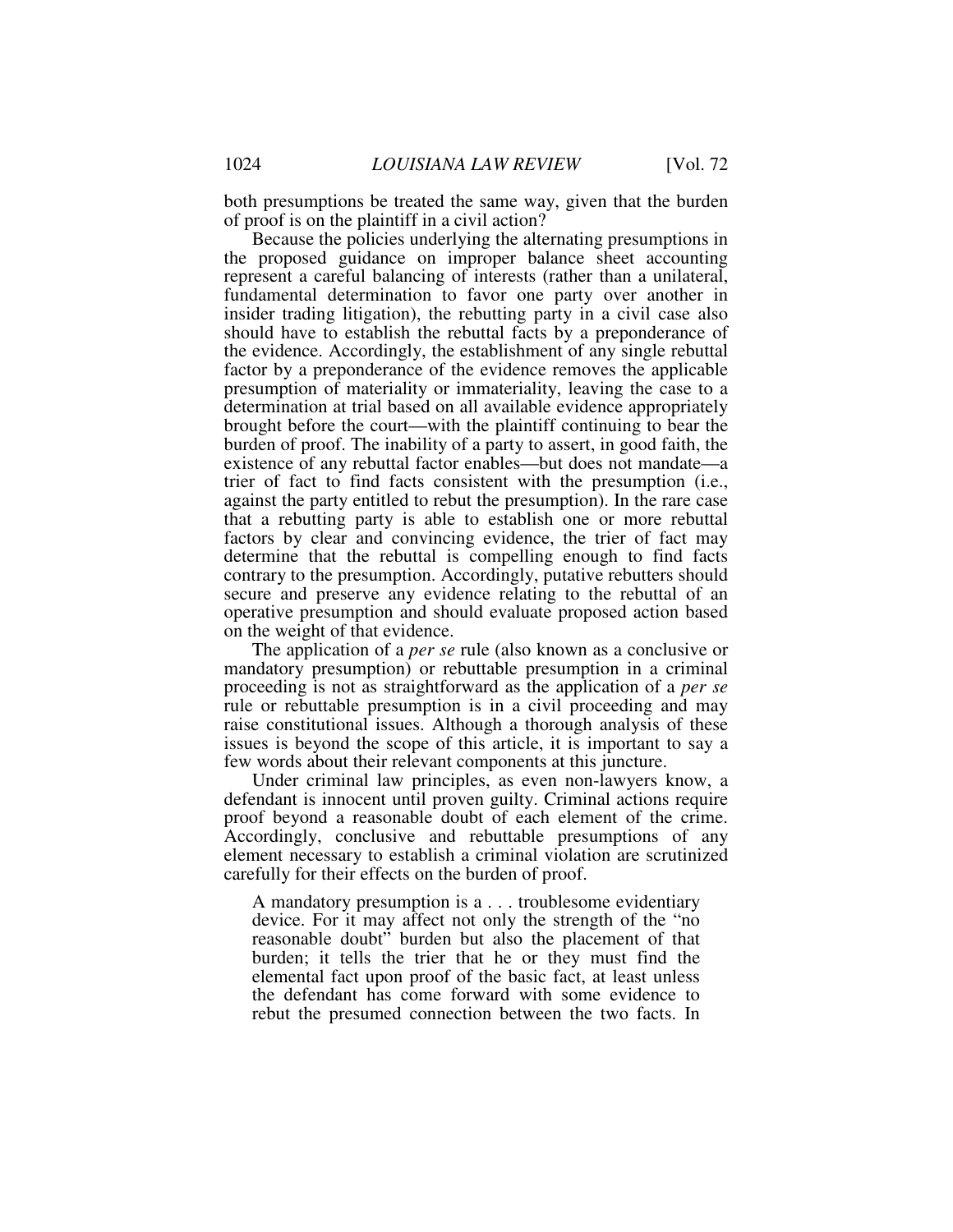this situation, the Court has generally examined the presumption on its face to determine the extent to which the basic and elemental facts coincide. To the extent that the trier of fact is forced to abide by the presumption, and may not reject it based on an independent evaluation of the particular facts presented by the State, the analysis of the presumption's constitutional validity is logically divorced from those facts and based on the presumption's accuracy in the run of cases. It is for this reason that the Court has held it irrelevant in analyzing a mandatory presumption, but not in analyzing a purely permissive one, that there is ample evidence in the record other than the presumption to support a conviction.<sup>104</sup>

The presumptions suggested in the proposed materiality guidance on improper balance sheet accounting would be "merely a part of the prosecution's case<sup>7105</sup> giving "rise to a permissive inference available only in certain circumstances . . . that . . . could be ignored by the jury even if there was no affirmative proof offered  $\ldots$  in rebuttal."<sup>106</sup> Assuming that the trier of fact understands or is instructed that there is a mandatory presumption of innocence in favor of the defendant "that controls unless it, as the exclusive trier of fact, is satisfied beyond a reasonable doubt"<sup>107</sup> the facts at issue are material, the suggested presumptions should pass constitutional muster.

However, the *per se* materiality rule raises constitutional questions in criminal actions. Under the proposed guidance, all asset or liability omissions or misstatements that cause a change of more than ten percent in the issuer's net income before taxes, are material. This rule would act as a conclusive (mandatory) presumption if introduced in a criminal action. Accordingly, the *per se* rule should not operate in criminal actions as a conclusive presumption. Rather, the *per se* rule should operate as a permissive presumption in that context.

A permissive presumption allows but does not require the jury to infer the elemental fact upon proof of the basic facts. It does not relieve the government of its burden of persuasion because the government still must convince the jury that the suggested conclusion should be inferred

 <sup>104.</sup> County Court v. Allen, 442 U.S. 140, 157–160 (1979) (citations and footnotes omitted).

 <sup>105.</sup> *Id.* at 160.

 <sup>106.</sup> *Id.* at 161.

 <sup>107.</sup> *Id.* at 162.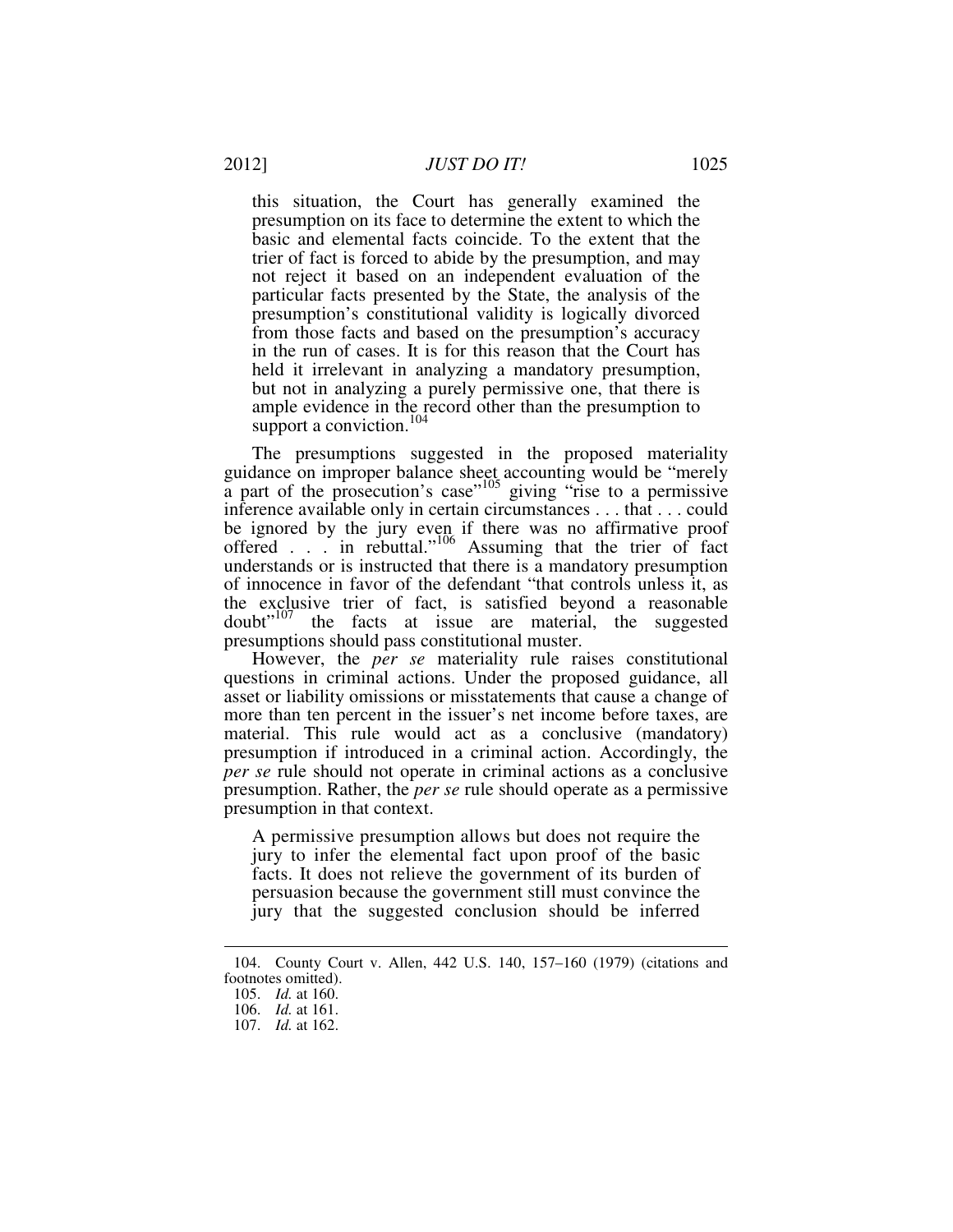based on the predicate facts proved. The use of a permissive presumption is constitutional so long as there is a "rational connection" between the predicate and presumed facts. . . .<sup>108</sup>

The establishment of a general *per se* rule in the proposed guidance (and its operation as a permissive, but non-rebuttable, presumption in the hands of the trier of fact in a criminal action) offers a strong, clear message to transaction planners: proceed very cautiously, if at all, in buying, selling, or selectively disclosing.

#### *B. Failed Merger Discussions*

The second exemplar factual context presented in the Initial Materiality Article involves open-market purchases of shares by a public company issuer's directors five to six months after the issuer's rejection of a series of undisclosed acquisition proposals at premium prices. Within one month after the directors' share acquisitions, the putative acquirer discloses the earlier acquisition offers (in turn, driving up the market price of the issuer's stock) and makes a successful cash tender offer to acquire the issuer at a significant premium to the prices paid by the directors.<sup>109</sup> The insider trading question in these circumstances emanates from a concern that the directors may have possessed material nonpublic information—knowledge of the existence and terms of the earlier acquisition proposals—when they bought their shares from sellers in the public market that had no knowledge of those acquisition proposals.

As with the first exemplar factual context, the second exemplar factual context does not admit to a simple application of existing formulations of the materiality standard. Among the difficulties are determining whether the specialized "probability versus magnitude" balancing test announced in *Basic v. Levinson* is applicable on these facts and deciding when, if ever, nonpublic information regarding acquisition proposals is so distant in time that it is immaterial as a matter of law. The materiality analysis and the application of the suggested approach to determining

 <sup>108.</sup> Hill v. Maloney, 927 F.2d 646, 649 (1st Cir. 1990); *see also* Norvell v. Miller, 476 U.S. 1126, 1127–28 (1986).

 <sup>109.</sup> *See* Heminway, *supra* note 43, at 1146–48; *see also* Evelyn M. Rusli, *After Deal Talks Sputter, Alibaba and Yahoo Said to Meet Again*, N.Y. TIMES DEALBOOK, March 20, 2012, http://dealbook.nytimes.com/2012/03/20/afterdeal-talks-sputter-alibaba-and-yahoo-meet-again/ (describing recent deal talks involving similar facts).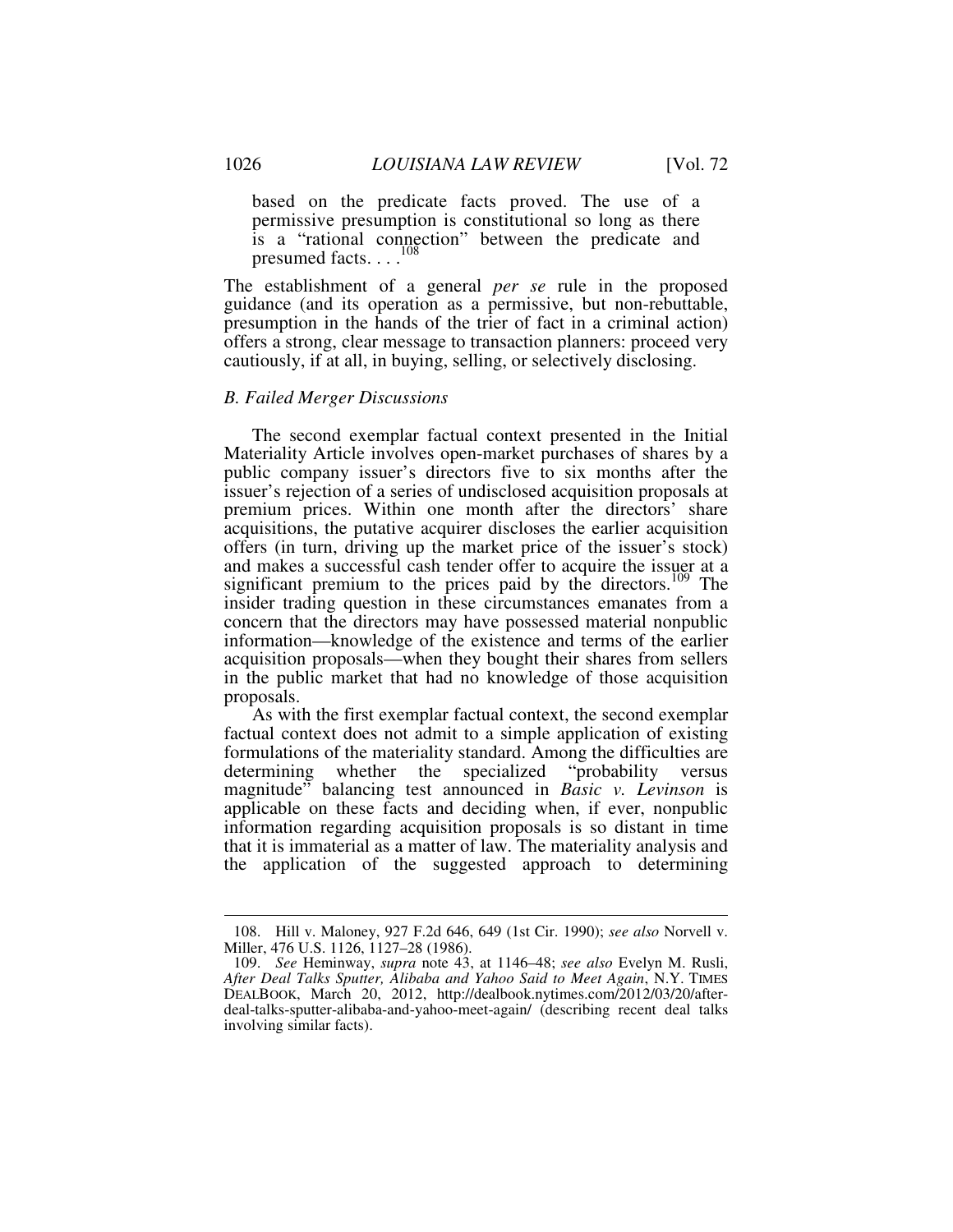materiality guidance in this area led to a preliminary conclusion that

it may then be sufficient to adapt disclosure guidelines that label an acquisition proposal as (a) *per se* material during the time it is actively being considered and for three months or six months after it is withdrawn, rejected, or abandoned, (b) presumed material after that three-month or six-month period until two years have passed since the withdrawal, rejection, or abandonment of the proposal (which presumption is rebuttable by the issuer or insider based on a list of specified factors derived from current law and regulation), and (c) presumed immaterial after two years have passed since the withdrawal, rejection, or abandonment of the proposal (which presumption is rebuttable by an investor plaintiff, or prosecutor based on a list of specified factors derived from current law and regulations).<sup>110</sup>

This suggested guidance, in the form proposed in the Initial Materiality Article, is incomplete because the term "acquisition proposal" is undefined and because the proposed guidance fails to choose between the potentially applicable three-month and sixmonth periods as the tipping point between *per se* materiality and presumed materiality.<sup>111</sup> Moreover, rulemaking since the publication of the Initial Materiality Article may call into question the two-year period suggested in the proposed guidance; accordingly, this author revisited the presumption of immateriality that attaches after two years.<sup>112</sup> Finally, the guidance proposed in the Initial Materiality Article leaves open the referenced lists of applicable rebuttal factors for the presumptions, the applicable standards of proof on rebuttal of the presumptions, and the procedural effects of a rebuttal of the presumptions that satisfies the applicable standards of proof.<sup>113</sup> These items are addressed in the remainder of this Part.

# *1. Defining "Acquisition Proposal"*

The suggested guidance in the Initial Materiality Article addresses, through alternating presumptions, the decreased probability that an acquisition of the target actually will occur

 <sup>110.</sup> Heminway, *supra* note 43, at 1211.

 <sup>111.</sup> *See infra* Parts II.B.1 & II.B.2.

 <sup>112.</sup> *See infra* Part II.B.3.

 <sup>113.</sup> *See infra* Parts II.B.4 & II.B.5.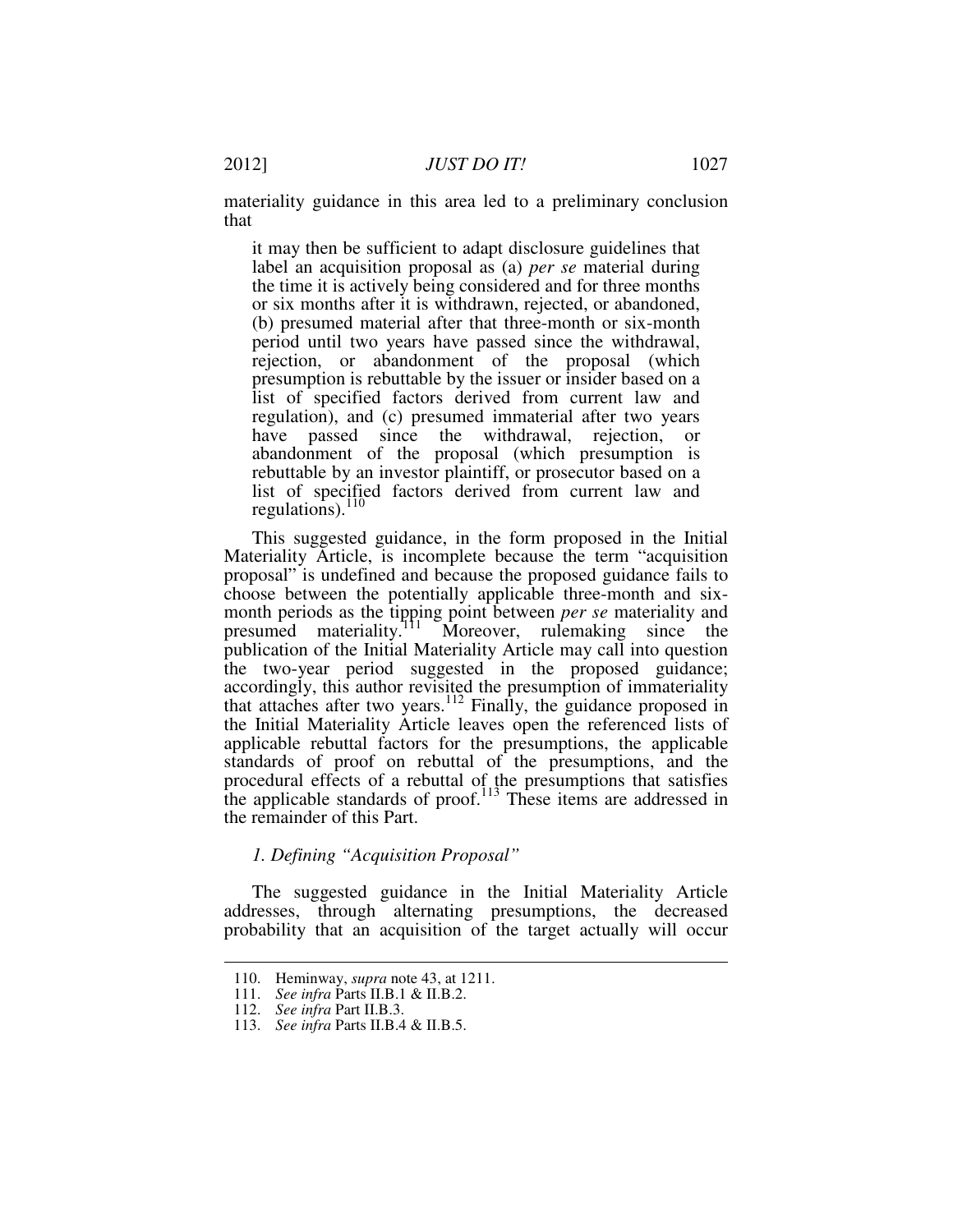following earlier, spurned acquisition proposals. Under the *Basic v.*  Levinson "probability, versus magnitude" formulation of the materiality standard,<sup>114</sup> as the probability of occurrence of a specific contingent or speculative event decreases, the obligation to disclose present facts relating to that event will decrease. But at all steps along the way, the probability of the future event occurring is weighed against the significance of the event. In defining "acquisition proposal," the guidance instructs transaction planners and others in assessing the significance of the future transaction for the purpose of assessing its magnitude.

The *Basic* Court reminds us that mergers in which a target corporation is not the survivor are important transactions to the target because the transaction terminates the target's corporate existence.<sup>115</sup> But mergers also may be important to the survivor as well as the target, and other types of transactions (including acquisitions) may, depending on the key terms of the transaction (e.g., whether all or a significant part of the corporation is affected, the proposed pricing of the transaction as compared to prevailing and historical market prices, and other transaction terms), be important to an issuer or have an impact on the total mix of information available to those trading in the issuer's stock at any given time.<sup>116</sup> So, the "acquisition proposal" definition must encompass both the type of transaction and its basic terms: the object of acquisition, price, type of consideration, availability of consideration (financing for cash or debt, authorized shares for equity), etc.

The "acquisition proposal" definition also must describe the stage of the interactions between the parties. The *Basic* case itself and the failed merger discussions example used in the Initial Materiality Article both address a pre-consensus stage in the discussions of a business combination transaction.<sup>117</sup> But there can be many pre-consensus phases of a transaction, each having a different relevance.<sup>118</sup> The definition must differentiate among them as part of the materiality assessment.

 <sup>114.</sup> *See* Basic Inc. v. Levinson, 485 U.S. 224, 238–39 (1988); Heminway, *supra* note 43, at 1163–64.

 <sup>115.</sup> *Basic*, 485 U.S. at 238 (citing SEC v. Geon Industries, Inc., 531 F.2d 39, 47–48 (2d Cir. 1976)).

 <sup>116.</sup> *See id.* at 239 (advising attention to "such facts as the size of the two corporate entities and of the potential premiums over market value.").

 <sup>117.</sup> *See id.* ("No particular event or factor short of closing the transaction need be either necessary or sufficient by itself to render merger discussions material.").

 <sup>118.</sup> *See generally In re* George C. Kern, Jr., Admin. Proc. File No. 3–6869, [1987 Transfer Binder] Fed. Sec. L. Rep. (CCH) ¶ 84,142 (June 29, 1987) (in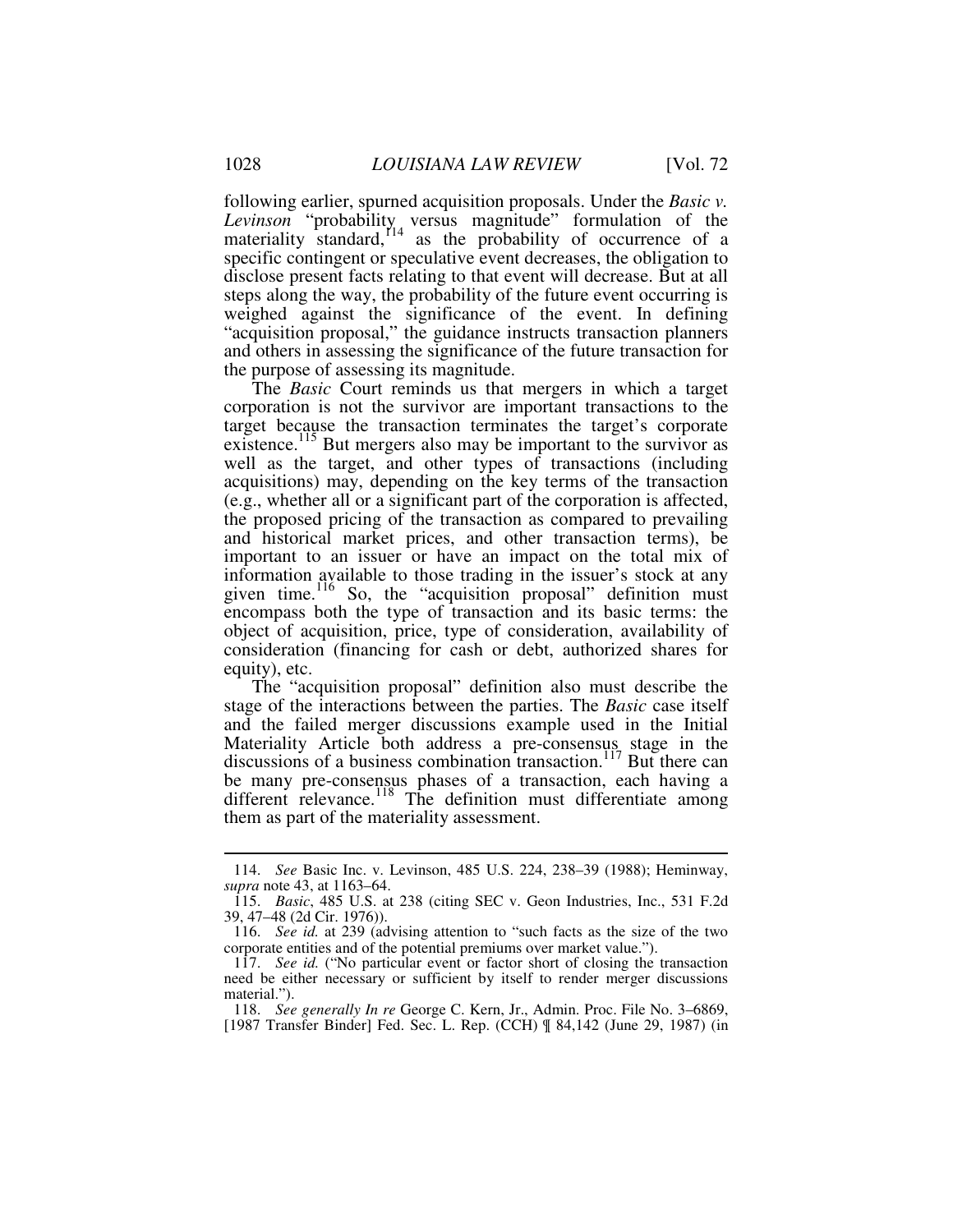Accordingly, it is important to define the concept of an "acquisition proposal" so that corporations and their insiders know when and what to disclose, and to do that, the definition must be broad. Current mandatory disclosure rules again provide assistance and support in constructing the definition. Existing line-item disclosure rules require disclosure of various abandoned and ongoing change of control and business combination transactions in connection with purchases and sales of securities (the same circumstances under which Rule 10b-5 is operative). For example, an issuer engaging in an issuer tender offer must

describe any plans, proposals or negotiations that relate to or would result in . . . any extraordinary transaction, such as a merger, reorganization or liquidation, involving the subject company or any of its subsidiaries; [or] . . . any purchase, sale or transfer of a material amount of assets of the subject company or any of its subsidiaries.<sup>119</sup>

Similarly, a third-party tender offeror must disclose

any negotiations, transactions or material contacts during the past two years between the filing person [offeror] . . . and the subject company [target] or its affiliates concerning any  $(1)$  merger;  $(2)$  consolidation;  $(3)$  acquisition;  $(4)$ tender offer for or other acquisition of any class of the subject company's securities; (5) election of the subject company's directors; or (6) sale or other transfer of a material amount of assets of the subject company.<sup>120</sup>

Contracts—especially merger agreements—also circumscribe acquisition proposals for the purpose of identifying the obligations, rights, and remedies of the parties to the agreement in the event that an alternative transaction is presented to one of the parties after the contract is signed and before the closing has occurred. Two commentators described a provision of this kind in a particular merger agreement (the "Stone-EPL Agreement").

which the difference between "discussions" and "negotiations" was important in determining disclosure obligations); *see also* Steven G. Sanders, Comment, *Line-Item Disclosure Provisions and the Materiality of Preliminary Merger Negotiations After* In re *George C. Kern, Jr.*, 59 BROOK. L. REV. 175, 224–25, 227 (1993).

 <sup>119. 17</sup> C.F.R. § 229.1006(c)(1)–(2) (2012) (referenced in Item 6 of Schedule TO).

 <sup>120. 17</sup> C.F.R. § 229.1005(b) (incorporated into Item 5 of Schedule TO).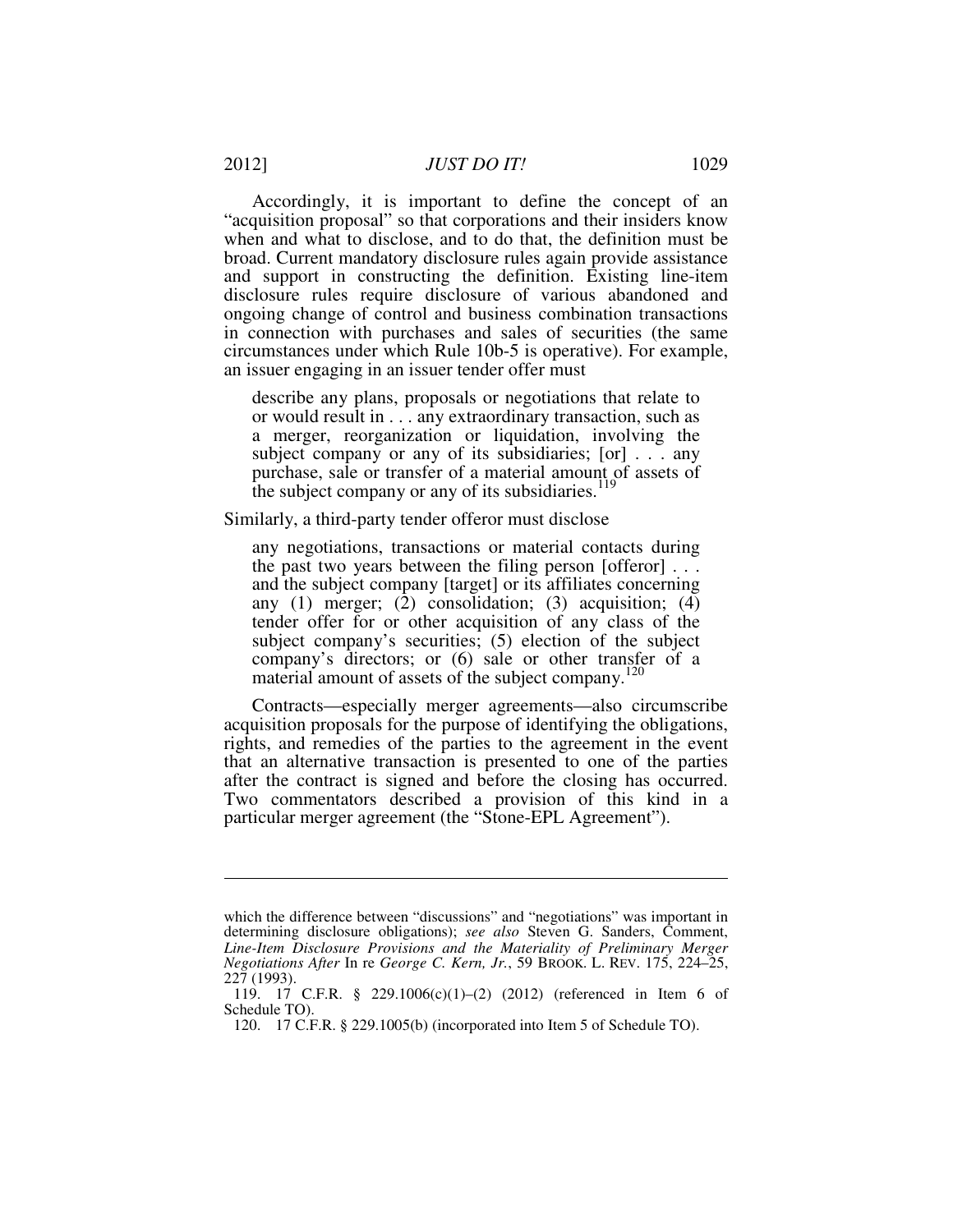The Stone-EPL Agreement defined third-party acquisition proposal as "'an inquiry, offer or proposal' . . . in which the third party would acquire 30% or more of EPL."<sup>121</sup>

Contract definitions like this one abound in merger and acquisition agreements and take various forms. For example, a recent merger agreement that used the term (as it commonly is used) in no-shop, non-solicitation, and change of recommendation provisions defined the term this way:

An "Acquisition Proposal" shall mean any proposal or offer . . . for (i) a merger, reorganization, share exchange, consolidation, business combination, joint venture, partnership, recapitalization, dissolution, liquidation or similar transaction involving Company and/or any Subsidiary or Subsidiaries of the Company whose business or businesses constitute twenty-five percent (25%) or more of the assets, revenues or earnings of Company and its Subsidiaries, taken as a whole, (ii) an acquisition of assets of Company and/or its Subsidiaries equal to twenty-five percent (25%) or more of the consolidated assets of Company and its Subsidiaries or to which twenty-five percent (25%) or more of Company's revenues or earnings on a consolidated basis are attributable (iii) an acquisition of 25% or more of the outstanding Company Common Stock, or (iv) a tender offer or exchange offer that, if consummated, would result in any person or "group" (as defined under Rule 13(d) of the Exchange Act) beneficially owning 25% or more of the outstanding Company Common Stock.<sup>122</sup>

Another recent merger agreement took a different approach, separating the acquisition proposal definition from a definition of an acquisition transaction.

. . . "Acquisition Proposal" shall mean any offer or proposal (other than an offer or proposal made or submitted by Parent or any of its Subsidiaries) contemplating or otherwise relating to any Acquisition Transaction.

 <sup>121.</sup> Amy Y. Yeung & Charles B. Vincent, *Delaware's "No-Go" Treatment of No-Talk Provisions: Deal-Protection Devices after* Omnicare, 33 DEL. J. CORP. L. 311, 317 (2008).

 <sup>122.</sup> Agreement and Plan of Merger, Parlux Fragrances, Inc., Perfumania Holdings, Inc., and PFI Merger Corp., December 23, 2011, § 5.3(i), *available at* http://www.sec.gov/Archives/edgar/data/880460/000088046011000020/ex21the mergeragreement.htm.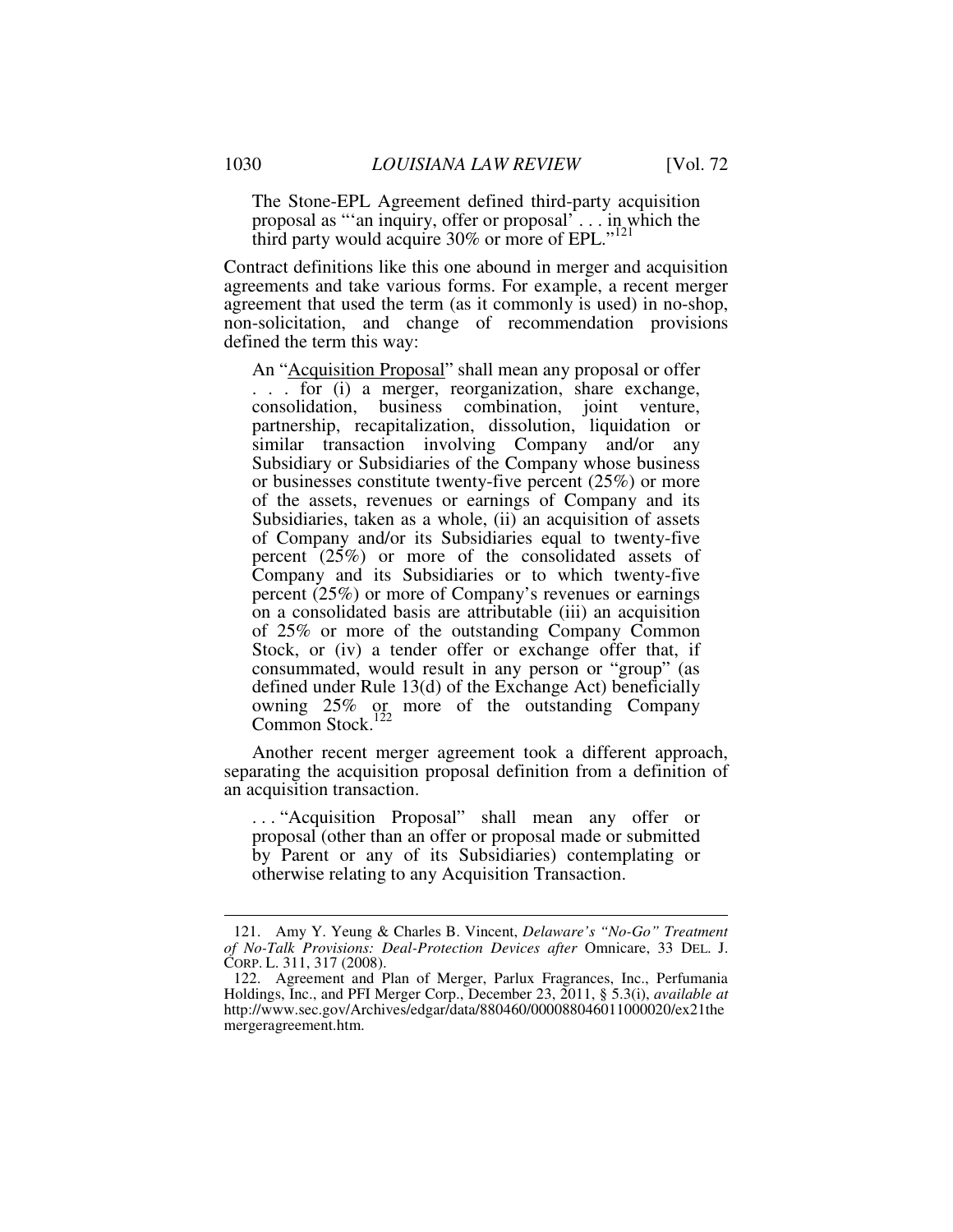. . . "Acquisition Transaction" shall mean any transaction or series of transactions (other than the Merger) involving:

(a) any merger, consolidation, amalgamation, share exchange, business combination, joint venture, issuance of securities, acquisition of securities, reorganization, recapitalization, tender offer, exchange offer or other similar transaction: (i) in which a Person or "group" (as defined in the Exchange Act and the rules thereunder) of Persons directly or indirectly acquires beneficial or record ownership of securities representing 20% or more of the outstanding securities of any class (or instruments convertible into or exercisable or exchangeable for 20% or more of any such class) of the Company Common Stock; or (ii) in which the Company issues securities representing 20% or more of the outstanding securities of the Company (or instruments convertible into or exercisable or exchangeable for 20% or more of any such class);

(b) any sale, exchange, transfer, acquisition or disposition of the equity securities of any business or businesses that constitute or account for 20% or more of the consolidated net revenues, consolidated net income or consolidated assets of the Company;

(c) any sale, lease, exchange, transfer, license, sublicense, acquisition or disposition of the assets of any business or businesses that constitute or account for 20% or more of the consolidated net revenues, consolidated net income or consolidated assets of the Company; or

(d) any liquidation or dissolution of the Company.<sup>123</sup>

A combination of the ideas in the two different tender offer disclosures and the contract-based definitions, as well as common legal and practical knowledge, creates a comprehensive definition of "acquisition proposal" for use in materiality guidance in this area. An acquisition proposal exists with respect to a particular issuer when there are plans, proposals, negotiations, transactions, or similar contacts between the issuer and an affiliated or unaffiliated third party concerning any:

• election of the issuer's directors;

 $\overline{a}$ 

• dissolution or liquidation of the issuer;

 <sup>123.</sup> Agreement and Plan of Merger, Ebay Inc., Gibraltar Acquisition Corp., and GSI Commerce, Inc., March 27, 2011, at Exhibit A, *available at*  http://www.sec.gov/Archives/edgar/data/1065088/000119312511082907/dex21. htm.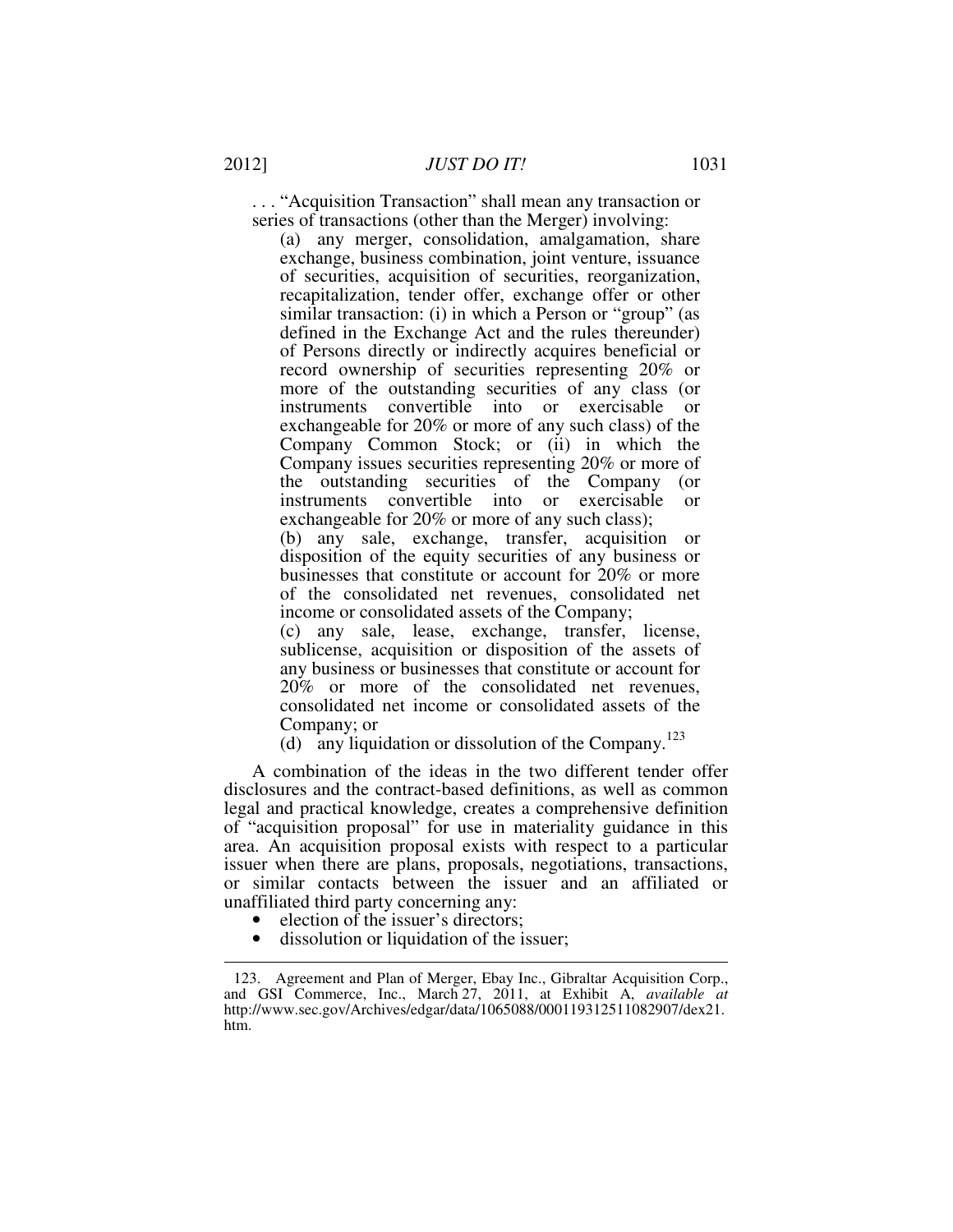- merger, consolidation, statutory share exchange,  $^{124}$ amalgamation, tender offer (or other share purchase), exchange offer, acquisition of assets, other business combination, recapitalization, reorganization, joint venture, partnership, or similar transaction that results in the issuance, conversion, or exchange of a significant percentage of the outstanding securities of any class of the issuer's securities or that impacts a significant percentage of the assets, revenues, or earnings of the issuer and its subsidiaries (if any), taken as a whole;
- tender offer for or other acquisition of a significant percentage of any class of the issuer's securities by the third party; or
- sale, exchange, transfer, license, sublicense, divestiture, or other disposition of a significant percentage of assets of the issuer.

Significant percentage may be defined as a specific percentage (e.g., 20% or 25%, as it is in the merger agreement example) or it may be left undefined (providing less definitive guidance to the putative actors).

Given the *per se* materiality component of the recommended materiality guidance, the word "inquiry" was omitted from the definition because its use would cause a mere inquiry about a transaction—regardless of its magnitude to the issuer—to be material under the *per se* part of the proposed guidance. That result would appear to disrespect the Court's guidance on balancing probabilities and magnitudes in *Basic*<sup>125</sup> (since a mere inquiry about a transaction indicates a low probability that the transaction will occur) and would be unduly burdensome for transaction planners. The word "material" as used in other definitions also was omitted in favor of other methods of indicating significance. This was done to avoid using the concept of materiality to define materiality in the broader context.

#### *2.* Per se *Materiality Period*

 $\overline{a}$ 

Based on current trends in U.S. securities regulation, the applicable *per se* materiality period should be six months. The Initial Materiality Article noted two touchstones for the threemonth or six-month period separating *per se* materiality from

 <sup>124.</sup> This business combination transaction is available in states adopting the Revised Model Business Corporation Act. *See* MODEL BUS. CORP. ACT § 11.03 (2002).

 <sup>125.</sup> *See supra* text accompanying notes 40–41.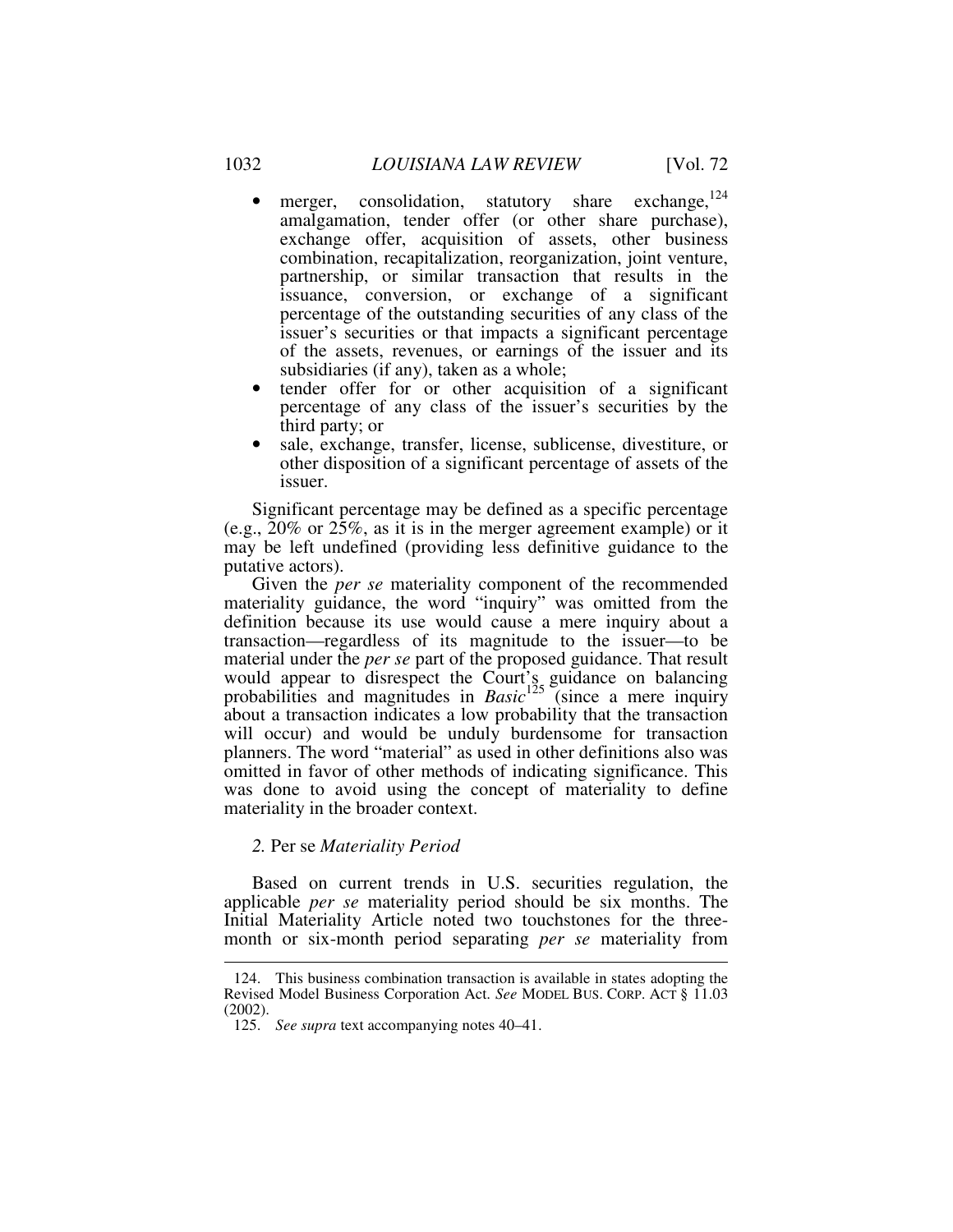presumed materiality: the three-month affiliate rule then included in Rule 144(k) under the 1933 Act<sup>126</sup> and the six-month strict liability profit disgorgement rule of Section 16(b) of the 1934 Act.<sup>127</sup> The more conservative six-month period is more closely tied to the policy underpinnings of U.S. insider trading regulation.

Since the Initial Materiality Article was published, Rule 144 has been amended (in 2007, effective in 2008) to delete former Rule 144(k) and replace it with three-month requirements in Rule  $144(b)(1)(i)$  and  $(ii).<sup>128</sup>$  This requirement, together with the 90-day affiliate references in Rule 144(b)(2) relating to the ability of affiliates to be deemed underwriters and create underwriter status in others,<sup>129</sup> indicates that periods of approximately three months may be appropriate benchmarks for SEC and public concerns about the use of nonpublic information by affiliates in the public markets. It appears the SEC has determined that after three months, the salience of an affiliate's information has dissipated to the point that all relevant constituencies should be content to treat the affiliate as if he or she were a non-affiliate.

The six-month short-swing-profit disgorgement provision remains the same as it was when the Initial Materiality Article was published. This time period, which is part of an insider trading prohibition, may be seen as more directly applicable to materiality analyses than the three-month affiliate rules in Rule 144 under the 1933 Act. Although the six-month period used in Section 16(b) is widely criticized in the strict liability context of that rule, the period does have some basis as a measuring device in insider trading deterrence.<sup>130</sup> "Congress apparently believed that the six-

-

Section  $16(b)$ ... is still believed to serve three useful purposes: (1) it reduces insiders' ability to profit from short-term stock price fluctuations, better enabling them to focus their attention on the longterm performance of the firm; (2) it makes it more difficult for insiders to exploit Rule 10b-5's limitations by unfairly using sub-material inside information; and (3) it reduces insiders' incentives to manipulate the information transmitted by the corporation in order to make short-term trading profits.

 <sup>126.</sup> Heminway, *supra* note 43, at 1210.

 <sup>127.</sup> *Id*. at 1210–11.

 <sup>128. 17</sup> C.F.R. § 230.144(b)(1) (2012); *see also* U.S. SEC. & EXCH. COMM'N, Revisions to Rules 144 and 145, Securities Act Release No. 8869, 92 SEC Docket 110 (Dec. 6, 2007), *available at* http://www.sec.gov/rules/final/2007/33- 8869.pdf [hereinafter Rule 144 Release].

 <sup>129. 17</sup> C.F.R. § 230.144(b)(2).

 <sup>130.</sup> *See generally* Merritt B. Fox, *Insider Trading Deterrence Versus Managerial Incentives: A Unified Theory of Section 16(b)*, 92 MICH. L. REV. 2088 (1994) (asserting that the six-month period in Section 16(b) discourages insider trading by forcing insiders to hold onto securities under circumstances in which they might otherwise trade sooner). Professor Jesse Fried notes that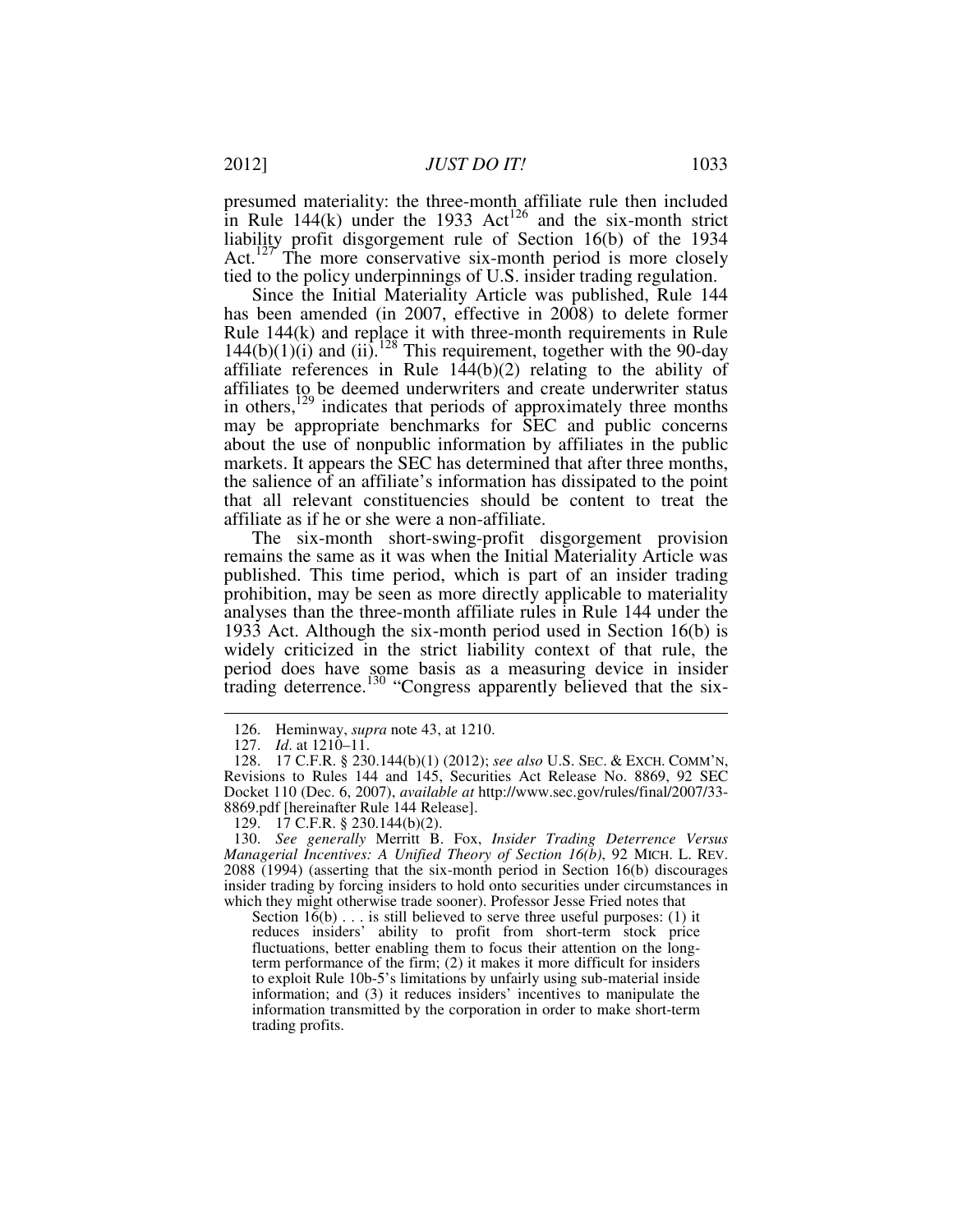month period would capture virtually all transactions in which there might be an opportunity to profit from the use of inside information."<sup>131</sup> Moreover, director and officer insiders under Section 16(b), unlike affiliates under Rule 144, remain restricted in their trading for up to six months after their insider status terminates (until six months after an opposite trade made before termination of director or officer status).<sup>132</sup> These six-month periods evidence decreased concern on the part of Congress and the SEC that information gained from privileged positions is important after six-months has passed.

Six-month rules of thumb in U.S. securities regulation are prevalent (though not always fully explainable or defensible). The 2007 amendments to Rule 144 shortened the holding period for resales of restricted securities of public company issuers (reporting issuers, for purposes of the 1934 Act) to as little as six months, as long as certain other requirements, including the public information requirements in Rule  $144(c)(1)$ , have been met).<sup>133</sup> Also, certain offers or sales of securities made within six months of each other are presumptively integrated for purposes of exemptions and safe harbors from registration under Rule  $147<sup>134</sup>$  Regulation  $D<sub>135</sub>$  and Regulation A.<sup>136</sup> Although these rules have little to do with the relative staleness of information acquired by corporate affiliates or insiders, each is a rule that engages temporal proximity to identify (among other things) the proper mix of available information that should be considered when determining the required disclosure of a particular matter (here, an offering of

136. 17 C.F.R. § 230.251(c)(2)(v).

<u>.</u>

Jesse M. Fried, *Reducing the Profitability of Corporate Insider Trading Through PreTrading Disclosure*, 71 S. CAL. L. REV. 303, 362 (1998).

 <sup>131.</sup> Michael H. Dessent, *Weapons to Fight Insider Trading in the 21st Century: A Call for the Repeal of Section 16(b)*, 33 AKRON L. REV. 481, 497 (2000) (footnote omitted); *see also* Joel Seligman, *The Reformulation of Federal Securities Law Concerning Nonpublic Information*, 73 GEO. L.J. 1083, 1111 (1985) ("The legislative history emphasized the need to renew investors confidence in the exchange markets by deterring profitable short swing trading by insiders or large stockholders presumed to have access to inside information.").

 <sup>132.</sup> *See* 17 C.F.R. § 240.16a-2(b)(1) ("A transaction . . . following the cessation of director or officer status shall be subject to section 16 of the Act only if: (1) Executed within a period of less than six months of an opposite transaction subject to section 16(b) of the Act that occurred while that person was a director or officer. . . .").

 <sup>133. 17</sup> C.F.R. § 230.144(d)(1)(i).

 <sup>134. 17</sup> C.F.R. § 230.147(b)(2) (referencing Preliminary Note 3).

 <sup>135. 17</sup> C.F.R. § 230.502(a).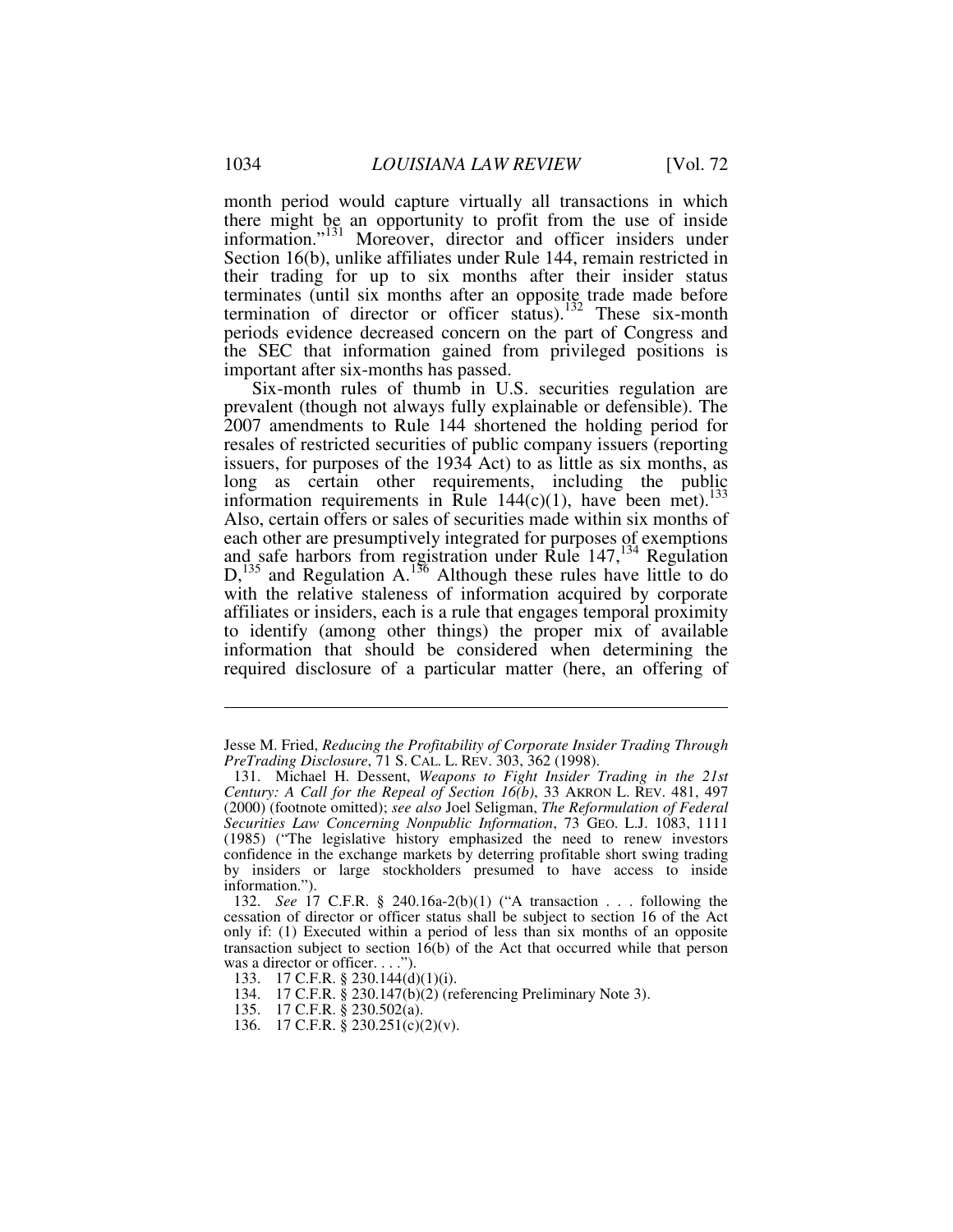securities). The materiality component of U.S. insider trading regulation functions much the same way—as a filtering device for information required to be disclosed before an insider may engage in a trading transaction.<sup>137</sup>

# *3. Two-year Presumptive Immateriality Period*

The Initial Materiality Article identifies a number of bases for the conclusion that disclosures relating to prior acquisition proposals become stale under mandatory disclosure rules after two years.<sup>138</sup> These bases remain firm almost ten years later.

However, advances in information technology continue to shorten time frames relevant to mandatory disclosure. In particular, as noted with respect to the three-month-versus-six-month analysis in Part II.B.2 above, required holding periods under Rule 144 have been getting progressively shorter. Specifically, the holding period for restricted securities held by non-affiliates was reduced from two years to one year.<sup>139</sup> Rule 144 provides that specified sellers of securities will not be deemed to be underwriters of those securities for purposes of the exemption under Section 4(1) of the 1933 Act,<sup>140</sup> a safe harbor from underwriter status. This provision relies on, among other things, the length of time that a person holds securities acquired from the issuer or one of its affiliates—i.e., the length of time that the security has been held by a non-insider. Accordingly, the shorter time periods under Rule 144 may indicate that the two-year rules of thumb relied upon in the Initial Materiality Article's analysis also should be shortened.

 <sup>137.</sup> *See* Heminway, *supra* note 43, at 1149–50 (analogizing materiality to the Hogwarts Sorting Hat from the Harry Potter books).

Materiality is the Sorting Hat embedded in many disclosure rules under the federal securities laws, including the "disclose or abstain" rule that operates in the area of securities fraud, including insider trading regulation. Where there is a duty to disclose a material fact, whether in accordance with mandatory disclosure rules or anti-fraud rules, the materiality of that particular fact determines whether an individual or entity is obligated to disclose that fact. Either the fact is material and must be disclosed, or it is not material and need not be disclosed. Stated differently, where materiality is used to qualify a disclosure obligation, it is a key device that sorts information required to be disclosed from that which is not required to be disclosed.

*Id.* at 1149 (footnotes omitted).

 <sup>138.</sup> *Id.* at 1206−08.

 <sup>139.</sup> *See* 17 C.F.R. § 230.144(b)(1); *see also* Rule 144 Release, *supra* note 128.

 <sup>140. 15</sup> U.S.C. 78d(1) (2006).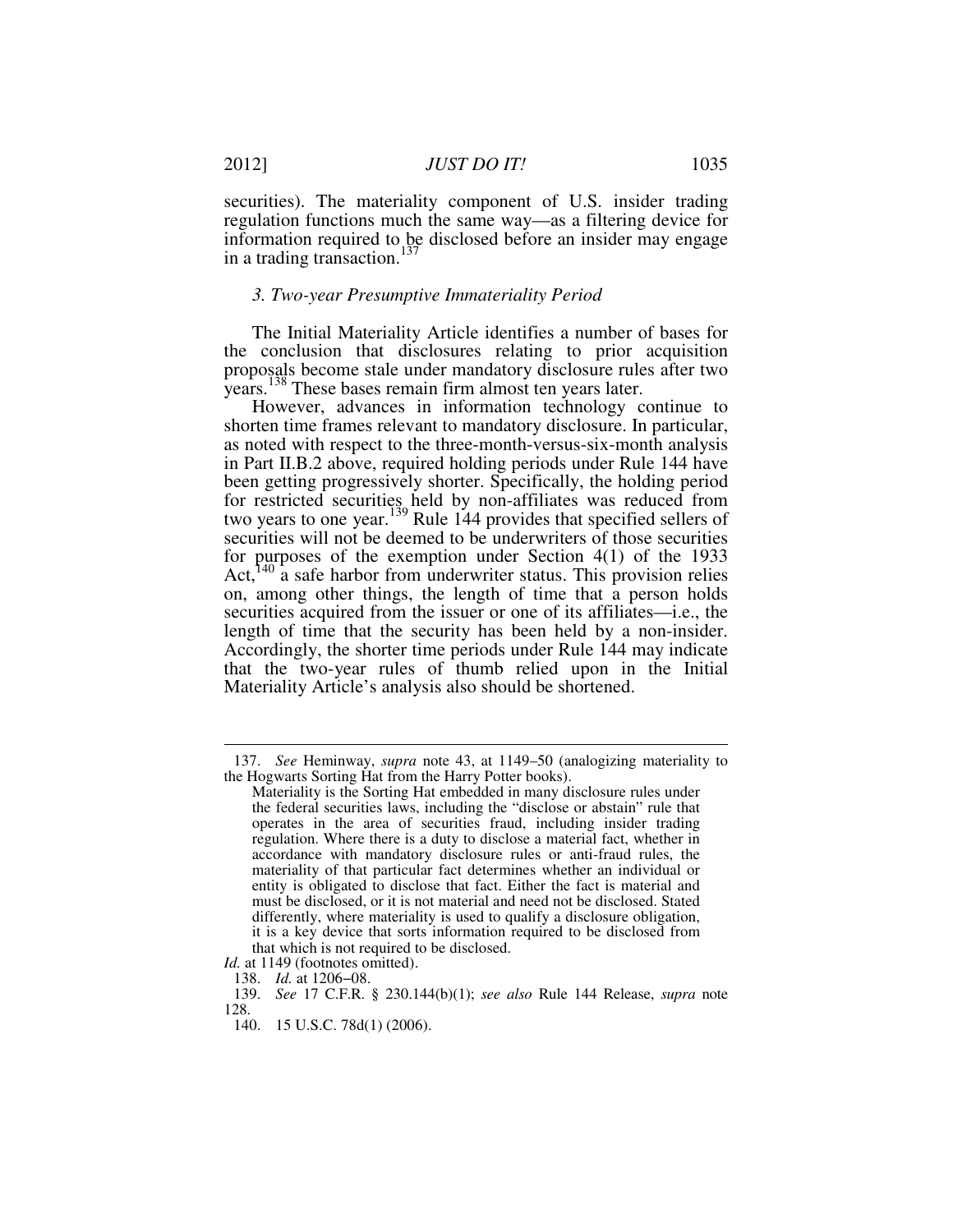In a recent action asserting a violation of Section 5 of the 1933 Act, a defendant made a similar argument that did not prevail.<sup>141</sup> The court noted, among other things, that Rule 144 provides "safeguards for investors" that do not exist outside its purview that contribute to the rationale for a shorter period.<sup>142</sup> Given this result, even taking into account that rebuttal factors may act as important investor safeguards, this author is hesitant to propose varying the two-year period suggested in the Initial Materiality Article. Yet, two years after withdrawal, rejection, or abandonment of an acquisition proposal is a long time. Are there any reasons why the fact of an acquisition proposal would be material after two years (including at least one full audit cycle)? This author can conceive of only a few circumstances, all of which are outlined in Part II.B.4 below. Materiality would be rare in these circumstances.

Given the narrow scope of potential materiality of an acquisition proposal two years after its withdrawal, rejection, or abandonment, it seems appropriate to consider whether a *per se* immateriality rule for the period beginning two years after the withdrawal, rejection, or abandonment of an acquisition proposal is more appropriate than a presumption of immateriality. Although this idea is appealingly simple, this author has two principal reservations about proposing this change. First, guidance that institutes *per se* immateriality *di*scourages the kind of rigorous thinking about the market-importance of information that the materiality requirement *en*courages. Instead, a *per se* immateriality rule would act as a black-line materiality rule that allows bad actors a means of constructing avenues for opportunistic, selfserving behaviors. Second, as a related, more specific point, I am concerned that the notion of *per se* immateriality in insider trading disclosure guidance might be inappropriately imported to other disclosure contexts in which fraud protection in general (and materiality as an element of a fraud claim in particular) provides an important check on and enhancement to mandatory disclosure (in the form of either line-item or gap-filling rules).<sup>143</sup> For example, Rule 10b-5 compels disclosure of material facts "necessary in order to make the statements made, in the light of the

 <sup>141.</sup> S.E.C v. Big Apple Consulting USA, Inc., No. 6:09-CV-1963-ORL-28GJK, 2011 WL 3753581, at \*7−8 (M.D. Fla. Aug. 25, 2011).

 <sup>142.</sup> *Id* at \*8*.*

 <sup>143.</sup> *See* Heminway, *supra* note 43, n.240 (describing the over-inclusiveness and under-inclusiveness of mandatory disclosure rules, including line-item and gap-filling rules).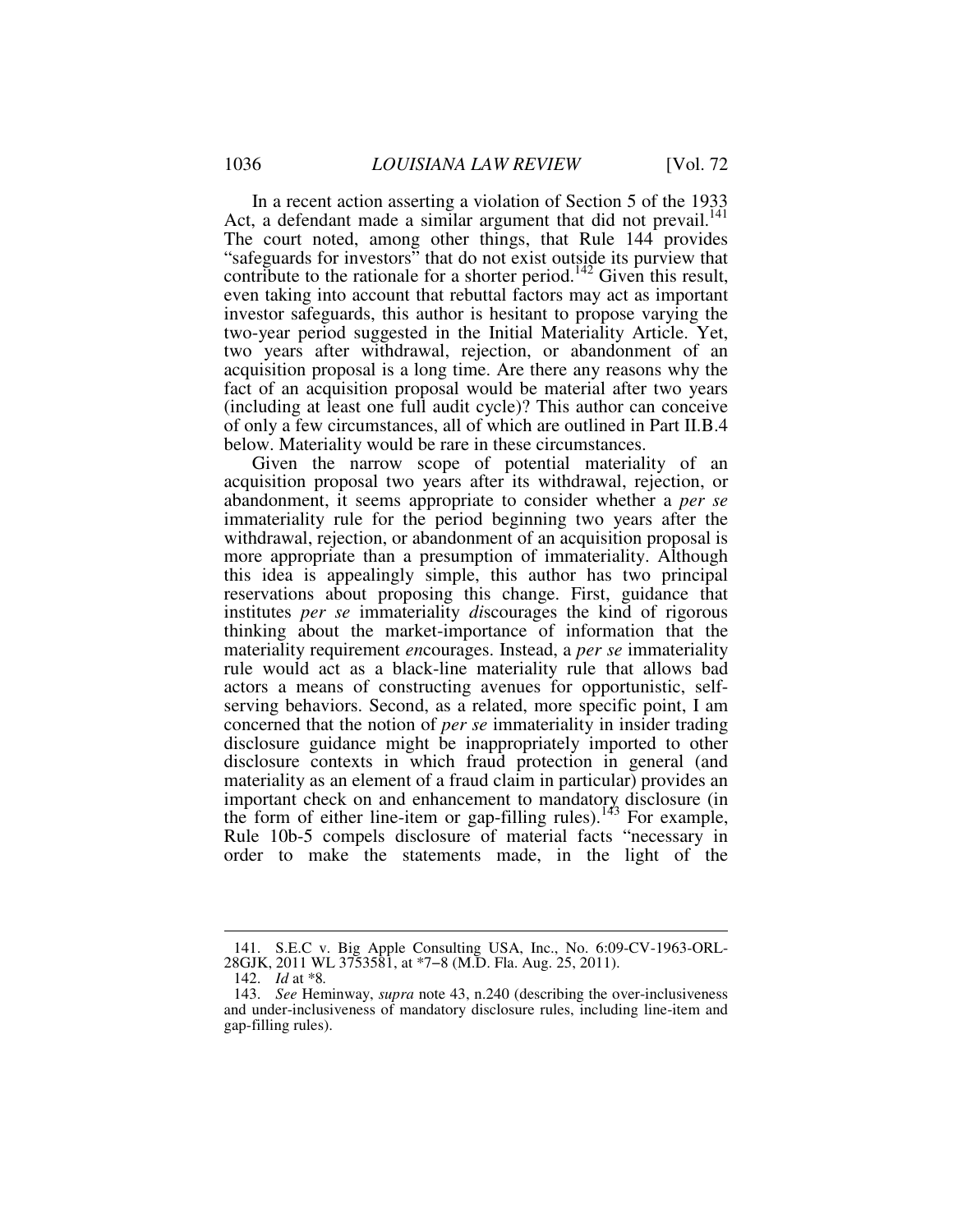circumstances under which they were made, not misleading."<sup>144</sup> Accordingly, the proposed guidance does not include a *per se* immateriality rule for the period beginning two years after the withdrawal, rejection, or abandonment of an acquisition proposal.

#### *4. Rebuttal Factors*

As noted earlier in this Part II.B,  $^{145}$  the materiality guidance on failed merger discussions proposed in the Initial Materiality Article includes shifting presumptions as to materiality (starting six months after withdrawal, rejection, or abandonment of the acquisition proposal) and immateriality (starting two years after withdrawal, rejection, or abandonment of the acquisition proposal).<sup>146</sup> As was true for the presumptions suggested for use in the proposed materiality guidance on improper balance sheet accounting, the presumptions suggested regarding failed merger discussions are rebuttable based on evidence cutting against the presumed conclusion. Accordingly, rebuttal factors relating to the presumption that facts relating to an acquisition proposal are material between six months and two years after the withdrawal, rejection, or abandonment of that acquisition proposal include the following facts and circumstances:

- the offeror made a single acquisition proposal that never matured into discussions or negotiations;
- the issuer has had no contact with the offeror since the withdrawal, rejection, or abandonment of the proposal;
- based on publicly available information, the transaction that is the subject of the proposal is no longer possible;
- publicly available market-based or third-party valuations of the issuer (including the issuer's per-share or aggregate market capitalization) exceed the value represented by the withdrawn, rejected, or abandoned offer and the issuer is not otherwise a prime target for a third-party acquisition; and

 <sup>144. 17</sup> C.F.R. § 240.10b-5 (2012). *See also* Heminway, *supra* note 43, at 1170−71 ("[I]n requiring the complete and accurate disclosure of material facts in specific contexts, anti-fraud rules act as gap-filling disclosure rules.").

 <sup>145.</sup> *See supra* Parts II.B.2 & II.B.3.

 <sup>146.</sup> The author notes here, with respect to the two parenthetical expressions in this sentence, that it may not be easy to determine, in some factual circumstances, when an acquisition proposal is withdrawn, rejected, or abandoned. The guidance proposed here and in the Initial Materiality Article is not intended to create bright line rules that create absolute certainty for the parties on all possible facts. Rather, they are designed to diminish uncertainty to transaction participants to achieve greater efficiencies.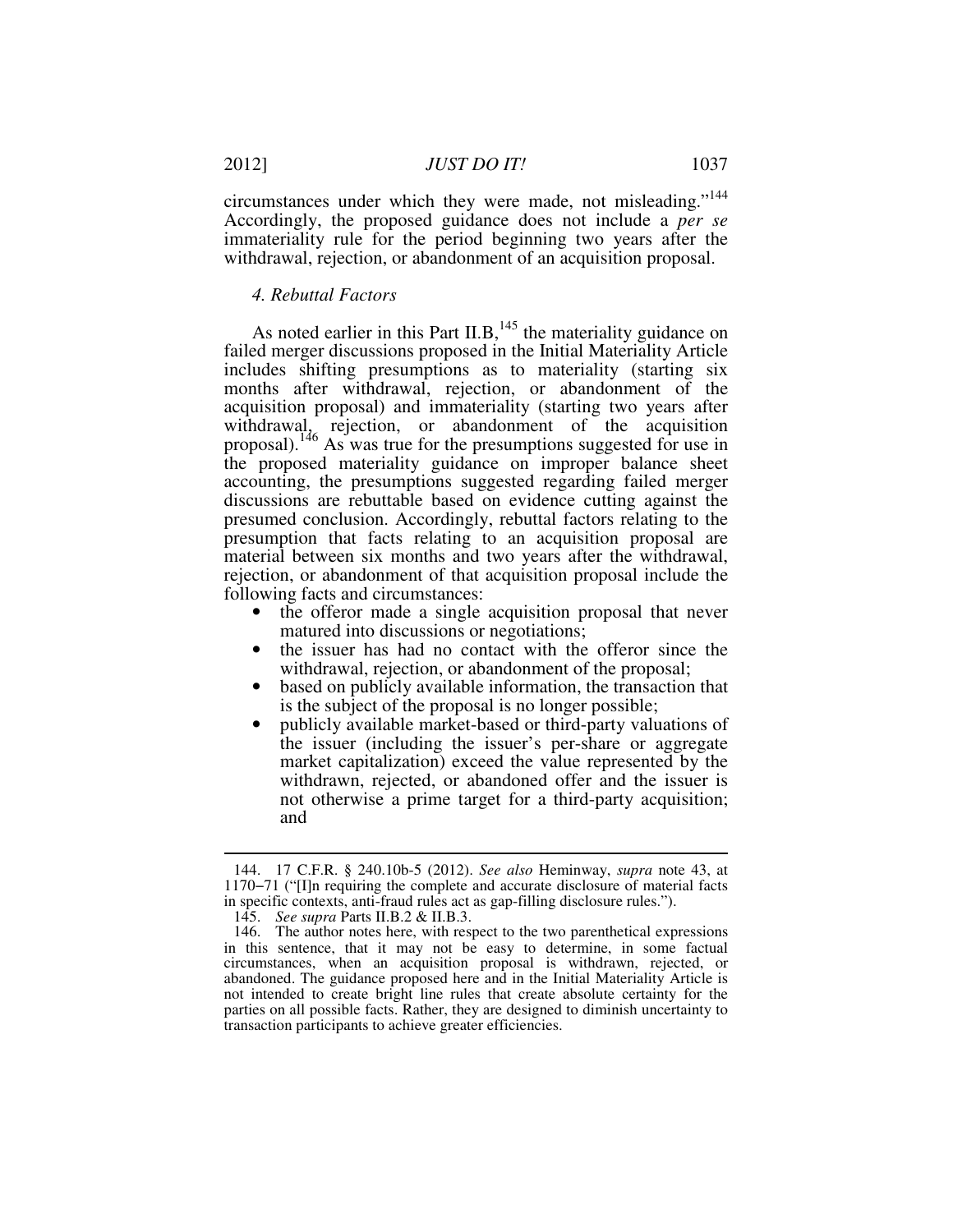the issuer is not in the market for a transaction substantially similar to, or with attributes substantially similar to, the transaction that was the subject of the acquisition proposal.

Factors rebutting the presumption that facts relating to an acquisition proposal are immaterial when two years have passed since the withdrawal, rejection, or abandonment of the proposal include the converse of those listed for presumed materiality. A withdrawn, rejected, or abandoned acquisition proposal may be material more than two years later if

- the acquisition proposal had been particularly welldeveloped before its withdrawal, rejection, or abandonment;
- there has been continued contact between the parties since the withdrawal, rejection, or abandonment of the acquisition proposal;
- the transaction that was the subject of the acquisition proposal is still possible;
- the acquisition proposal valuation of the target exceeds other available valuations; or
- the issuer is in the market for a transaction substantially similar to, or with attributes substantially similar to, the transaction that was the subject of the acquisition proposal, especially if the non-issuer party is the only (or one of a few) possible transaction partners.

Arguably, materiality would be rare but still possible in these circumstances. The last rebuttal factor is the most powerful of those listed and should carry the most weight in decision-making. In some cases, however, the total mix of information in the marketplace may include substantially all of the information that is important in making an investment decision. That assessment would need to be made at the time of the proposed purchase or sale or information transfer that could give rise to insider trading liability. Said differently, under many circumstances, it would be improbable that there would be a substantial likelihood that the reasonable investor would find that a failure to disclose the acquisition proposal would be important or would significantly alter the total mix of available information.<sup>147</sup> The proposed guidance here does not change those general touchstones of materiality law in the insider trading context. It merely affords

 <sup>147.</sup> *See generally* Basic Inc. v. Levinson, 485 U.S. 224, 224 (1988) (citing TSC Indus. v. Northway, Inc*.*, 426 U.S. 438 (1976), for this "total mix formulation" of the materiality standard).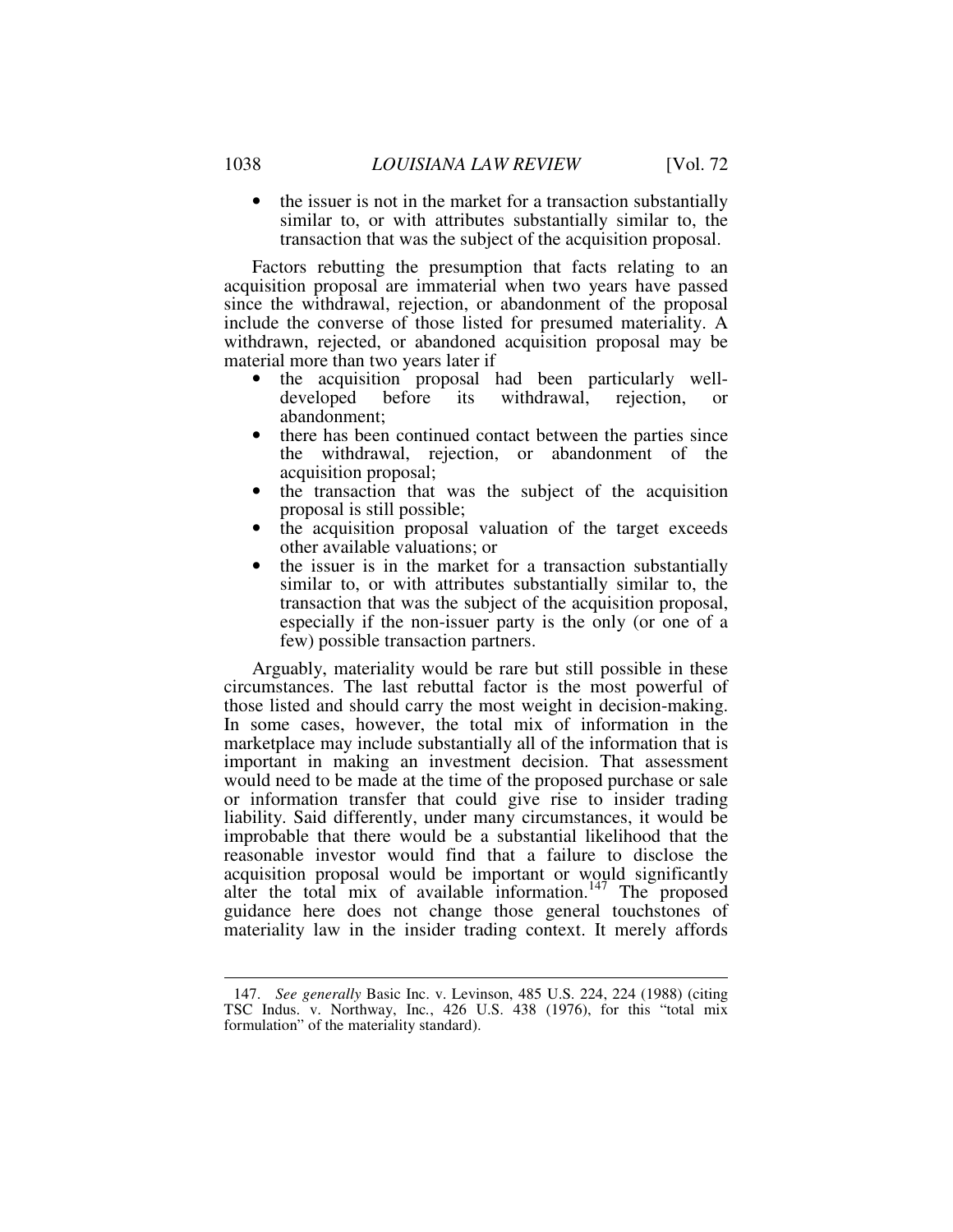better *ex ante* certainty for transaction planners and narrows *ex post* enforcement discretion.

# *5. Standard of Proof and Procedural Effects*

The standard of proof applicable to rebuttals of the presumptions and the effect of successful rebuttals is no different for the failed merger discussions example than it is for the improper balance sheet accounting example in civil actions.<sup>148</sup> A rebutting party should have to establish the rebuttal factors in a civil case by a preponderance of the evidence. As described above, this means that the establishment of any of the rebuttal factors by a preponderance of the evidence leaves the case to a judicial determination at trial based on all available evidence appropriately brought before the court, and the inability of a party to assert in good faith the existence of any rebuttal factor enables a trier of fact to find facts consistent with the presumption.

However, the proposed guidance for failed merger discussions, like the improper balance sheet accounting guidance, includes a conclusive (mandatory) presumption: the *per se* materiality rule for an acquisition proposal during the time it is actively being considered and for six months after it is withdrawn, rejected, or abandoned. Handling this as a permissive (non-rebuttable) presumption, as proffered for the *per se* materiality rule for improper balance sheet accounting,  $149'$  should obviate constitutional concerns while at the same time powerfully guiding the actions of transaction planners and other actors who would turn to the proposed materiality guidance for advice and assistance in making materiality determinations in the insider trading context.

# III. CHOOSING THE RIGHT RULEMAKING INSTITUTION

Having fleshed out the substance of proposed materiality guidance for circumstances involving both improper balance sheet accounting and failed merger discussions, the article now proceeds to determine the rulemaking institution that should adopt this guidance. Because the guidance is a federal corporate governance initiative, three choices emerge: the federal courts, the U.S. Congress, and the SEC. As previously noted, the Institutional Choice Article provides a framework for making this kind of comparative institutional choice.<sup>150</sup> The discussion and analysis in

 <sup>148.</sup> *See supra* Part II.B.2.

 <sup>149.</sup> *See supra* text accompanying note 108.

 <sup>150.</sup> *See supra* text accompanying note 64.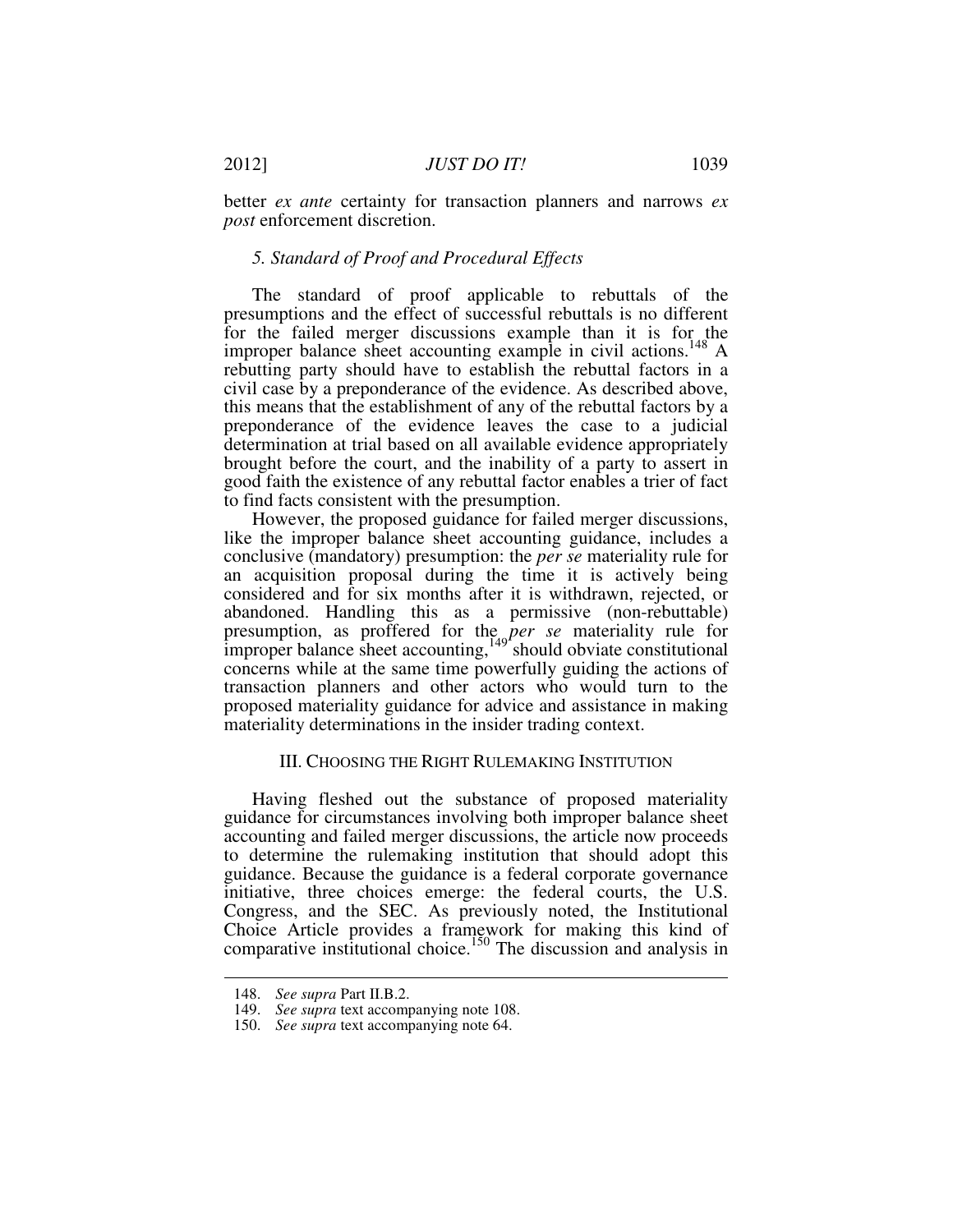this Part employ that framework and provide a basis for concluding that the SEC is the most appropriate institutional body to adopt the proposed materiality guidance. Because application of the framework shows that the SEC may be the best institution for adopting the proposed materiality guidance, this Part concludes with a brief discussion of the political economy of SEC rulemaking in the current environment.

#### *A. Comparative Institutional Analysis*

In the next few pages, this Part provides a comparative analysis of the potential rulemaking institutions for issuing the proposed insider trading materiality guidance. The analysis proceeds in four steps, representing the four factors in the analytical framework: comparative institutional capacity, comparative institutional competence, comparative institutional impartiality, and comparative legal transition costs.<sup>151</sup>

#### *1. Comparative Institutional Capacity*

The federal courts, Congress, and the SEC all currently share capacity for insider trading regulation in the United States. The courts have exercised broad jurisdiction over insider trading actions under Section 10(b) and Rule  $10b-5$ .<sup>152</sup> Congressional power to regulate insider trading under the interstate commerce clause is similarly broad.<sup>153</sup> In principle part, however, the U.S. Congress has delegated its power to the SEC in Section  $10(b)$ ,<sup>154</sup>

 <sup>151.</sup> *See* Heminway, *supra* note 64.

 <sup>152.</sup> *See, e.g.*, John I. McMahon, Jr., Note, *A Statutory Definition of Insider Trading: The Need to Codify the Misappropriation Theory*, 13 DEL. J. CORP. L. 985, 990 (1988) (referencing "the power of the courts, depending on their particular interpretation of Rule 10b-5, to limit or expand the SEC's ability to successfully prosecute insider traders and protect the financial integrity of the securities market"); Thomas C. Mira, Comment, *The Measure of Disgorgement in SEC Enforcement Actions Against Inside Traders Under Rule 10b-5*, 34 CATH. U. L. REV. 445, 456 (1985) ("The most widely used enforcement tool in insider trading cases has been section 21(d) of the 1934 Act, which provides the SEC with authority to bring suit in federal courts to enjoin violations of the securities laws.").

 <sup>153.</sup> *See generally* Heminway, *supra* note 64, at 248−52 (describing congressional power to regulate matters of corporate governance).

 <sup>154. 15</sup> U.S.C. § 78j(b) (2006) (prohibiting generally the use or employment in connection with securities trading of "any manipulative or deceptive device or contrivance in contravention of *such rules and regulations as the Commission may prescribe* as necessary or appropriate in the public interest or for the protection of investors" (emphasis added)).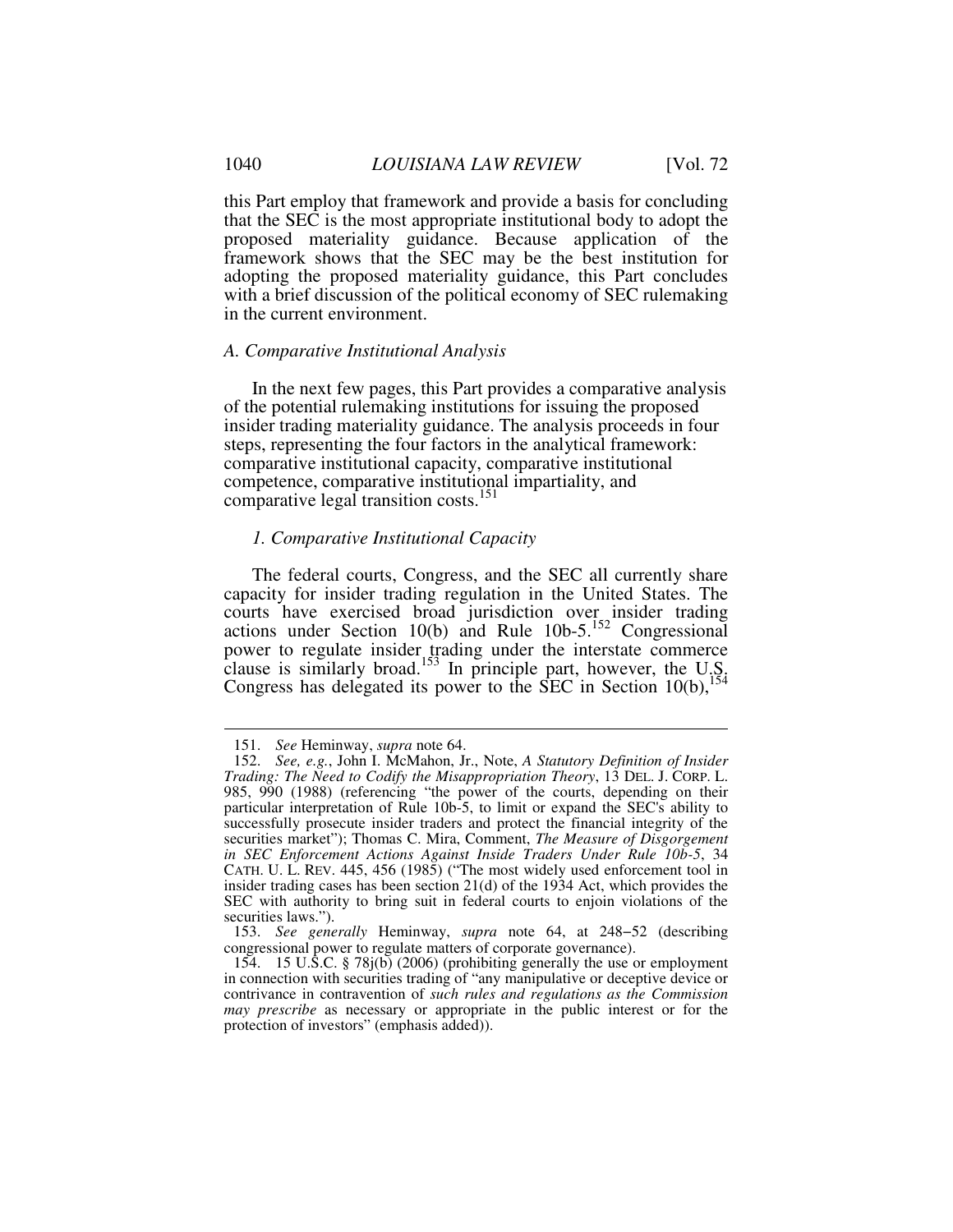the Insider Trading Sanctions Act of  $1984$ ,<sup>155</sup> and the Insider Trading and Securities Fraud Enforcement Act of 1988,<sup>156</sup> and by inaction. The SEC has exercised this authority to propose and adopt numerous regulations under Section 10(b), including Rules 10b-5, 10b5-1, and 10b5-2,<sup>157</sup> all of which pertain to insider trading. In sum, although all three institutions have capacity to regulate the elements of insider trading, including materiality, Congress has (1) expressly delegated regulatory authority over insider trading to the SEC and the federal courts in various legislative pronouncements and (2) has otherwise implicitly left the heavy lifting in U.S. insider trading regulation to the SEC and the courts.<sup>158</sup>

 <sup>155.</sup> Insider Trading Sanctions Act of 1984, Pub. L. No. 98-376, 98 Stat. 1264 (1984) (codified in scattered sections of 15 U.S.C.); *see also* Liu Duan, Comment, *The Ongoing Battle Against Insider Trading: A Comparison of Chinese and U.S. Law and Comments on How China Should Improve Its Insider Trading Law Enforcement Regime*, 12 DUQ. BUS. L.J. 129, 137 (2009) ("[T]he U.S. Congress enacted several supplementary rules including the Insider Trading Sanctions Act of 1984 (ITSA), which authorizes the SEC to ask the courts to impose penalties on illegal traders and upon those who tip nonpublic information to third parties" (footnote omitted)).

 <sup>156.</sup> Insider Trading & Securities Fraud Enforcement Act of 1988, Pub. L. No. 100-704, 102 Stat. 4677 (1988) (codified in scattered sections of 15 U.S.C.); *see also* Liu Duan, *supra* note 155, at 137 noting that "the Insider Trading and Securities Fraud Enforcement Act of 1988 (ITSFEA), . . . gives the SEC authorization to ask courts to impose a civil penalty of three times the profit from illegal insider trading." (footnotes omitted)).

 <sup>157. 17</sup> C.F.R. § 240.10b-5 (2012); 17 C.F.R. § 240.10b5-1; 17 C.F.R. § 240.10b5-2.

 <sup>158.</sup> *See* United States v. Chestman, 947 F.2d 551, 573 (2d Cir. 1991) (Winter, J., dissenting) ("Even the most fervent opponents of insider trading must concede that the language of Section 10(b) and Rule 10b-5 is at best a general authorization to the SEC and to the courts to fashion rules founded largely on those tribunals' judgments as to why insider trading is or is not fraudulent, deceptive or manipulative."); Shalini M. Aggarwal, *From The Individual to the Institution: The SEC's Evolving Strategy for Regulating the Capital Markets*, 2003 COLUM. BUS. L. REV. 581, 590 ("Insider trading law has primarily developed through enforcement rulemaking and is prosecuted through recourse to the antifraud provisions of the federal securities laws." (footnotes omitted)); Richard J. Morgan, *Insider Trading and the Infringement of Property Rights*, 48 OHIO ST. L.J. 79, 83 (1987) ("Notwithstanding the apparent difficulties with grounding an administrative and judicial doctrine of insider trading regulation on authorities as ill-suited as Section 10b and Rule 10b-5, the lower courts and the SEC proceeded to do just that."); Larry E. Ribstein, *Federalism and Insider Trading*, 6 SUP. CT. ECON. REV. 123, 125 (1988) ("An acorn of vague language in the 1934 Act gradually became the sapling of equally vague but broader language in SEC Rule 10b-5 and finally a forest of federal anti-fraud law, with a large grove of insider trading law. This process happened partly because of judicial and bureaucratic incentives and politically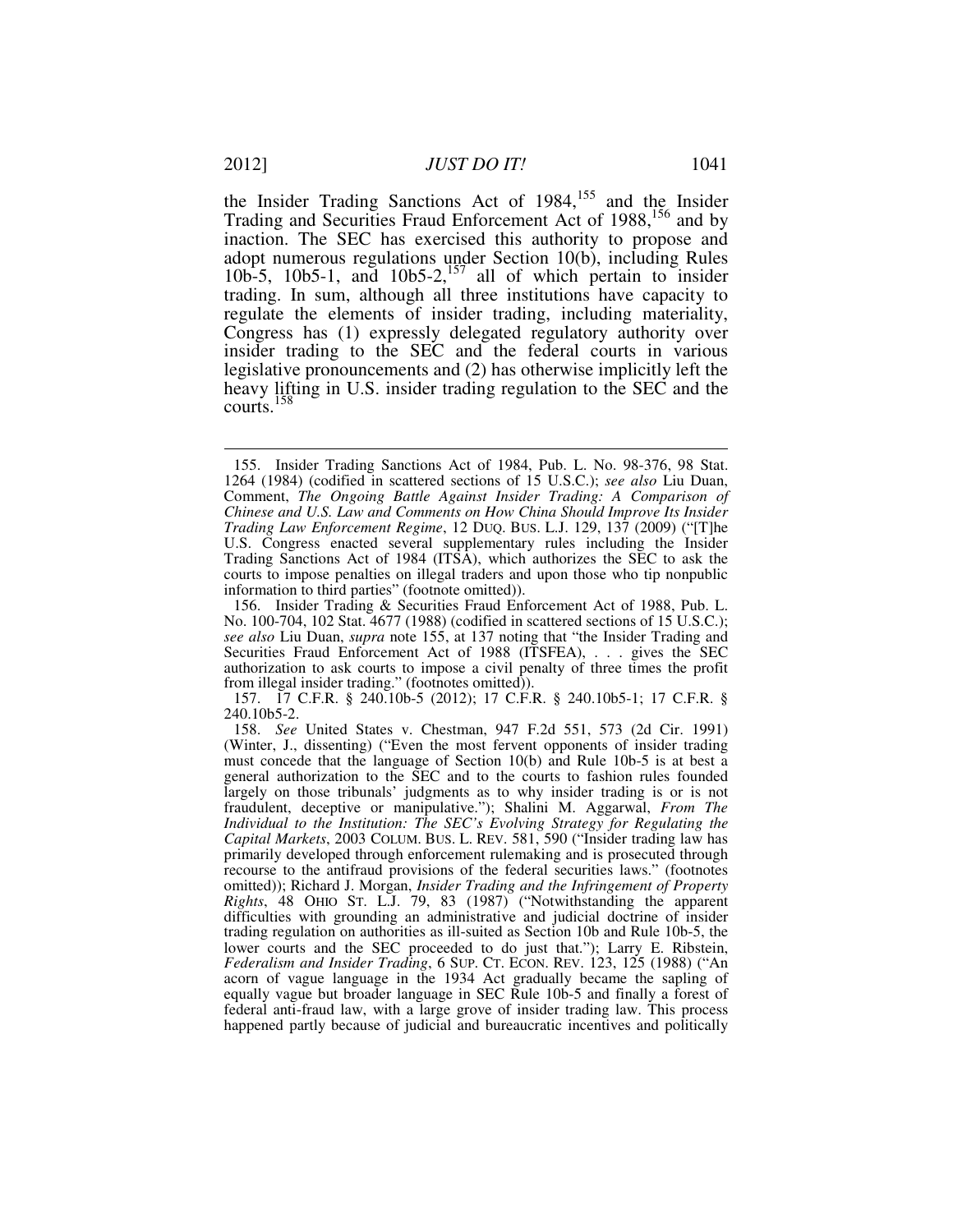# *2. Comparative Institutional Capacity*

Typically, the judiciary does not have much expertise in securities regulation.<sup>159</sup> However, because of the significant judicial decision-making that has constructed and refined insider trading doctrine in the United States, the federal courts are wellversed in the law defining and interpreting materiality in the insider trading context. Yet, despite this substantive expertise, courts are ill equipped, as a general matter, to assemble the information and resources necessary to engage in comprehensive rulemaking in an area like materiality. A court depends on having a case before it that allows it to rule on a particular matter; the manner of regulation of the judiciary is, therefore, by its nature, unpredictable and incremental rather than regular and comprehensive.<sup>160</sup> In addition, the judiciary is independent. The activities of individual judges across the U.S. District Courts and the Circuit Courts of Appeal are not formally coordinated, except through *stare decisis*, when applicable.<sup>161</sup> It would be very difficult for the federal courts, in spite of their expertise in materiality standards in insider trading, to fashion comprehensive materiality guidance with alternating presumptions over a range of facts.

Similarly, the structure and expertise of the U.S. Congress are not optimal for the task of adopting and implementing materiality guidance in the context of insider trading. Structurally, Congress is better equipped to handle the comprehensive rulemaking represented in the proposed materiality guidance.<sup>162</sup> A bill defining materiality in the context of insider trading could be introduced, an agenda for vetting the bill could be established, and congressional committees could work through the language.<sup>163</sup> However, Congress has judiciously avoided defining and otherwise legislating in the area of insider trading,  $164$  creating doubt about its

powerful groups, and partly because the courts had developed no clear guidelines that might constrain the growth of the law.").

 <sup>159.</sup> *See*, *e.g*., Peter G. Morrissey, Note, *Regulating Risk in Financial Markets: Private Insurance for Public Funds*, 69 S. CAL. L. REV. 1163, 1174 (1996) ("Judges rarely have a detailed background in securities trading and financial market innovation.").

 <sup>160.</sup> *See* Heminway, *supra* note 64, at 292−94.

 <sup>161.</sup> *See id.* at 295 ("[N]ational uniformity may be difficult to achieve as across all of the federal districts and circuits.").

 <sup>162.</sup> *See id*. at 266.

 <sup>163.</sup> *See id.* at 265−66.

 <sup>164.</sup> *See*, *e.g.*, Michael P. Kenny & Teresa D. Thebaut, *Misguided Statutory Construction to Cover the Corporate Universe: The Misappropriation Theory of Section 10(b)*, 59 ALB. L. REV. 139, 168 (1995) ("Congress has refused to define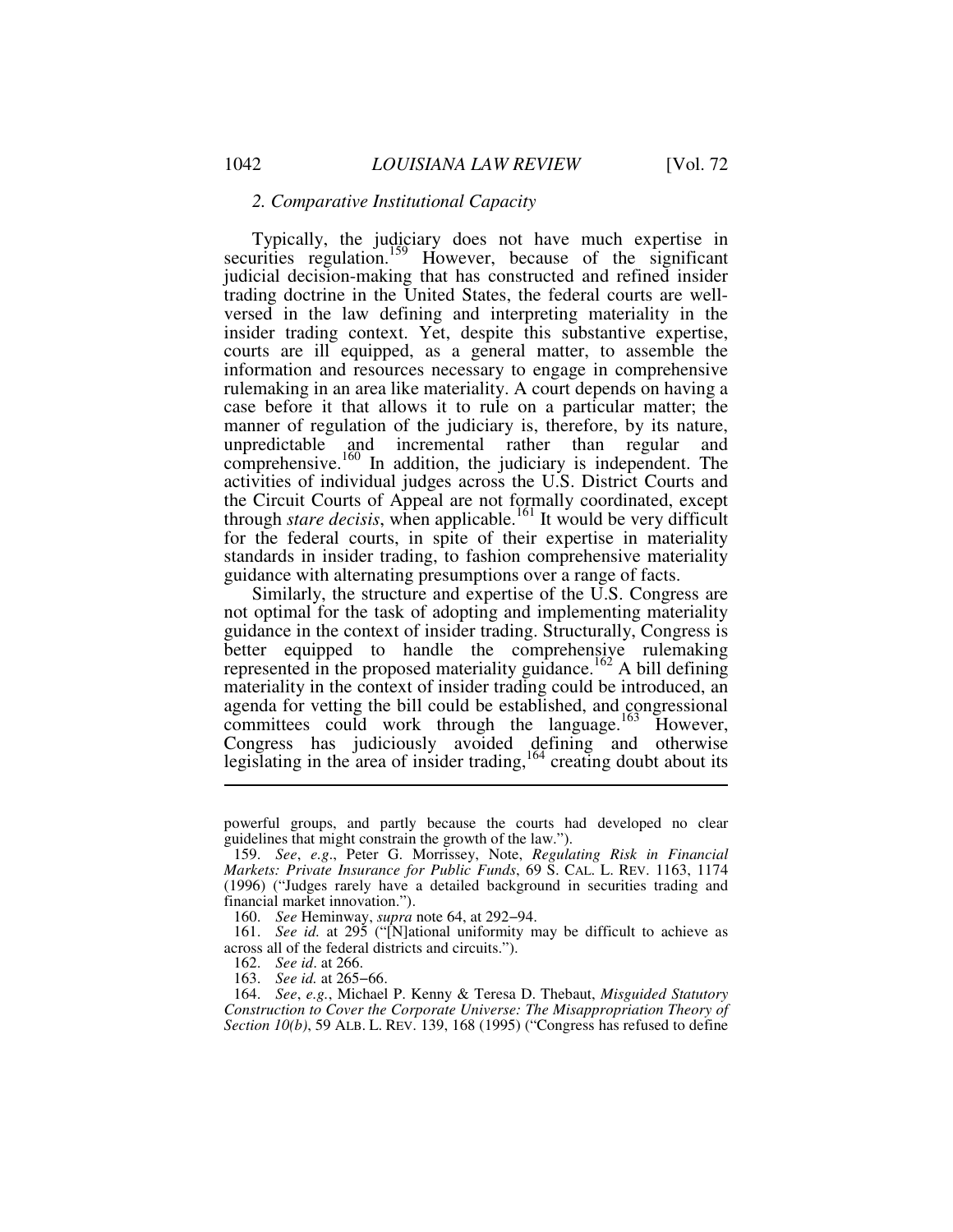capacity and willingness to take on the substantive details of insider trading regulation (and also raising uncertainty about where the definition of materiality for insider trading purposes might fit within the existing statutory framework). The level of detail in the proposed materiality guidance does not lend itself well to the political, partisan, public debate that characterizes the U.S. Congress. The proposed guidance was constructed through a synthesis and careful balancing of principles from decisional law and other resources. This is not the kind of job that Congress does efficiently or effectively.

In addition, although the U.S. Congress has significant experience and aptitude in drafting statutory definitions, the definition of materiality in insider trading regulation is a highly specialized, judicially constructed definition that operates in a rich, detailed regulatory construct. This is not, in general, the type of matter over which Congress would have institutional expertise.<sup>105</sup>

"Of our . . . branches of government, the specialized executive regulatory agencies, such as the Securities and Exchange

insider trading"); Richard W. Painter, *Insider Trading and the Stock Market Thirty Years Later*, 50 CASE W. RES. L. REV. 305, 310 (1999) ("[T]his commentator remains concerned that Congress has yet to enact a statutory definition of illegal insider trading"); A.C. Pritchard, *Justice Lewis F. Powell, Jr., and the Counterrevolution in the Federal Securities Laws*, 52 DUKE L.J. 841, 934 (2003) ("Congress was unable to agree on a definition of insider trading."); Steven Thel, *Section 12(2) of the Securities Act: Does Old Legislation Matter?,* 63 FORDHAM L. REV. 1183, 1198 (1995) ("Congress has refrained from defining the law's parameters. Instead, it has left the formulation of the private liability regime to the courts."); Gregory G. Faragasso, Note, *A Policy Analysis Of New York State's Security Takeover Disclosure Act*, 53 BROOK. L. REV. 1117, 1142 n.140 (1988) ("The Securities Industry Association, along with a number of lawyers, Wall Street executives, and lawmakers, have urged Congress to adopt a statutory definition of insider trading."); Morrissey, *supra* note 159, at 1174−75 ("Congress recognizes that it lacks much of the expertise required for detailed regulation of the securities industry.").

 <sup>165.</sup> *See* Heminway, *supra* note 64, at 274 ("[C]commentators acknowledge that expertise on highly specialized matters of substantive law and regulation (including corporate and securities law) generally are outside the actual and potential expertise of legislatures, because of the significant experience, time, and other resources needed to develop that expertise."); Note, *The Case for Federal Threats in Corporate Governance*, 118 HARV. L. REV. 2726, 2739 (2005) ("Congress lacks the requisite capability and information to make efficient corporate law decisions."); Mary Buffington, Comment, *Separation of Powers and the Independent Governmental Entity After* Mistretta v. United States, 50 LA. L. REV. 117, 119−120 (1989) ("Congress does not have the necessary expertise and time to devote to specialized areas of regulation. . . Congress delegates power to oversee and monitor specialized areas requiring expertise, such as securities regulation." (footnotes omitted)).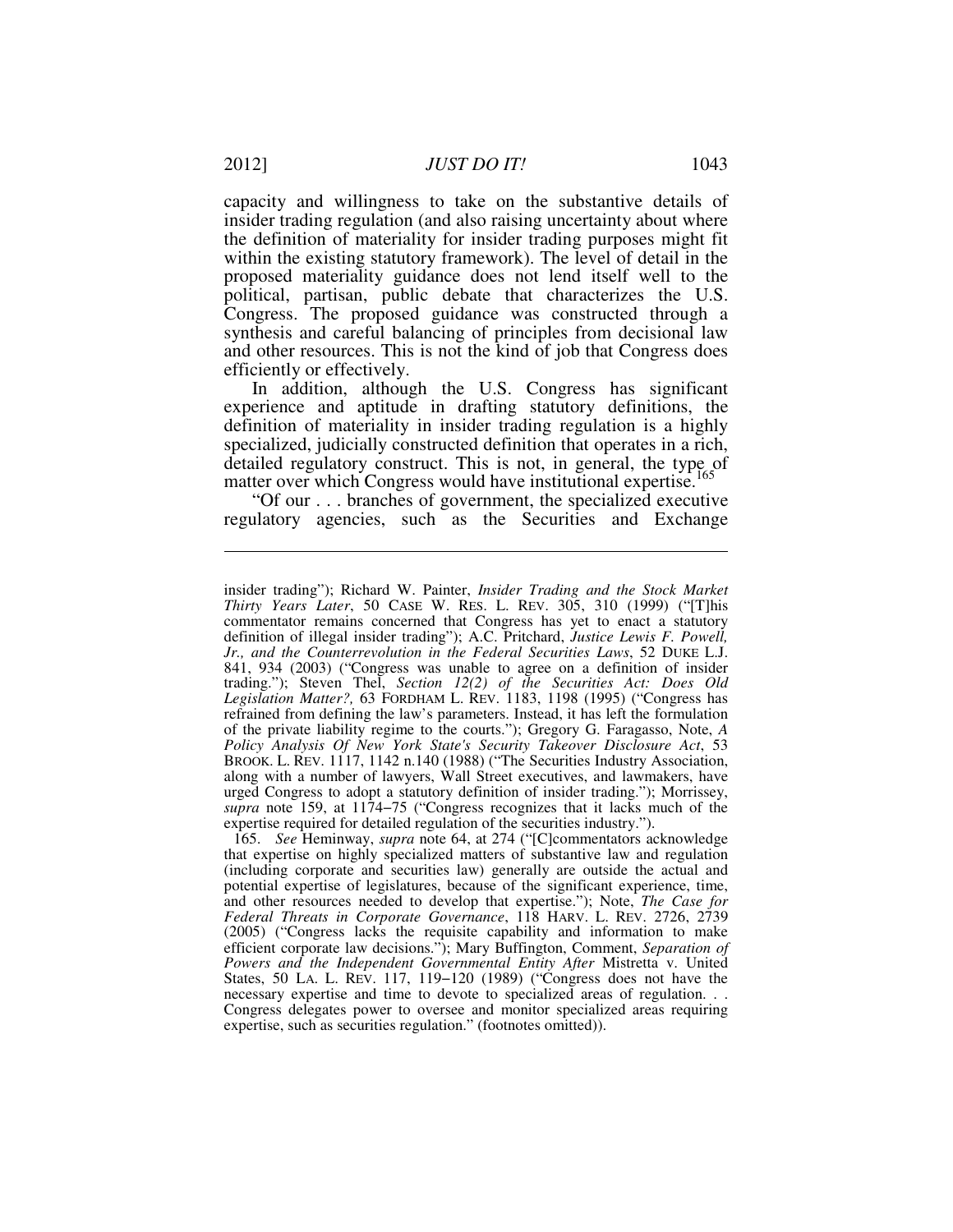Commission,  $\ldots$  have more technical capability than the courts or legislature."<sup>166</sup> The SEC has the best structural and substantive competence for issuing materiality guidance in the context of insider trading.

Judgments concerning what disclosure, if any, . . . should be mandated are best made at this stage of the science, not by a court under a very general materiality standard, but by an agency with finance expertise. An administrative agency − the Securities and Exchange Commission − has a technical staff, is able to hold public hearings, and can, thus, receive wide and expert input, and can specify forms of disclosure, if appropriate. It can propose rules for comment and can easily amend rules that do not work well in practice.<sup>167</sup>

Although the SEC's reputation as a federal agency has been damaged by its failure to detect and prevent major instances of securities fraud (e.g., the Bernie Madoff affair) and its contributing role in the financial crisis,  $168$  the SEC has undergone significant reform efforts leading up to and in the wake of the Dodd-Frank Act.<sup>169</sup> The Commission is well positioned to deploy its reorganized expert staff members to evaluate, enhance, and introduce the materiality guidance in a deliberate, accessible manner through the appropriate agency channels.<sup>170</sup>

 <sup>166.</sup> Morrissey, *supra* note 159, at 1175.

 <sup>167.</sup> Lewis v. Vogelstein, 699 A.2d 327, 332−333 (Del. Ch. 1997).

 <sup>168.</sup> Renee M. Jones, *Legitimacy and Corporate Law: The Case for Regulatory Redundancy*, 86 WASH. U. L. REV. 1273, 1309 n.159 (2009) ("The SEC's reputation has suffered badly as a result of the financial crisis and other major scandals."); David P. McCaffrey, *Review of the Policy Debate Over Short Sale Regulation During the Market Crisis*, 73 ALB. L. REV. 483, 518 (2010) ("[R]eports regarding Bernard Madoff's fraud and other matters related to the financial crisis damaged the SEC's reputation in 2008-2009, and a reputational survey in 2009 rated the SEC lowest of six federal agencies listed.").

 <sup>169.</sup> *See*, *e.g.*, Joan MacLeod Heminway, *Sustaining Reform Efforts at the SEC: A Progress Report*, 30 No. 4 BANKING & FIN. SERV. POLICY REPORT 1 (2011) [hereinafter *Progress Report*]; Joan MacLeod Heminway, *Reframing and Reforming the Securities and Exchange Commission: Lessons from Literature on Change Leadership*, 55 VILL. L. REV. 627 (2010).

 <sup>170.</sup> *See generally* Jones, *supra* note 168, at 1308−18 (assessing and praising, in relative terms, the SEC's deliberative rulemaking process in the post-crisis era); *see also* Heminway, *supra* note 64, at 275−82 (raising similar points in the pre-crisis era).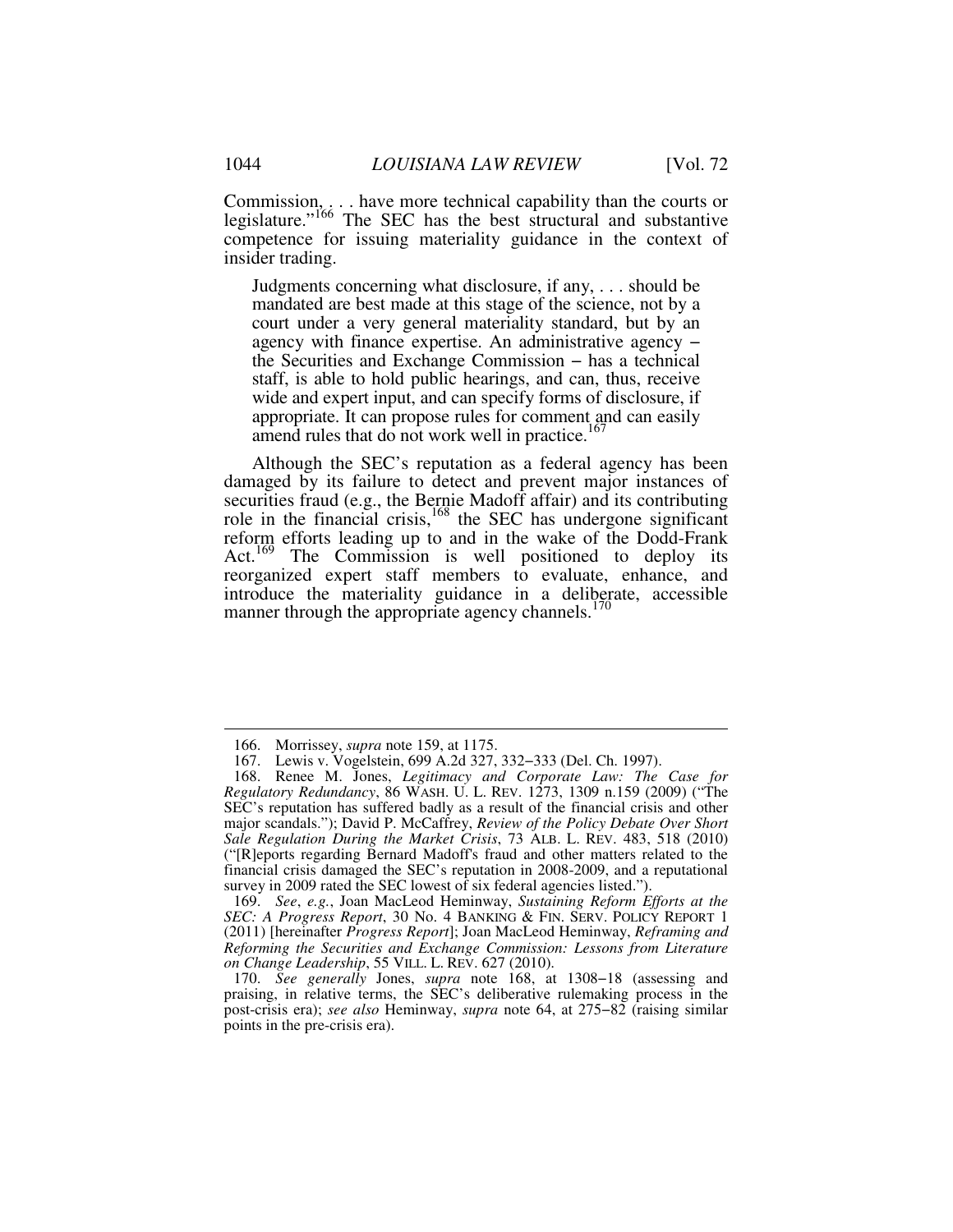#### *3. Comparative Institutional Impartiality*

The federal courts are, as a general principal, the most impartial sources of rulemaking.<sup>171</sup> Congress is the most likely to be subject to influence and bias,  $172$  and the SEC typically is more impartial than Congress but less so than the federal courts.<sup>173</sup> Specifically, the accessibility of Congress makes it subject to lobbying by various public interest groups.<sup>174</sup> Moreover, Congress is a highly politicized body.<sup>175</sup> These attributes have hampered various rulemaking projects in the past few years. The SEC is not, however, immune to similar charges. Interest groups, primarily those representing the securities industry, may exert powerful influence over the SEC,  $176$  and the Commissioners do split decisions on some important matters along political lines.<sup>17</sup>

The proposal to issue guidance on materiality in the insider trading context recommended in this article is not a highly politicized initiative. If crafted and promoted properly, it should be received as unremarkable (given its objective of clarifying the materiality standard within the bounds of existing law and regulation) and should appeal to both business leaders and investors alike because it balances business and investor considerations through *per se* rules and presumptions derived from existing disclosure guidance. As a result, the influences to which

-

 175. *See* Jones, *supra* note 168, at 1302 ("[T]he partisanship and ideological rigidity that characterizes Congress in recent decades . . . creates obstacles to meaningful substantive debates. These factors limit Congress's ability to act decisively on corporate issues except in times of crisis.").

 176. *See* Stephen J. Choi, *Behavioral Economics and the Regulation of Public Offerings*, 10 LEWIS & CLARK L. REV. 85, 134 (2006) ("[T]he SEC may simply invoke 'investor confidence' without really meaning it, instead catering to the needs of powerful interest groups in the securities industry. Detailing the assumptions the SEC makes with respect to investors may help expose flaws and inconsistencies in the assumptions and regulatory regime, thereby focusing attention on the possibility of other, more public choice motives behind the SEC's actions.").

 177. *See*, *e.g.*, John Reiss & Colin Diamond, *Explanation and Practical Tips Regarding the SEC's New Proxy Access Regime*, 14 THE M&A LAWYER 1 (Oct. 2010), *available at* http://www.wsgr.com/publications/PDFSearch/mal1010.pdf; Douglas A. McIntyre, *Goldman Sachs: SEC Commissioners Often Vote 3-2 along Party Lines*, 24/7 WALL ST., April 19, 2010, http://247wallst.com/2010/ 04/19/goldman-sachs-sec-commissioners-often-vote-3-2-along-party-lines/.

 <sup>171.</sup> *See* Heminway, *supra* note 64, at 327−32.

 <sup>172.</sup> *See id.* at 307−18.

 <sup>173.</sup> *See id.* at 319−26.

 <sup>174.</sup> *See id.* at 313−16; Nathan Alexander Sales, *Secrecy and National Security Investigations*, 58 ALA. L. REV. 811, 831 (2007) ("Familiar public choice principles instruct that, as is true any time Congress makes policy that affects industry or public interest groups, there is the possibility of capture.").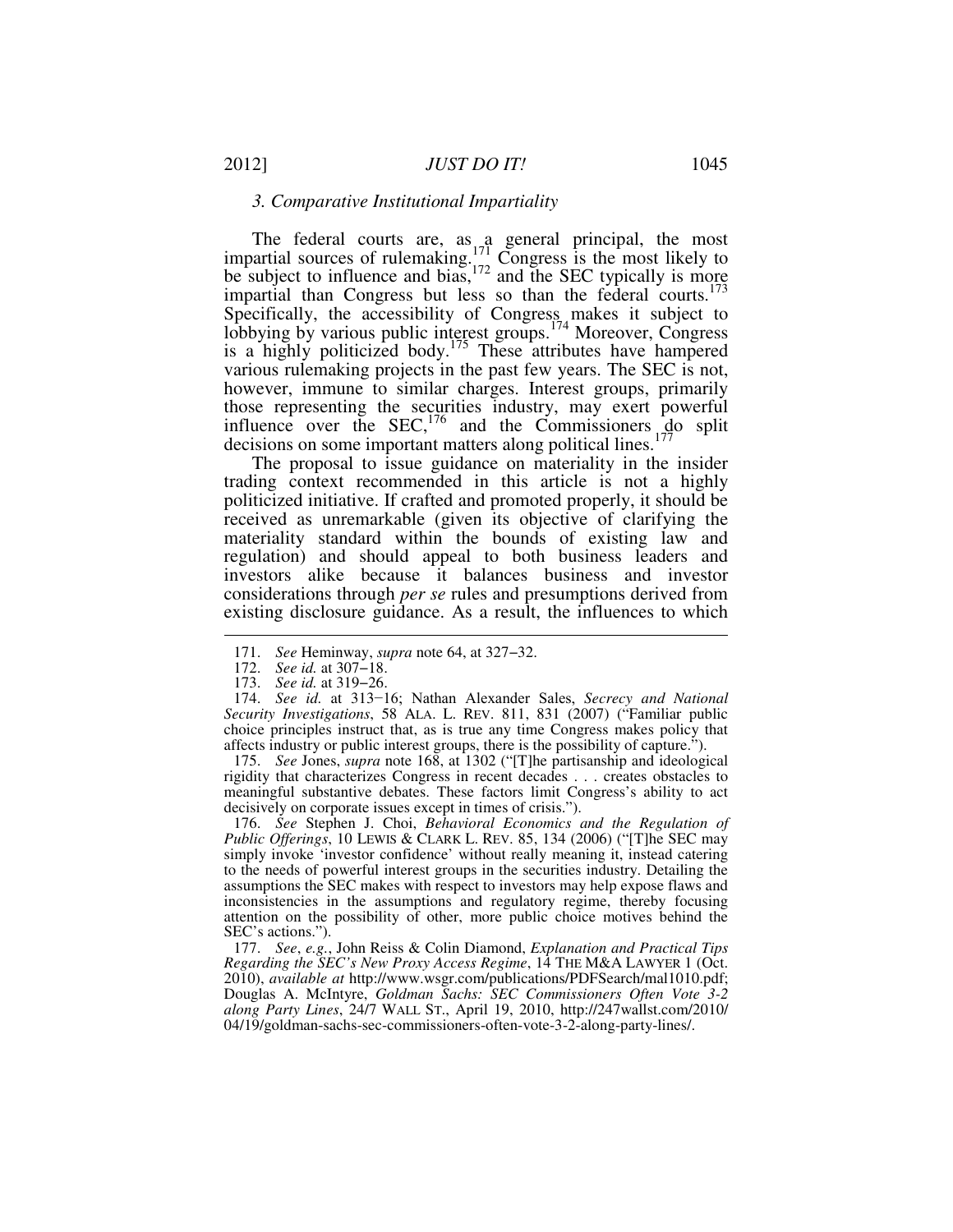each rulemaking institution is subject and the biases exhibited by each institution are not as important in the choice of an optimal rule maker for the materiality guidance suggested in this article as other factors.

#### *4. Comparative Legal Transition Costs*

As a general matter, the costs of legal change associated with adoption of the proposed materiality guidance are positively impacted by the fact that the guidance works within existing legal and practice norms. Few costs differ as across the various possible rule makers, except that costs in certain areas will be higher for guidance issued through court opinions, because of the slow, incremental, uncontrolled fashion in which judicial rulemaking takes place.

Learning costs—the cost of learning the new rule<sup>178</sup>—should be low, as a general matter, given that there is very little new substantive information in the proposed materiality guidance; the value of the guidance is in the consolidation of that information and the process for engagement with it. The purpose and effect of issuing the guidance is to clarify the application of the existing materiality standard in certain factual settings by making the process and result more clear. As a result, the guidance should predominantly make clearer and simpler what transaction planners, litigators, counsel, and others already should know—or would know after conducting targeted research—and assure greater consistency and predictability in any resulting thought processes, advice, and enforcement.

The detailed, tailored materiality guidance offered *supra* Part II is designed to minimize uncertainty costs across all institutions.<sup>179</sup> However, there will certainly be identifiable transition costs. For example, lawyers and their clients may have to give up or revise existing thought processes and systems for assessing the risks associated with purchases and sales of securities, balance sheet accounting, and acquisition proposals and establish new ones as a means of ensuring compliance with the guidance. And although "acquisition proposal" is defined in Part  $\tilde{II}$ ,<sup>180</sup> there no doubt will be definitional and other interpretive questions that will arise with respect to that definition and other, undefined terms and concepts employed in the guidance. Also, the burden of proof and

 <sup>178.</sup> *See* Heminway, *supra* note 64, at 334−36.

 <sup>179.</sup> *See id.* at 337−41.

 <sup>180.</sup> *See supra* Part II.B.1.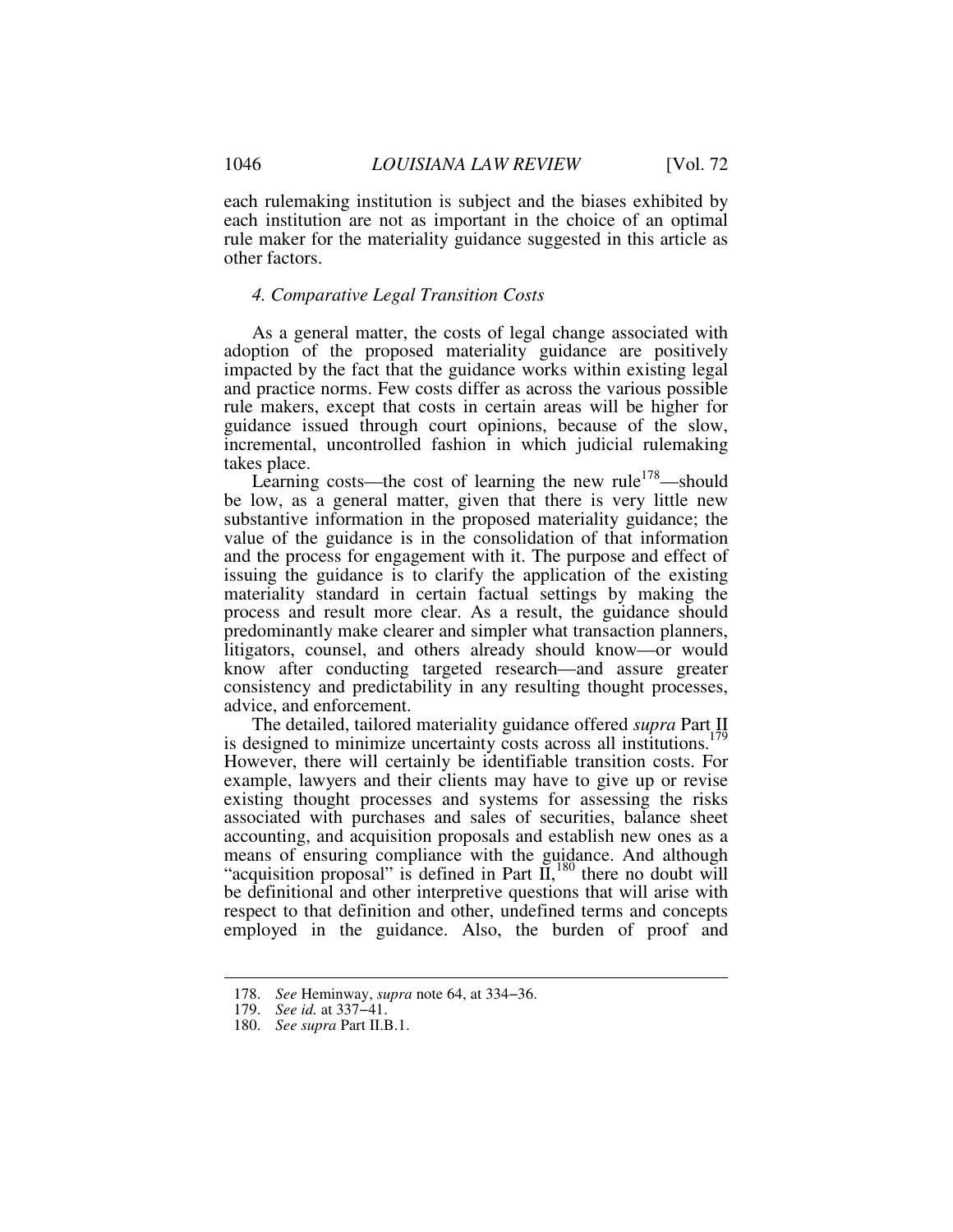procedural effects components of the guidance<sup>181</sup> are difficult to convey and apply, which may result in additional learning costs. It will be easier to keep the text as clear, coherent, and comprehensive as possible if the materiality guidance is issued at a single time by one rulemaking institution, i.e., the U.S. Congress or the SEC (rather than in individual cases by the federal courts). Finally, in clarifying materiality, the proposed guidance may inadvertently discourage some transactions that the rule maker did not intend to frustrate or encourage some transactions that the rule maker did not intend to promote.

There should be few development and administrative costs in implementing the proposed materiality guidance because there should be little need for new business standards and tools to assure compliance with that guidance. However, issuers will likely want to revise their securities trading compliance programs to conform to the *per se* materiality rules and presumptions of materiality and immateriality offered in the guidance. The costs of these changes will be lower for congressional and SEC rulemaking because it would be done comprehensively, all at one time (while judicial rulemaking would push toward comprehensive guidance incrementally over a period of time). In general, it is more distracting and costly to continue to adjust internal and external transaction terms and tools in stages.

Some inter-firm development and administrative costs will take time to implement even if Congress or the SEC implements the proposed materiality guidance. Merger and acquisition agreements and other transactional contracts and instruments may need to be modified to reflect the certainty and predictability introduced to transaction processes through the proposed materiality guidance. Parties will negotiate their new forms, and later regulatory actions and court opinions will validate or invalidate those forms. Yet, if the materiality guidance were to be undertaken through judicial rulemaking, this process would be slower and potentially could remain incomplete for quite a long time.

Finally, error costs likely will occur, as with any new rule. Although the substance of the proposed materiality guidance is relatively clear and carefully drawn, those who use the guidance (transaction planners, litigants, and their counsel, as well as regulators, enforcement agents, and judges) will no doubt make mistakes in its expression and application. Dispute resolution and its attendant costs then will result. These costs, like learning costs, are best avoided with careful drafting, regardless of whether that drafting is done by courts, Congress, or the SEC.

 <sup>181.</sup> *See supra* Parts II.A.2 & II.B.5.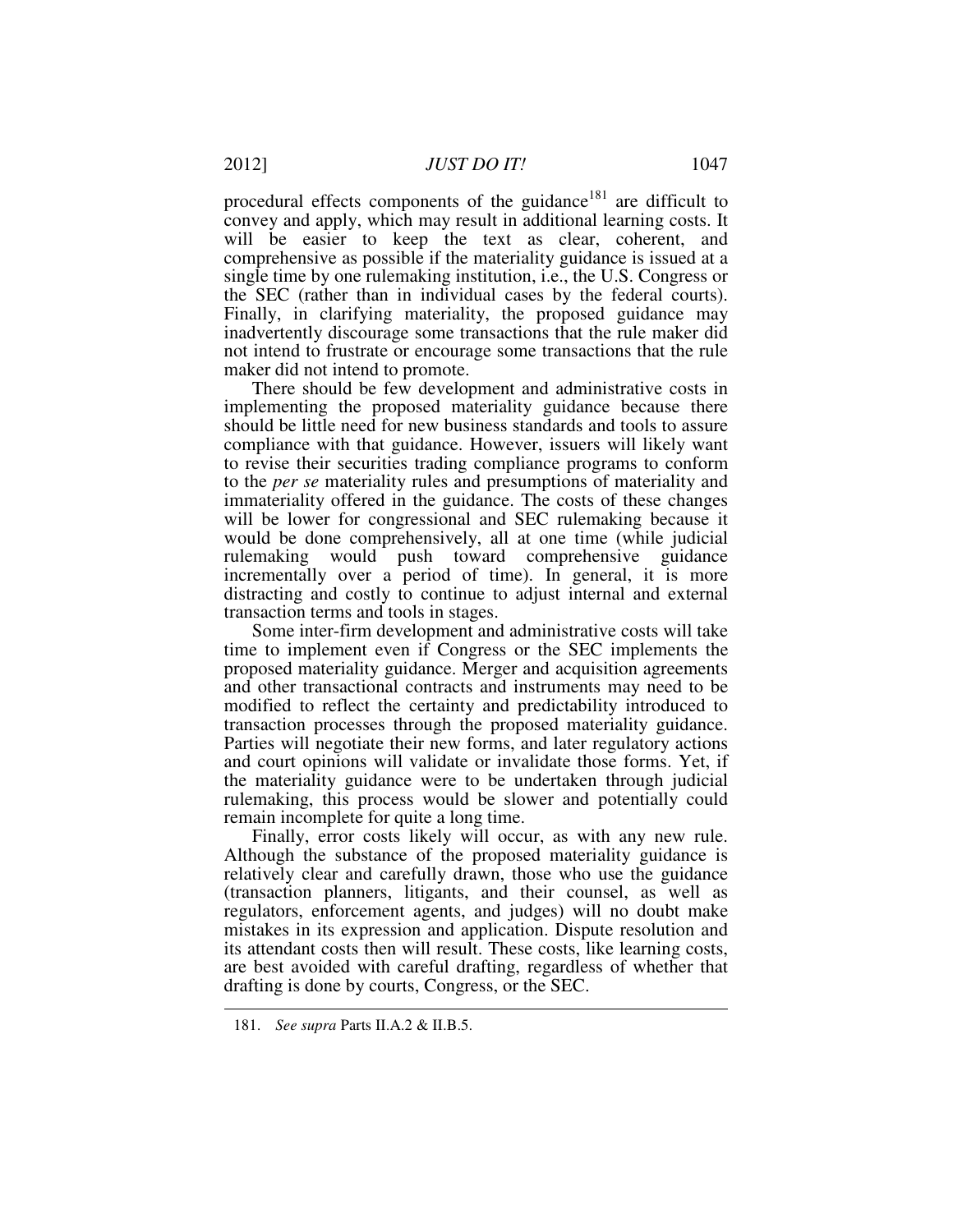#### *5. Resulting Comparative Institutional Choice*

In sum, the SEC has capacity to issue the proposed materiality guidance, has the most favorable combined structural and substantive institutional competence, is relatively free from influence and bias in connection with materiality rulemaking, and (together with the U.S. Congress) best minimizes anticipated legal transition costs associated with the issuance of the guidance. However, given the relative structural competence and impartiality of the federal courts, they represent a viable second-choice rule maker for the materiality guidance. Although congressional rulemaking is less incremental (which would decrease costs), Congress has less expertise than the SEC and the federal courts in the area of materiality in the insider trading context. Also, Congress is a more politicized body, which may slow down the rule making process and increase costs, even though the materiality guidance is unlikely to be a partisan proposal). The SEC, therefore, is the most appropriate rulemaking institution for the materiality guidance, and the federal courts are the next-best institutional choice.

#### *B. The Political Economy of Current SEC Rulemaking*

When work on this project commenced, rulemaking under the Sarbanes-Oxley Act of  $2002^{182}$  and the SEC's 2005 offering reform initiatives<sup>183</sup> had concluded. The SEC, under regulatory fire for much of the new millennium, was in a period of relative repose. It was seemingly a good time to suggest new rulemaking. Today is another day . . . .

Commentators on this project have argued, some of them quite persuasively, that the SEC is unlikely to engage in rulemaking in this area at this time. The SEC has been repeatedly (explicitly or implicitly, in different contexts) invited to do so, including in connection with insider trading-related rulemaking, and has declined the invitation.<sup>184</sup> Moreover, the SEC's current operations

 <sup>182.</sup> Sarbanes-Oxley Act of 2002, Pub. L. No. 107-204, 116 Stat. 745 (codified in scattered sections of 15 U.S.C. and 18 U.S.C.).

 <sup>183.</sup> Securities Offering Reform, Securities Act Release No. 33-8591, 70 Fed. Reg. 44,722, 44,731 (Aug. 3, 2005). *See also* Joseph F. Morrissey, *Rhetoric and Reality: Investor Protection and the Securities Regulation Reform of 2005*, 56 CATH. U.L. REV. 561 (2007) (describing and critiquing the SEC's 2005 offering reforms).

 <sup>184.</sup> For example, in promulgating Regulation FD (an insider-trading-related rule concerning the selective disclosure of material nonpublic information to market professionals), the SEC stated: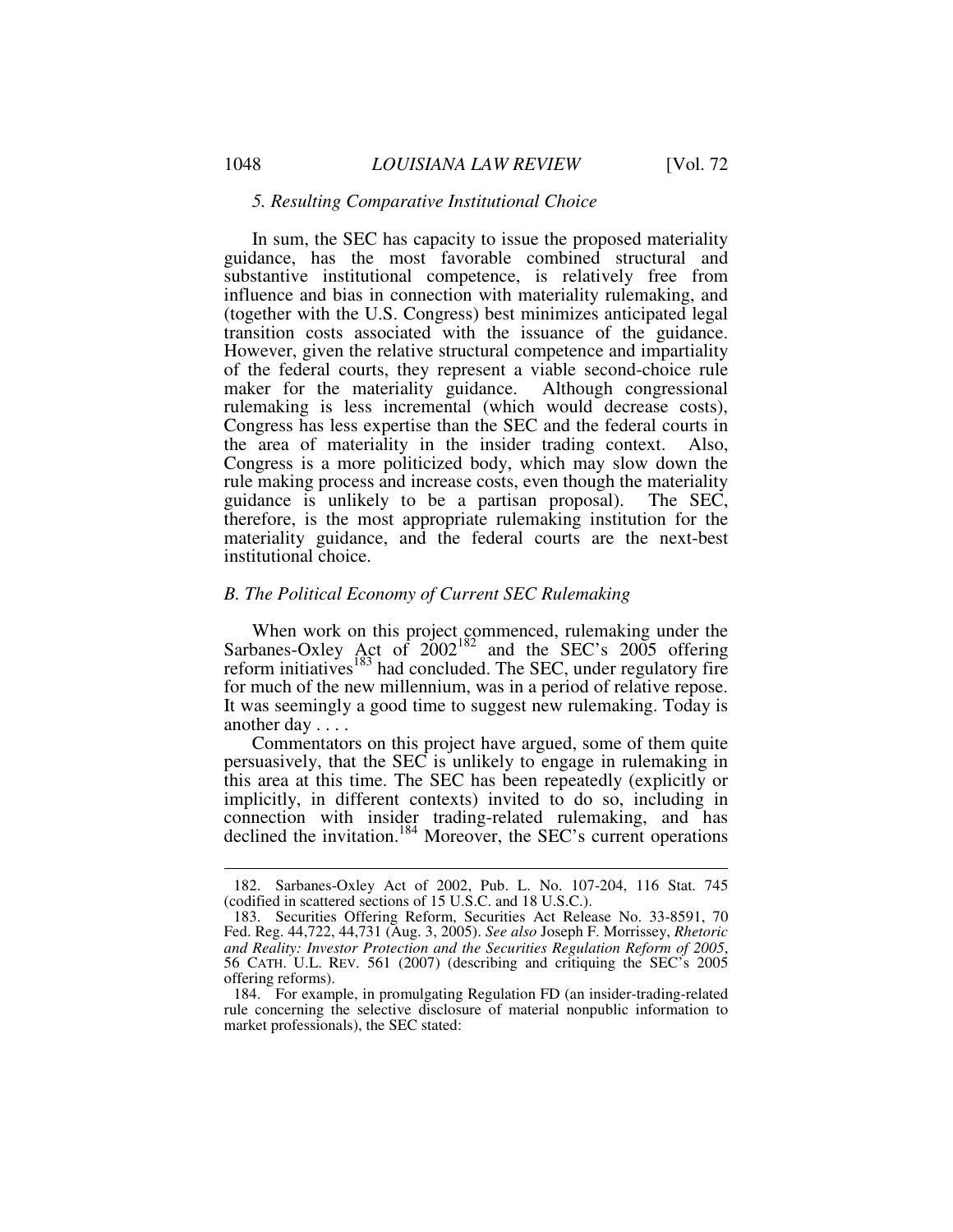are underfunded and understaffed, and the fulfillment of regulatory requirements under the Dodd-Frank Wall Street Reform and Consumer Protection Act (and, more recently, the Jumpstart Our Business Startups Act,<sup>185</sup> or JOBS Act, for short) is a significant ongoing burden for the agency.<sup>186</sup> The suggestion that the SEC engage in new voluntary legislative or nonlegislative rulemaking on its own motion is, indeed, likely to be unpopular at the present time.

Two other productive paths are possible. The SEC could, in lieu of rulemaking, adopt the suggested materiality guidance as a statement of internal policy for use in making enforcement decisions.

Policy statements are nonlegislative rules that tentatively indicate how agency decisionmakers will exercise a discretionary power. Such rules might, for example, isolate the factors that should be considered in making decisions, rank priorities, set tolerance levels, explain when dispensations should be granted, build flexibility into overly rigid rules, indicate what data are relevant, or

 185. H.R. 3606, 112th Congress (2012), *available at* http://www.gpo.gov/ fdsys/pkg/BILLS-112hr3606enr/pdf/BILLS-112hr3606enr.pdf.

 186. *See* Heminway, *Progress Report*, *supra* note 169, at 9–11 (regarding SEC underfunding in the wake of the Dodd-Frank Act).

<u>.</u>

Some commenters suggested that the regulation include a bright-line standard or other limitation on what was material for purposes of Regulation FD, or identify in the regulation an exclusive list of types of information covered. While we acknowledged in the Proposing Release that materiality judgments can be difficult, we do not believe an appropriate answer to this difficulty is to set forth a bright-line test, or an exclusive list of "material" items for purposes of Regulation FD.

*See* U.S. SEC'S & EXCH. COMM'N, *Selective Disclosure and Insider Trading*, Release No. 33-7881, Aug. 21, 2000, *available at* http://www.sec.gov/rules/ final/33-7881.htm (footnote omitted). Rule 10b5-1 and 10b5-2, both insider trading rules, also decline to define materiality, even though each rule uses the word material. *See* 17 C.F.R. § 240.10b5-1 (2012) (defining when a purchase or sale constitutes trading "on the basis of" material nonpublic information in insider trading cases brought under Section 10(b) and Rule 10b-5); § 240.10b5-2 (setting forth a non-exclusive definition of circumstances in which a person has a duty of trust or confidence for purposes of the misappropriation theory of insider trading). The preliminary note to each rule specifically notes that "[t]he law of insider trading is otherwise defined by judicial opinions construing Rule 10b-5, and Rule 10b5-1 does not modify the scope of insider trading law in any other respect." *Id.*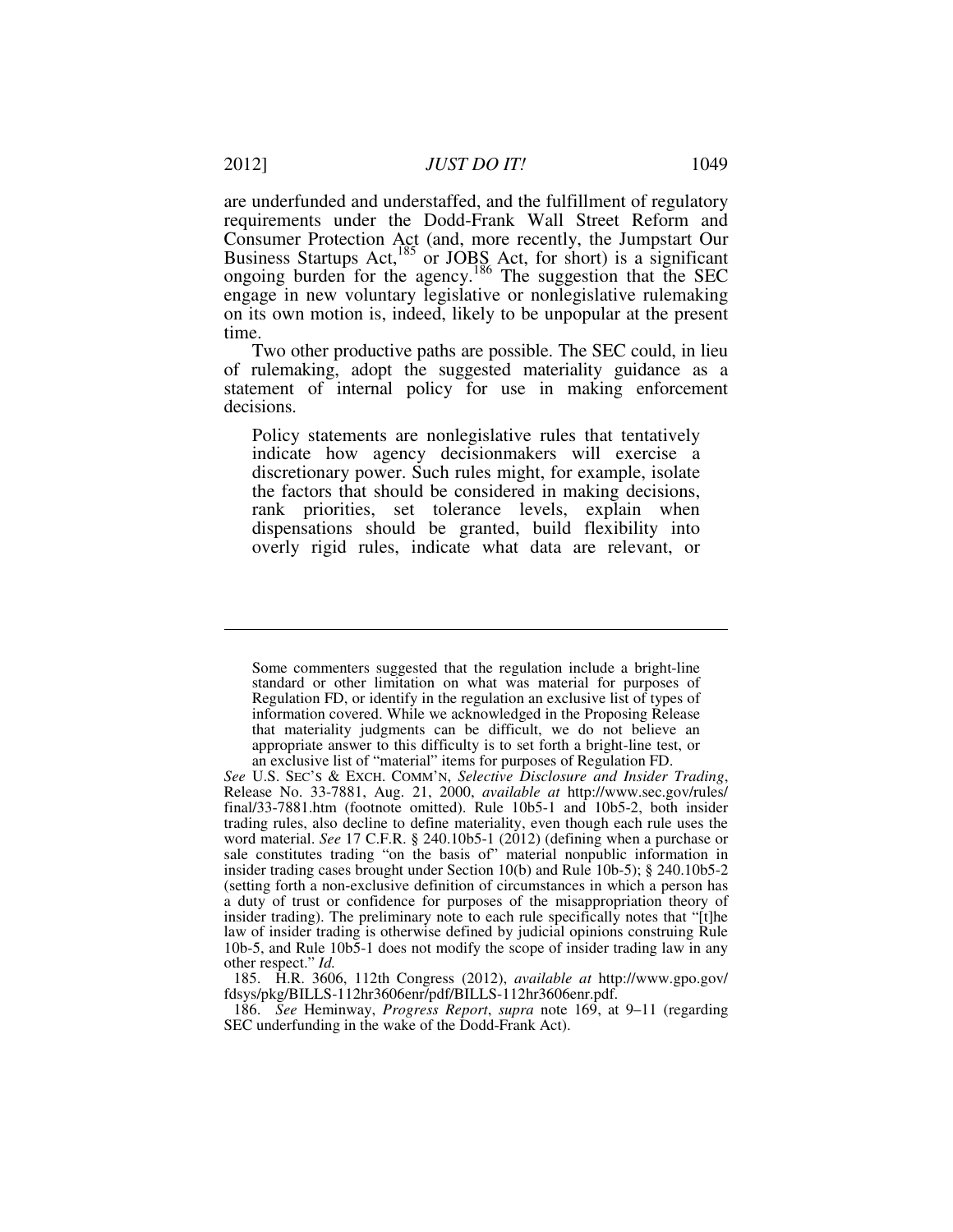otherwise narrow the available decisional referents that must be taken into account.<sup>187</sup>

This approach is certain to be more palatable (even if not more popular) and, if publicly announced, could have similar positive effects not just on the exercise of enforcement discretion but also on transactional decision-making. However, this approach still requires SEC decision-making and, therefore, the expenditure of scarce agency resources. Assuming the SEC is maximizing utility, it will weigh the benefits and costs and determine whether the former justify the latter.<sup>188</sup> In fact, as a federal agency, its rulemaking is reviewed for cost-effectiveness.<sup>189</sup> This calculus may well lead the SEC to forego rulemaking activity on materiality, at least at the present time. Accordingly, as a next-best option, this article suggests that federal courts engage the type of analysis suggested here in adjudicating materiality disputes in insider trading actions involving improper balance sheet accounting and failed merger discussions as they arise.

#### IV. THE RESULTING MATERIALITY GUIDANCE PROPOSAL

The SEC may exercise one of several options in adopting and disseminating the proposed materiality guidance. It could, for example, propose one or more new rules (perhaps Rule 10b5-3 and Rule 10b5-4) for notice and comment under the APA.<sup>190</sup> The adoption of legislative rules through the APA notice-and-comment process is a traditional and well-used approach for the SEC. Among other things, the notice-and-comment process provides transparency and enhances legitimacy.<sup>191</sup> However, this path offers disadvantages similar to those provided by an open, public congressional process (although, as an indirectly representative body, the SEC should be in a position to control the process and its outcome better than Congress). Among other things, the deliberativeness of the notice-and-comment process can be costly in terms of time and money.<sup>192</sup> In the alternative, the SEC could issue an interpretive release or policy statement<sup>193</sup> because the

 <sup>187.</sup> Asimow, *supra* note 18, at 386–87.

 <sup>188.</sup> *See id.* at 404–05.

 <sup>189.</sup> *See generally* Susan Rose-Ackerman, *Putting Cost-Benefit Analysis in Its Place: Rethinking Regulatory Review*, 65 U. MIAMI L. REV. 335 (2011) (describing and critiquing cost-benefit analysis in regulatory review).

 <sup>190.</sup> Administrative Procedure Act, 5 U.S.C. § 553 (2006).

 <sup>191.</sup> *See* Asimow, *supra* note 18, at 402–03.

 <sup>192.</sup> *See id.* at 403–04.

 <sup>193.</sup> *See supra* note 152 and accompanying text.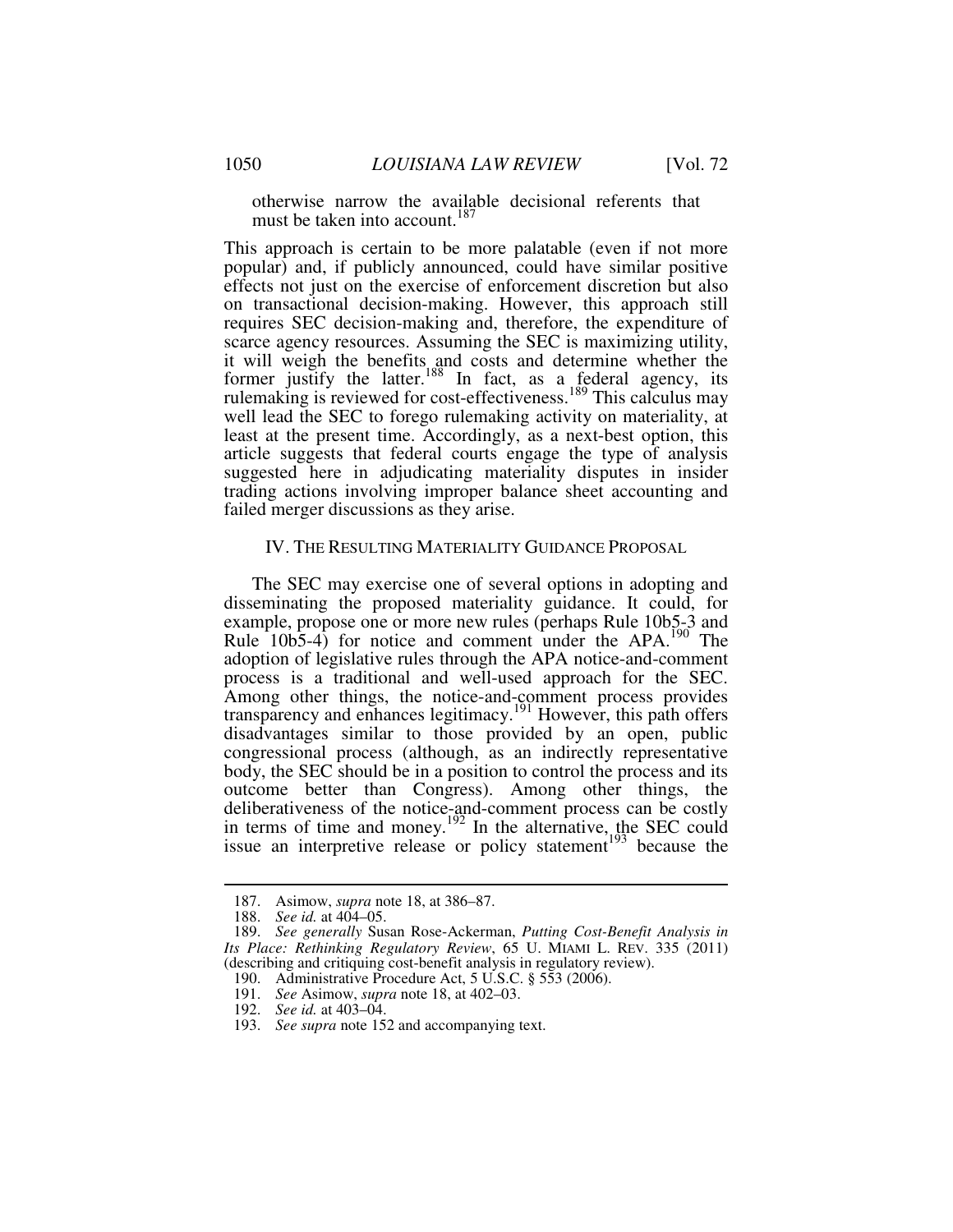materiality guidance represents an agency interpretation of a term used in existing law (both statutory and decisional) and regulation within the ambit of the SEC's mandate.

The former (APA notice-and-comment) approach permits a full public vetting of the proposed guidance. Yet, that traditional approach seems heavy-handed as a means of adopting a set of materiality guidelines for use by transaction planners, enforcement agents, and others in shaping their actions. The latter approach issuance of an interpretive release or policy statement—seems more appropriate for this purpose and, if properly drafted as a nonlegislative rule,<sup>194</sup> may allow the SEC to reduce costs by issuing the release without compliance with the APA's notice-andcomment process. If the guidance constitutes a legislative rule, the SEC will be required to give notice and receive comments before issuing a final release including the guidance.<sup>195</sup>

Although some may be concerned that the SEC is less familiar than the federal courts in working with presumptions or that the SEC lacks experience in designing rules that include presumptions, the SEC is no stranger to navigating and drafting presumptions. In fact, Rule  $10b5-1$ ,<sup>196</sup> one of the SEC's rules on insider trading, establishes a presumption of liability for insider trading based on an actor's awareness of material nonpublic information.<sup>197</sup> Other examples of the explicit and implicit use of presumptions in SEC rulemaking abound.<sup>198</sup> Accordingly, concern about SEC experience in this type of rulemaking is unwarranted.

 <sup>194.</sup> *See supra* notes 24 & 25 and accompanying text.

 <sup>195.</sup> *See generally* David L. Franklin, *Legislative Rules, Nonlegislative Rules, and the Perils of the Short Cut*, 120 YALE L.J. 276 (2010) (describing and addressing aspects of this problem); Thomas J. Fraser*, Interpretive Rules: Can the Amount of Deference Accorded Them Offer Insight into the Procedural Inquiry*?, 90 B.U. L. Rev. 1303 (2010) (same); Richard J. Pierce, Jr., *Distinguishing Legislative Rules from Interpretative Rules*, 52 ADMIN. L. REV. 547, 551 (2000) (same).

 <sup>196. 17</sup> C.F.R. § 240.10b5-1 (2012).

 <sup>197.</sup> *See* United States v. Causey, No. H-04-025-SS, 2005 U.S. Dist. LEXIS 39619, \*15 (S.D. Tex. Dec. 28, 2005) ("Rule 10b5-1 creates an *Adler*-type presumption that a defendant is liable for insider trading upon proof that he or she was aware of the material, nonpublic information when the securities trade at issue occurred . . . ."); Newby v. Lay (In re Enron Corp. Sec., Derivative & ERISA Litig.), 258 F. Supp. 2d 576, 592 (S.D. Tex. 2003) ("The rule . . . create[s] a rebuttable presumption: a plaintiff makes a *prima facie* case that the defendant is liable for insider trading merely by showing that the defendant was '*aware* of the material nonpublic information' when he made the purchase or sale of the securities." (emphasis added) (citation omitted)).

 <sup>198.</sup> *See*, *e.g.*, 17 C.F.R. § 240.19g2-1(b)(2) (establishing a rebuttable presumption of control in connection with national securities exchange and registered securities association compliance); 17 C.F.R. § 240.19h-1(f)(2)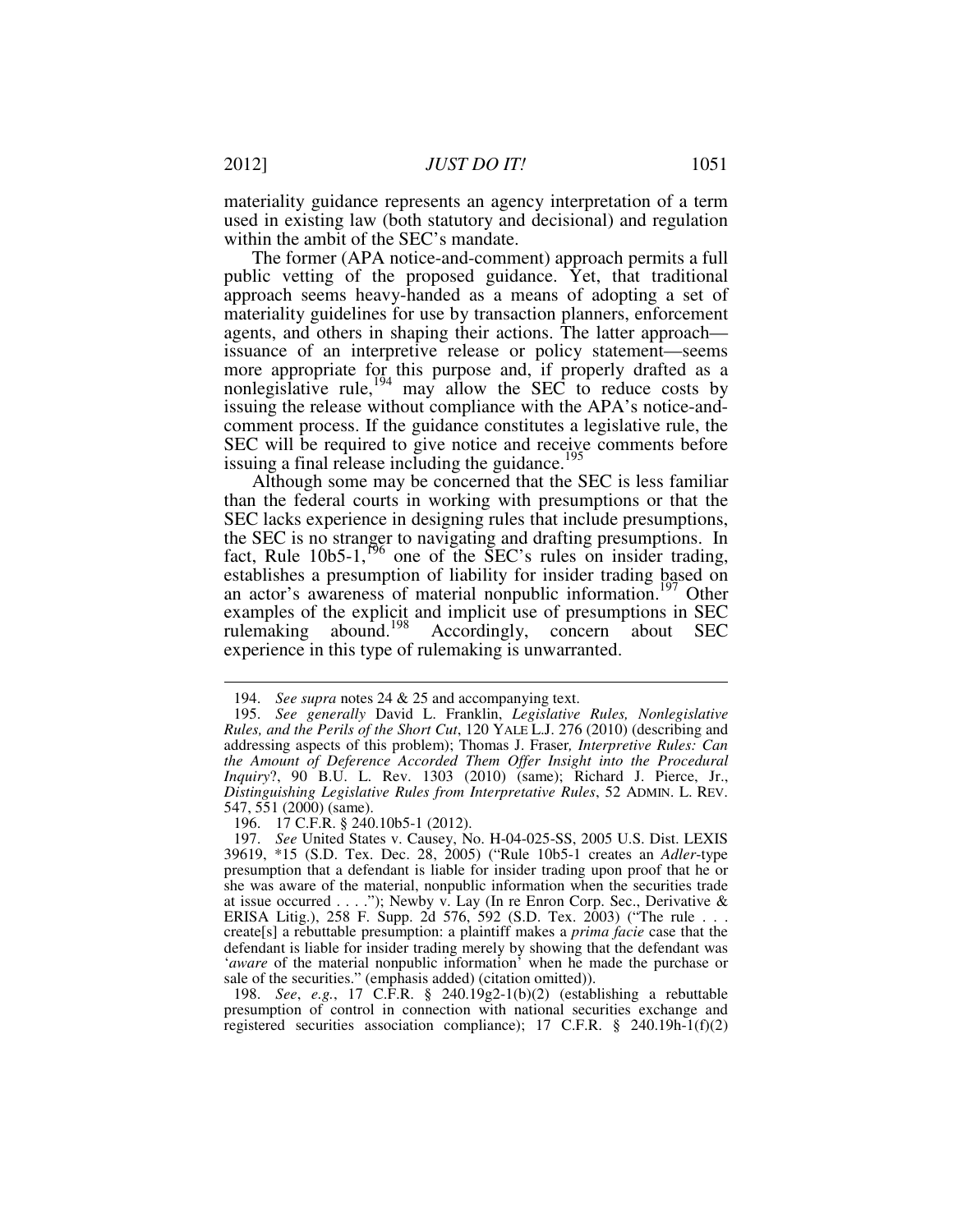Writing the release will be somewhat tricky, however, because of the nature of the information to be conveyed and the nature of the audience. The proposed materiality guidance is detailed and, in a number of aspects, technical. The audience is diverse, ranging from employees to officers and directors of issuers, to legal counsel, regulators, and the judiciary. How can an interpretive release convey the appropriate level of detail to give useful guidance (and minimize the costs of legal change) and at the same time reach all of these audiences?

I propose that the SEC issue the guidance in a question-andanswer ("Q&A") or frequently-asked-questions ("FAQ") format. The SEC has written many interpretive releases in a Q&A or FAQ format<sup>199</sup> and also includes on its website questions and answers culled from telephonic interactions between the SEC staff and the public (although the last supplement was in  $2004$ ).<sup>200</sup> The SEC also hosts Q&A and FAQ pages on its website about a variety of topics.<sup>201</sup> A Q&A format allows for the segmentation of complex information and the presentation of that information in a userfriendly manner.

<sup>(2012) (</sup>creating a rebuttable presumption of control in connection with certain self-regulatory organization notices); 17 C.F.R. § 248.120 (instituting a presumption in defining control under Regulation S-AM); 17 C.F.R. § 275.204-  $2(a)(14)(iii)$  (noting a presumption of materiality in connection with record maintenance by investment advisers).

 <sup>199.</sup> *See*, *e.g.*, U.S. SEC. & EXCH. COMM'N, *Commission Guidance on the Application of Certain Provisions of the Securities Act of 1933, the Securities Exchange Act of 1934, and Rules thereunder to Trading in Security Futures Products*, Release No. 33-8107, 34-46101 (June 24, 2002), *available at*  http://www.sec.gov/rules/interp/33-8107.htm; U.S. SEC. & EXCH. COMM'N, *Regulation of Transfer Agents*, Release No. 34-17111 (Sept. 11, 1980), *available at* http://www.sec.gov/rules/interp/1980/34-17111.pdf.

 <sup>200.</sup> *See* U.S. SEC. & EXCH. COMM'N, *Manual of Publicly Available Telephone Interpretations*, http://www.sec.gov/interps/telephone.shtml (last modified Feb. 2, 2007).

 <sup>201.</sup> *See*, *e.g.*, U.S. SEC. & EXCH. COMM'N, *Division of Investment Management: Frequently Asked Questions About Form 13F*, http://www.sec. gov/divisions/investment/13ffaq.htm (last modified Sept. 21, 2011); SEC. & EXCH. COMM'N, *Division of Market Regulation: Answers to Frequently Asked Questions Concerning Rule 10b-18 ("Safe Harbor" for Issuer Repurchases)*, http://www.sec.gov/divisions/marketreg/r10b18faq0504.htm (last modified Nov 17, 2004); SEC. & EXCH. COMM'N, *Q&A: Small Business and the SEC*, http://www.sec.gov/info/smallbus/qasbsec.htm (last modified Nov. 14, 2009).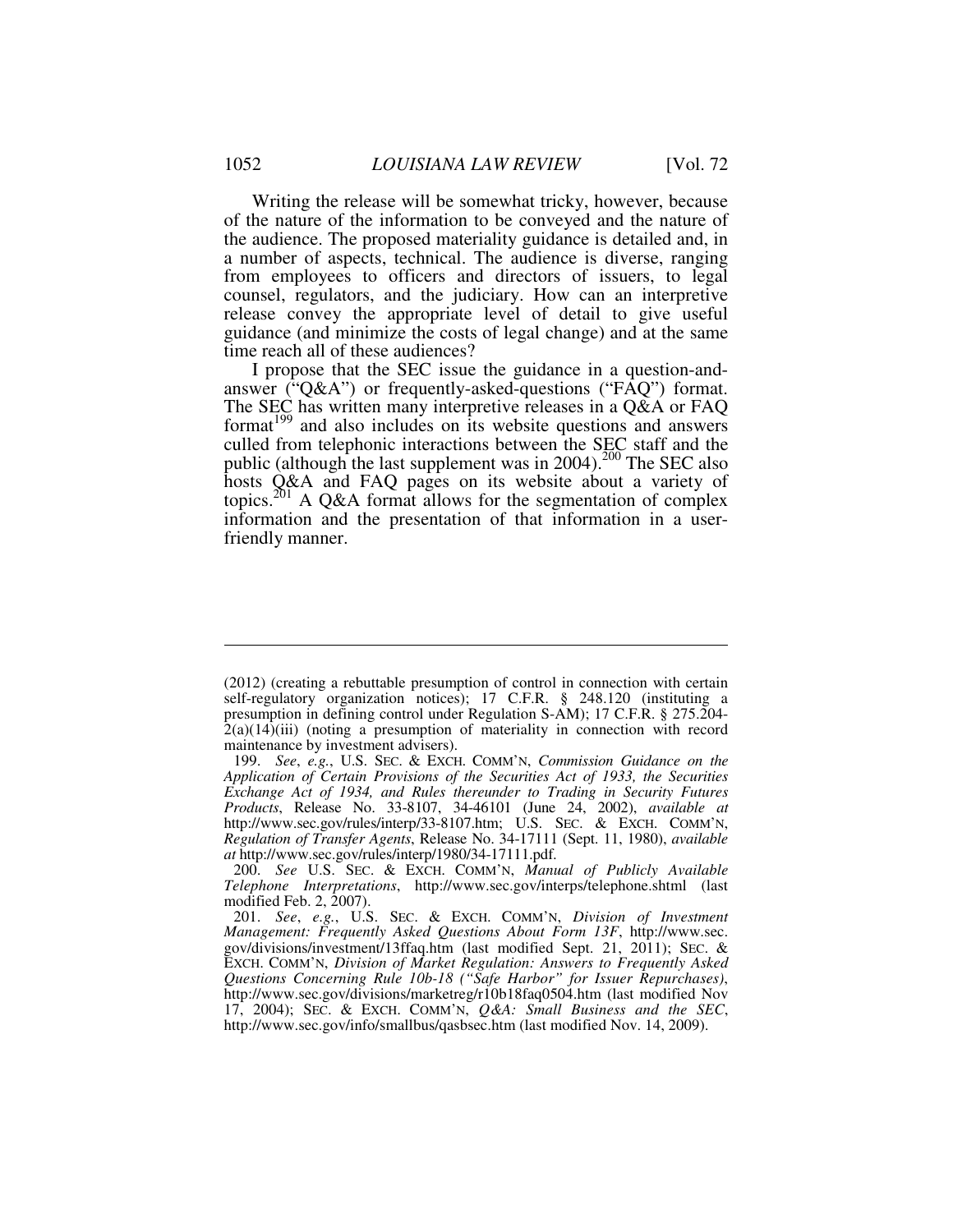#### V. CONCLUSION

The Initial Materiality Article, concluded with the overall observation that

[f]air and honest securities markets, investor confidence in those markets, and accurate and complete public disclosure in the insider trading regulation context all can be enhanced by the adoption of more precise materiality guidance for use in insider trading analysis. This guidance for determining materiality can be fashioned by creating a meaningful overarching process for determining materiality, consistent with existing law, and rigorously applying that process to common factual settings in various areas of materiality analysis. If properly crafted, the materiality guidance resulting from this process would support applicable policy and enhance predictability and certainty in the *ex ante* and *ex post* application of Rule 10b-5 in the insider trading context. Given the desirability of fostering market integrity and confidence in the current securities trading environment, Congress, the SEC, or the courts should take action to provide enhanced materiality guidance for use by issuers and insiders  $\dots$ <sup>202</sup>

Almost ten years later, nothing has been done to further this agenda, despite the fact that, in the intervening time, the SEC and the U.S. Department of Justice have engaged in noteworthy enforcement of insider trading prohibitions under Section 10(b) and Rule 10b-5. Many of these public enforcement activities (inquiries, investigations, the commencement of legal actions, etc.) have involved the exercise of significant enforcement discretion. Uncertainties in the application of the materiality doctrine in insider trading actions raise questions about the fair, efficient, and effective use of that discretion.<sup>203</sup> The materiality doctrine in U.S.

 <sup>202.</sup> Heminway, *supra* note 43, at 1212.

 <sup>203.</sup> *See supra* note 53 and accompanying text (concerning the possibility of bias in insider trading enforcement); Heminway, *supra* note 5, at 1046 ("If the basis for and substance of insider trading regulation under Section 10(b) and Rule 10b-5 are clarified, enforcement agents will have less opportunity to cloak their selective enforcement efforts—including those resulting from bias—in the unclear policy underlying and elements of U.S. insider trading regulation."); Heminway, *supra* note 43, at 1169−70 ("If public and private enforcement of the securities laws is to be an effective method of preventing and punishing fraud, manipulation, and deception as a means of assuring investors of the integrity of our securities markets, then U.S. securities regulation should allow for more straightforward identification and punishment of violators.").